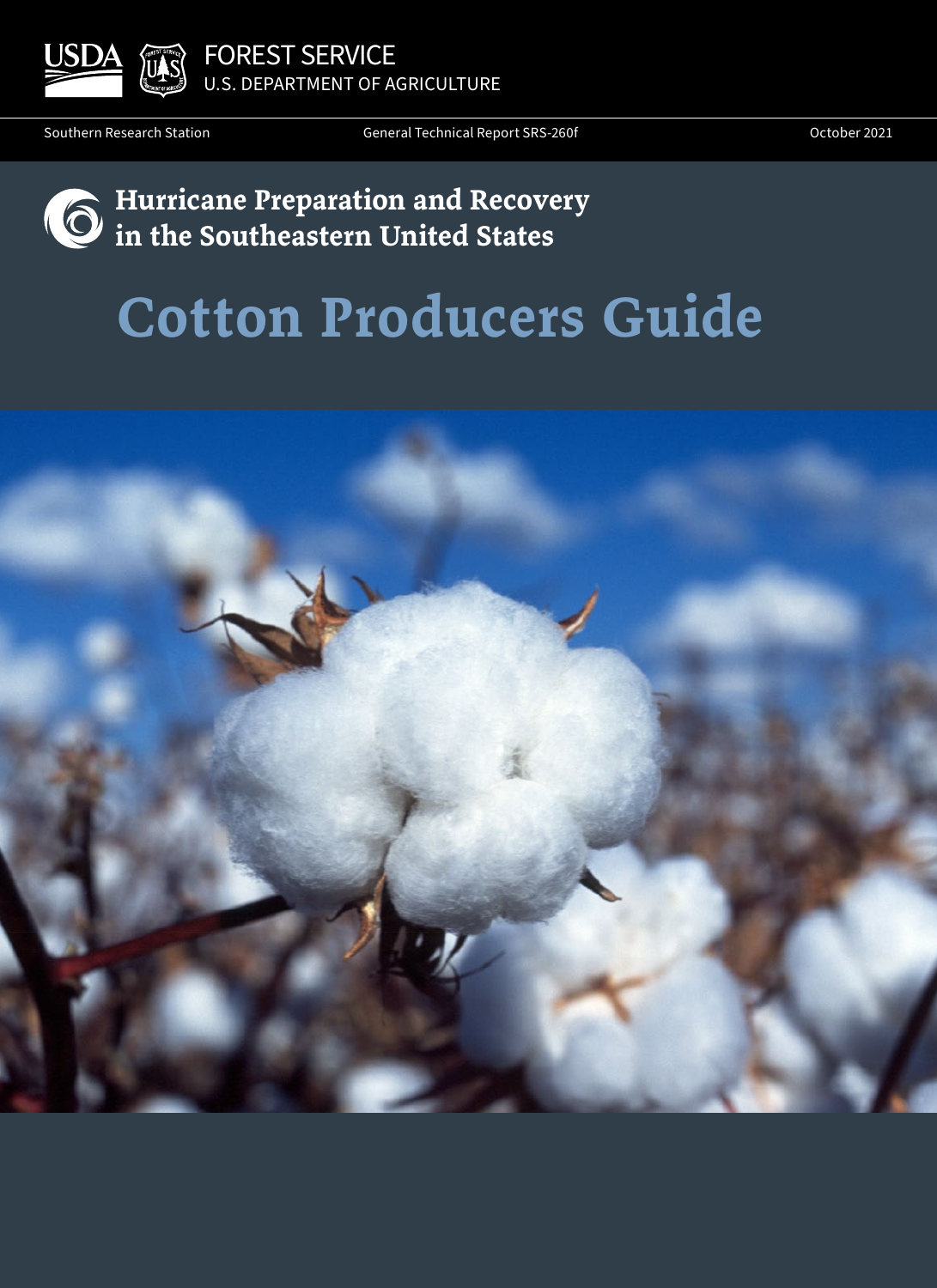#### **AUTHORS:**

**Guy Collins**, Extension Cotton Specialist, and **Keith Edmisten**, Extension Cotton Specialist, North Carolina State University, Raleigh, NC 27695.

**David Wright**, Extension Specialist, University of Florida Hub, Research Triangle Park, NC 27709. IFAS Extension, Quincy, FL 32351.

#### **EDITORS**:

**Steven McNulty**, Director, USDA Southeast Climate Hub, Research Triangle Park, NC 27709.

**Michael Gavazzi**, Coordinator, USDA Southeast Climate

**This is 1 of 23 guides to help Southeastern U.S. producers of economically important agricultural commodities build resilience to, prepare for, and recover from hurricane impacts. All guides can be found on the USDA Southeast Climate Hub [Hurricane](https://www.climatehubs.usda.gov/hubs/southeast/topic/hurricane-preparation-and-recovery-southeast-us)  [Preparation and Recovery Commodity Guides website.](https://www.climatehubs.usda.gov/hubs/southeast/topic/hurricane-preparation-and-recovery-southeast-us)**

**Disclaimer:** This guide contains a compilation of information from multiple coastal States in the Southeastern United States. Therefore, some of the links and resources may not be relevant or even appropriate for your location. Information in this document was provided by USDA and various university Extension staff and based on shared experiences preparing for and recovering from hurricane impacts; however, individual producer situations will vary. This guidance should not be interpreted as required actions by regulatory or insurance agencies. STATE OR LOCAL GUIDANCE/REGULATIONS AND INSURANCE POLICIES SUPERCEDE THE RECOMMENDATIONS IN THIS GUIDE. Check with your local Extension agent; county, State, or Federal contact; consultant; or insurance agent regarding the appropriateness of these recommendations to your specific situation.

**Pesticide Statement:** Pesticides used improperly can be injurious to humans, animals, and plants. Follow the directions and heed all precautions on the labels.

Apply pesticides so that they do not endanger humans, livestock, crops, beneficial insects, fish, and wildlife. Do not apply pesticides when there is danger of drift, when honey bees or other pollinating insects are visiting plants, or in ways that may contaminate water or leave illegal residues.

**Note:** Some States have restrictions on the use of certain pesticides. Check your State and local regulations. Also, because registrations of pesticides are under constant review by the U.S. Environmental Protection Agency, consult your county agricultural agent or State Extension specialist to be sure the intended use is still registered.

**Photos:** COVER: Licensed photo by Jane Kahler/Wikimedia Commons. PAGE 1: Licensed photo by UGA CAES/ Extension/Flickr.com.

**Acknowledgments:** The USDA Office of the Chief Economist and USDA Forest Service Office of Sustainability and Climate provided partial funding for the development of this guide. Special thanks to Karin Matchett and Elijah Worley for technical editing, and the USDA Farm Service Agency for reviewing and commenting on the Disaster Assistance Programs.

#### **October 2021**

https://doi.org/10.2737/SRS-GTR-260f





Forest Service Research & Development Southern Research Station **General Technical Report SRS-260f** 



200 W.T. Weaver Blvd. Asheville, NC 28804 www.srs.fs.usda.gov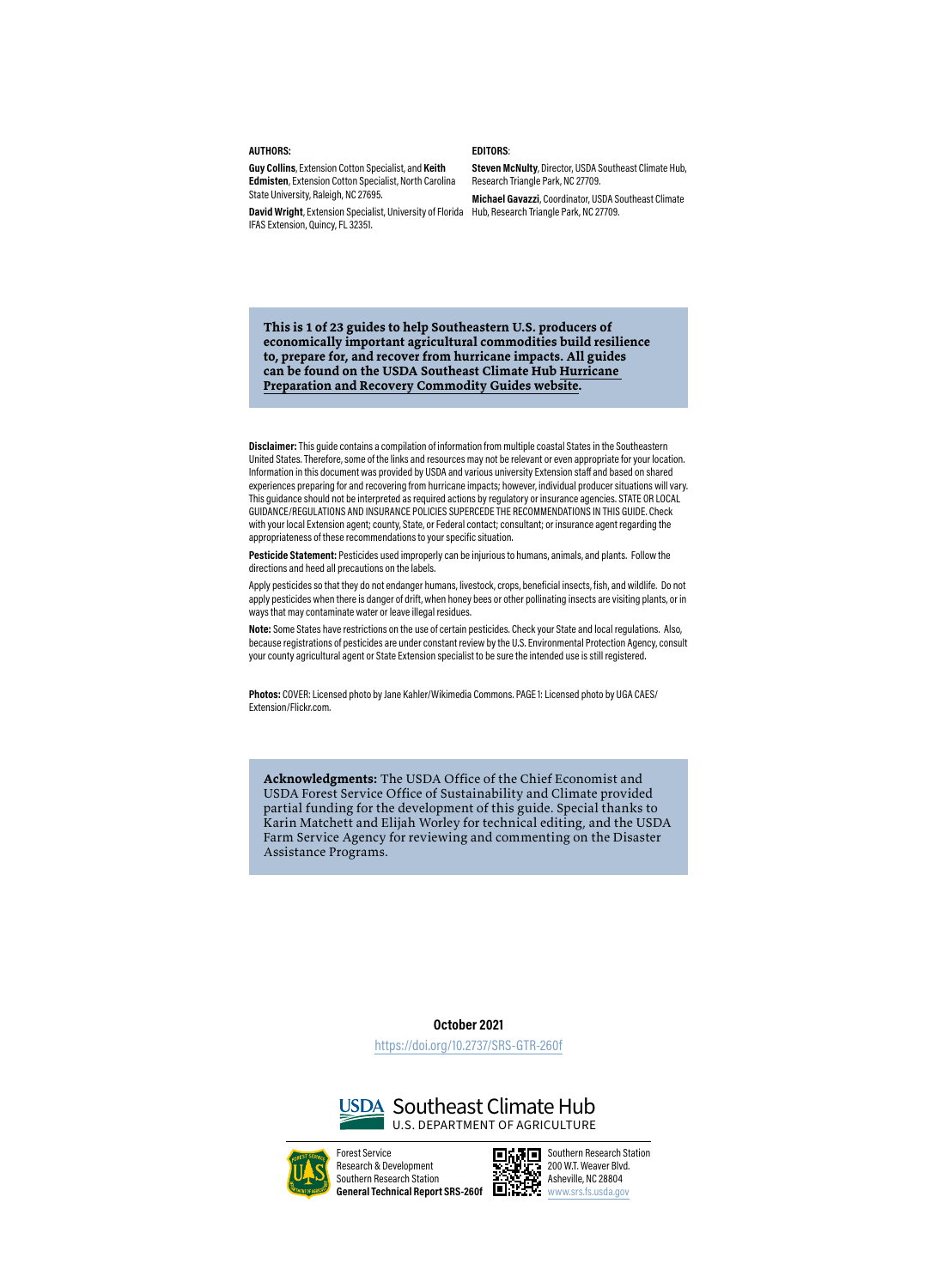

# **Cotton Producers Guide**

## **This guide will focus on:**

- Site establishment and operations
- Considerations for defoliation and harvest of bolls before and after a hurricane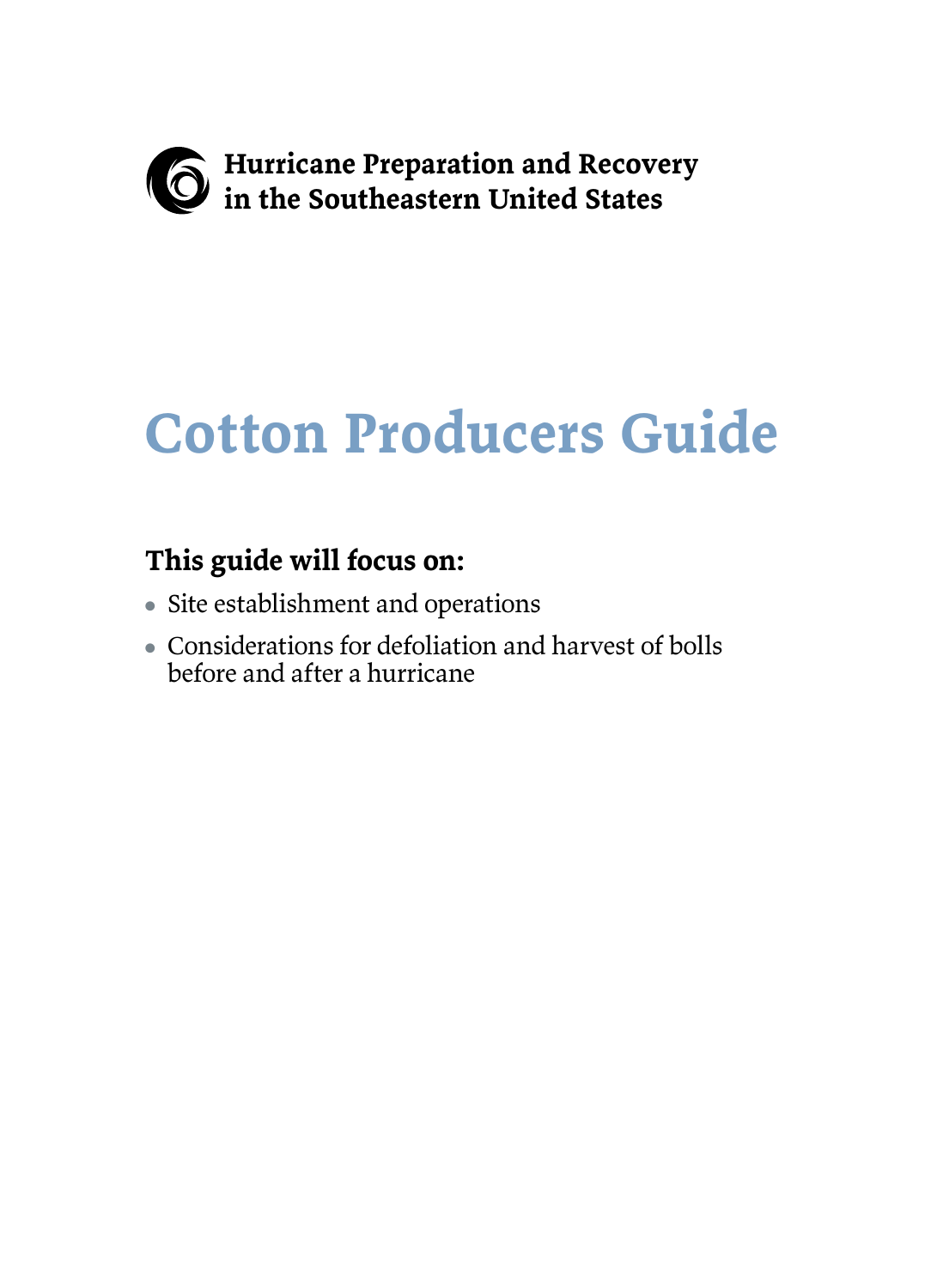## **Contents**

| Introduction                                      | $\mathbf{1}$   |
|---------------------------------------------------|----------------|
| <b>SECTION 1</b>                                  |                |
| <b>Building a Resilient Operation</b>             | 3              |
| Personal safety                                   | 3              |
| Recordkeeping, documentation, and insurance       | 3              |
| Infrastructure                                    | $\overline{4}$ |
| Crop concerns                                     | $\overline{7}$ |
| Emergency planning                                | 9              |
| <b>SECTION 2</b>                                  |                |
| <b>Long-Term Operation Maintenance</b>            | 13             |
| Prior to hurricane season                         | 13             |
| Monthly considerations during hurricane season    | 15             |
| <b>SECTION 3</b>                                  |                |
| <b>Short-Term Preparedness</b>                    | 17             |
| 1-7 days before a hurricane is forecast to strike | 17             |
| 1 day before the hurricane strikes                | 20             |
| <b>SECTION 4</b>                                  |                |
| <b>Post-Hurricane Recovery</b>                    | 21             |
| Immediately after the hurricane has passed        | 21             |
| Within a week following hurricane impacts         | 22             |
| Within a month after hurricane impacts            | 26             |
| Appendix                                          | 31             |
| <b>Farm Emergency Plan</b>                        | 31             |
| Before the hurricane                              | 31             |
| Immediately after the hurricane                   | 34             |
| <b>Emergency Contacts List</b>                    | 35             |
| <b>Initial Site Planning</b>                      | 38             |
| Hurricane risk                                    | 38             |
| Site characteristics                              | 38             |
| <b>Resource Links</b>                             | 40             |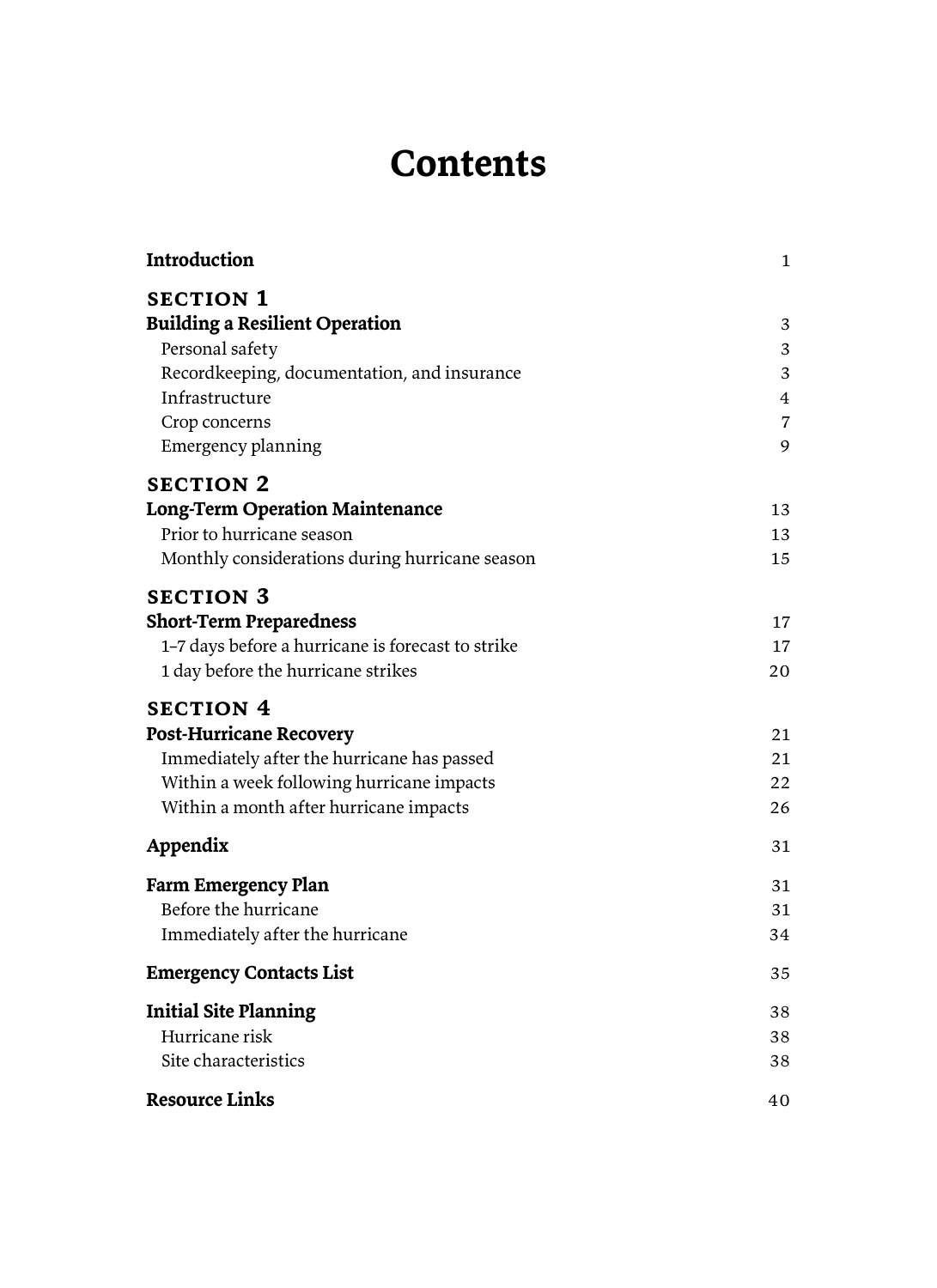## **Introduction**

### Preparing for and recovering from hurricane events

<span id="page-4-0"></span>

People who live and work in the Southeastern United States are unfortunately familiar with the devastation and loss of life and property that can accompany a hurricane event. While hurricanes have always been a threat to the Southeast, with an average of over two strikes per year since 1900, the threat posed by hurricanes is growing. Recent studies suggest that as ocean temperatures continue to rise, hurricane intensity is increasing. Hurricanes of the future will likely be slower moving, higher category hurricanes that produce destructive winds and flooding.

To help producers remain resilient and productive in the face of this threat, the U.S. Department of Agriculture (USDA) Southeast Climate Hub developed this guide containing steps that can be taken to prepare for and recover from hurricane events. This guide is separated into four primary sections:

● The **Building a Resilient Operation** section outlines a range of considerations and systems that producers can put in place to increase their resilience to hurricanes.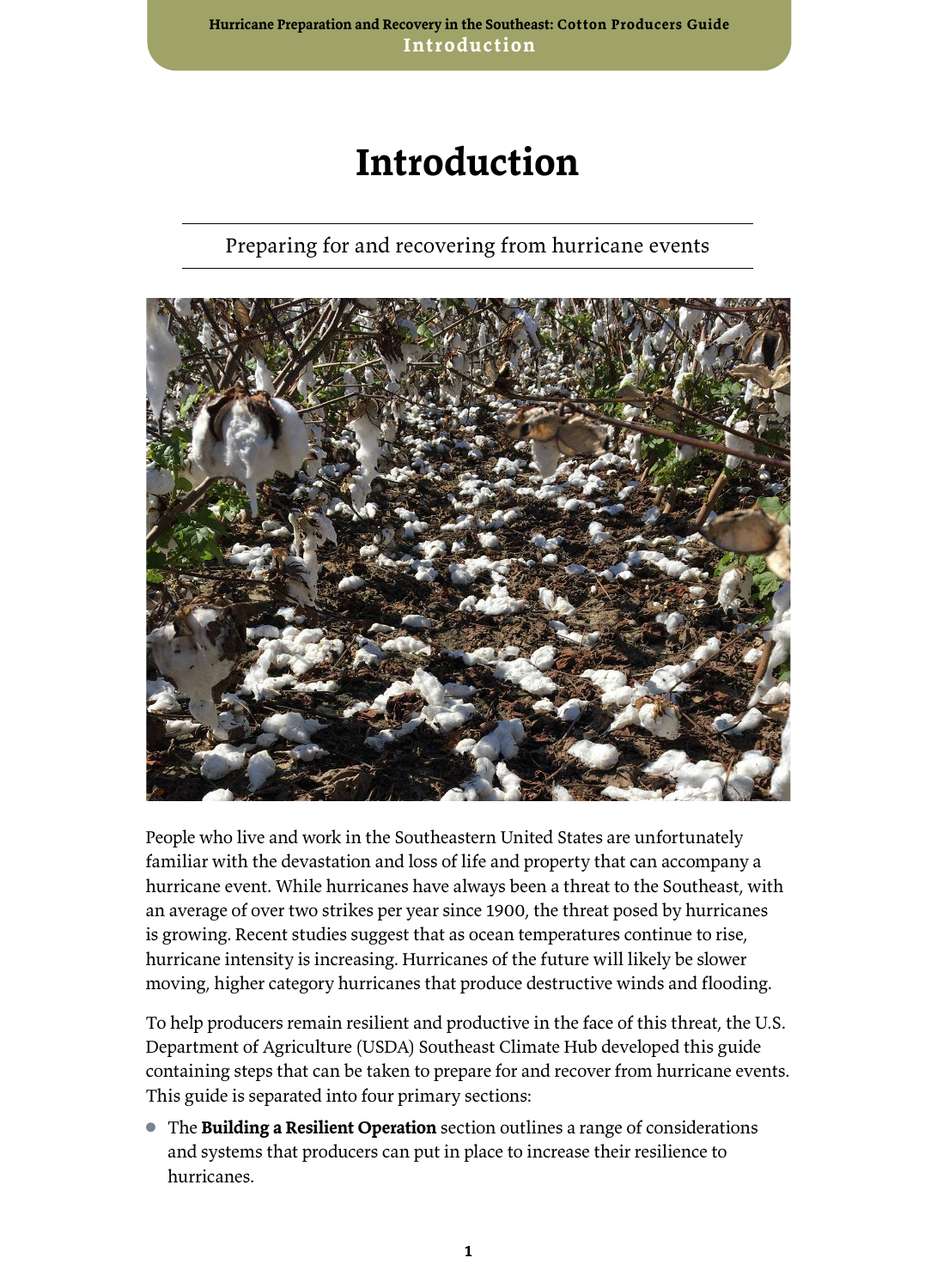- The **Long-Term Operation Maintenance** section lists specific pre-hurricane actions and periodic checks to be done on an annual basis (before hurricane season) and monthly basis (during hurricane season).
- The **Short-Term Preparedness** section lists specific actions to be done in the week before a hurricane arrives.
- The **Post-Hurricane Recovery** section outlines activities that producers can take to minimize their losses following a hurricane. It begins with actions immediately following a hurricane that are focused on safety and continues with ongoing actions a week out and a month out.

The guide also includes an appendix with two customizable templates for a **Farm Emergency Plan** and an **Emergency Contacts List**. Directions on what to include in these two documents are outlined in the **Building a Resilient Operation** section. Their use is described in the **Short-Term Preparedness** section. Both the plan and list should be periodically reviewed, as mentioned in the **Long-Term Operation Maintenance** section. The appendix also includes an **Initial Site Planning** guide that can be referenced if purchasing or leasing new land, and **Resource Links** to helpful Federal, State, and Extension websites that are also referenced throughout the guide.

The flowchart below shows the layout of this guide and how it is intended to be used. Note that after recovering from a hurricane, producers should start back at the **Building a Resilient Operation** section, and incorporate guidance and any lessons learned into their operational and emergency management plans.



**Layout and use of the hurricane preparation and recovery guide.**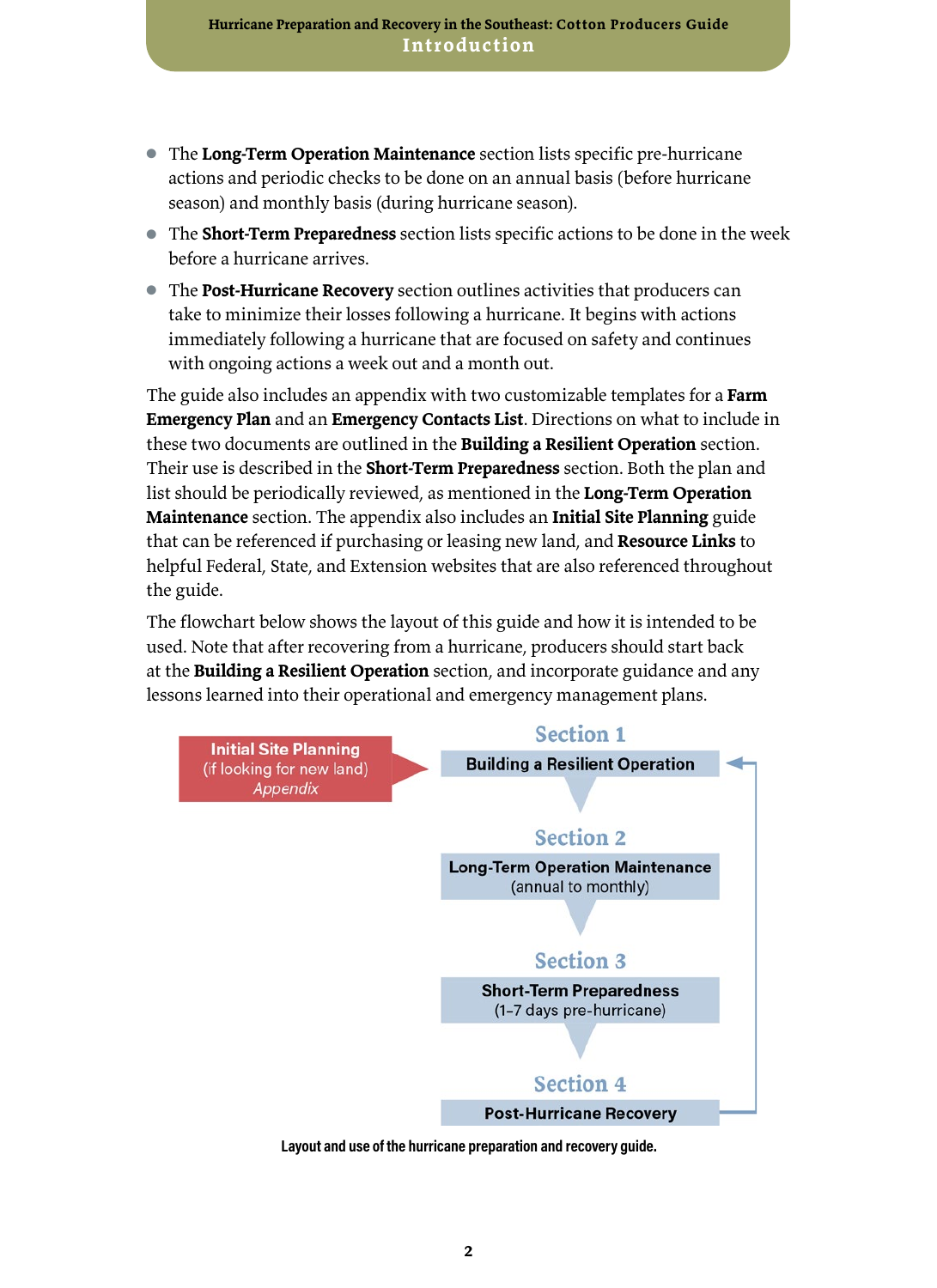## <span id="page-6-0"></span>**section 1 Building a Resilient Operation**

Systems that are recommended to be put in place well before the arrival of any hurricane to increase productivity and reduce your risk of damage and reduce recovery time

Agricultural operations in the Southeastern United States can implement a range of measures to increase their resilience to hurricanes and tropical storms. Contact your local Extension office and other State and Federal resources for further information.

## **Personal safety**

For safety tips and resources that facilitate informed decision making before, during, and after a hurricane strikes, see the Ready.gov [Hurricanes website](https://www.ready.gov/hurricanes) and U.S. Department of Commerce National Oceanic and Atmospheric Administration (NOAA) [Hurricane Safety Tips and Resources website.](https://www.weather.gov/safety/hurricane)

## **Recordkeeping, documentation, and insurance**

- The importance of pre- and post-hurricane documentation cannot be overstated. Assistance for disaster recovery may not be available until months or years after a hurricane. Therefore, it is important for purposes of insurance compensation and recovery assistance to do thorough recordkeeping of the damages and losses sustained on your farm as well as your cleanup and recovery efforts.
- The worst time to find out that you do not have enough insurance, or the right insurance, to cover your damages is when you need help recovering. Regularly review your insurance policies with your agent to be sure you have adequate coverage, including flood insurance, for your facilities, vehicles, farm buildings and other structures, and crops. Be aware that there are limitations on how soon insurance coverage will take effect. Generally, insurance policies will not cover damage if the policy was not in place before a hurricane has formed.
- Establish an inventory system so that you know exactly what's on your farm at all times for potential insurance claims and disaster recovery assistance. It is critical to have a documented inventory (e.g., photos, videos, and lists) of your house, farm buildings, vehicles, and valuable equipment on your farm *before* a disaster occurs. Maintain accurate records of harvest, equipment inventories, and supplies purchased. This inventory and documentation will be essential for filing insurance claims after the hurricane. Keep copies of this inventory in multiple places such as on your computer, offsite in a safe location, and on a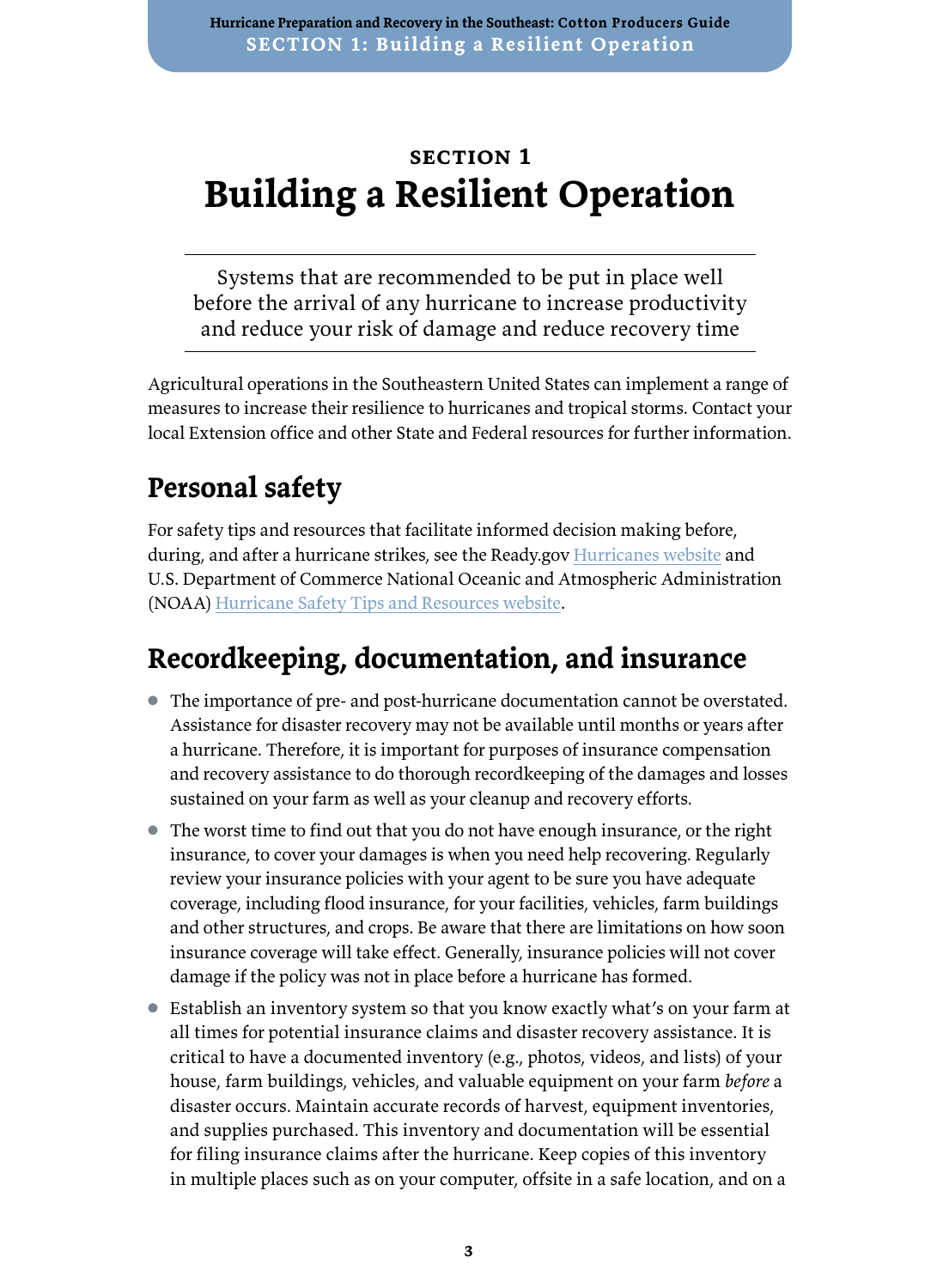<span id="page-7-0"></span>cloud-based server using an established procedure to update and transmit the information weekly.

- Take these records with you when evacuating for hurricanes:
	- ▬Inventories and documentation for insurance and disaster recovery
	- ▬Farm Emergency Plan
	- ▬Emergency Contacts List
- For more information, see:
	- ▬USDA Risk Management Agency (RMA) [Crop Insurance website](https://www.rma.usda.gov/) for news and information about insurance, including the [Hurricane Insurance Protection—](https://www.rma.usda.gov/en/Topics/Hurricane-Insurance-Protection-Wind-Index) [Wind Index \(HIP-WI\) Endorsement](https://www.rma.usda.gov/en/Topics/Hurricane-Insurance-Protection-Wind-Index)
	- ▬RMA [Agent Locator](https://www.rma.usda.gov/Information-Tools/Agent-Locator-Page) to search for approved insurance providers
	- ▬U.S. Department of Homeland Security Federal Emergency Management Agency (FEMA) [Flood Insurance website](https://www.fema.gov/flood-insurance) to learn more about flood insurance options for qualifying home and business owners

## **Infrastructure**

### **Buildings**

- Consult topography and flood maps when building new facilities.
- Locate buildings above the 100-year flood zone whenever possible, and construct buildings and other structures to a minimum wind rating of 140 miles per hour (mph), preferably 180 mph. For more guidance on protecting farm structures and buildings from winds and flooding, see the FEMA Compilation [of Wind-Resistant Provisions](https://www.fema.gov/sites/default/files/2020-08/2015_IRC_compilaton_of_wind_resistanc_provisions.pdf) and [Design Guide for Improving Critical Facility](https://www.fema.gov/media-library/assets/documents/8811)  [Safety from Flooding and High Winds](https://www.fema.gov/media-library/assets/documents/8811).

#### **Power and backup power**

#### **Circuit breakers**

- Know the location of your main circuit breaker and breaker box. The box is generally located inside of buildings, but additional breakers may be located outside.
- Ensure that the breakers, including the main breaker, are correctly labeled. Correct labeling will help you ensure power is cut to the appropriate appliances or to the entire building.

#### **Backup power**

- Create a Backup Power Plan and store it with your Farm Emergency Plan (see "Emergency planning" below).
- Check with local, county, and State codes for any requirements to supply backup power during short-term emergencies.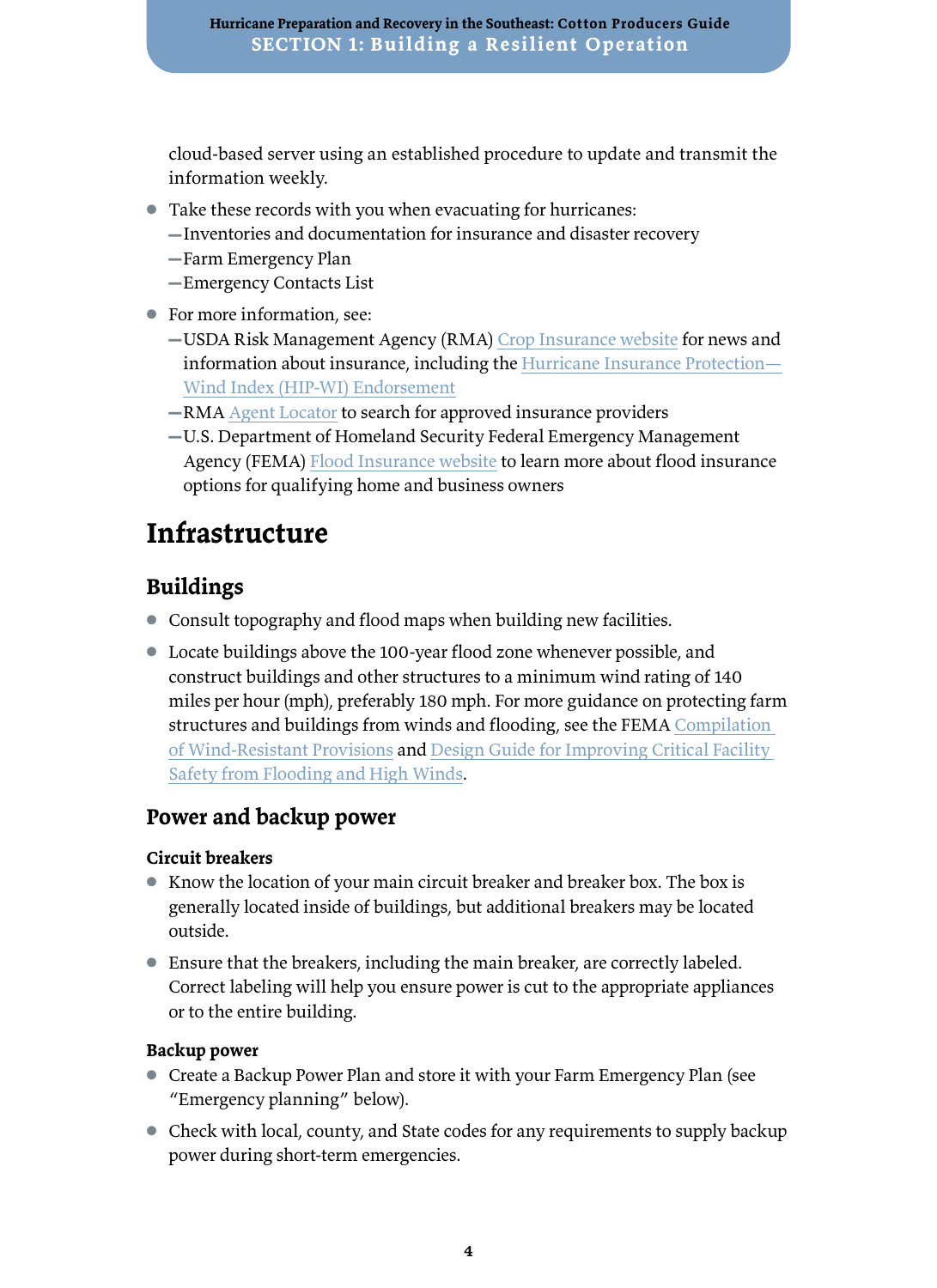- To provide power when the main power goes out, supply critical operating areas with a standby generator wired with a transfer switch. Several types of generators and diesel-powered pumps are available. Ensure that your generator is capable of supplying the power required by the irrigation pump to convey water to the entire area. Install generators with enough fuel storage for at least 2 weeks of full operation.
- Post the operating procedures near each generator. Consult your owner's manual for specific safety, maintenance, and operational recommendations.

### **Roads**

- The primary driveway into the farm should have adequate drainage to prevent flooding. The road should be well packed with a solid base that will hold up to heavy equipment and trucks during extreme conditions. For more information on maintaining unpaved roads, see the USDA [Environmentally Sensitive Road](https://www.fs.fed.us/eng/pubs/pdf/11771802.pdf)  [Maintenance Practices for Dirt and Gravel Roads](https://www.fs.fed.us/eng/pubs/pdf/11771802.pdf).
- If you do not have a secondary entrance to your farm, construct one if possible to provide alternative access from a different road in the event the primary entrance is blocked.
- If the farm is in a location where all roads leading in and out may flood, purchase or make arrangements to rent or borrow a boat that can safely navigate the floodwaters to gain faster post-hurricane access to your property.

#### **Water management**

Total water management is essential, including irrigation and drainage systems, and must take into account the water table and soil drainage.

#### **Drainage**

- Increased sand content improves drainage, whereas higher silt and clay contents reduce drainage. In soils prone to developing a hard pan, perform deep tillage using a subsoil implement such as a ripper-bedder, or strip tillage to help improve soil percolation and reduce the time that water stands in flooded areas.
- Develop surface and subsoil drainage including a system of canals, ditches, beds, and/or drain tiles. Ditches between beds must have enough capacity to accommodate and channel excess water.
- Consider creating water retention areas to reduce overall flooding during low- to moderate-intensity hurricanes.
- Place modules or bales in the highest spots available to reduce the likelihood of flood damage.
- Make sure culverts are properly designed regarding size and location.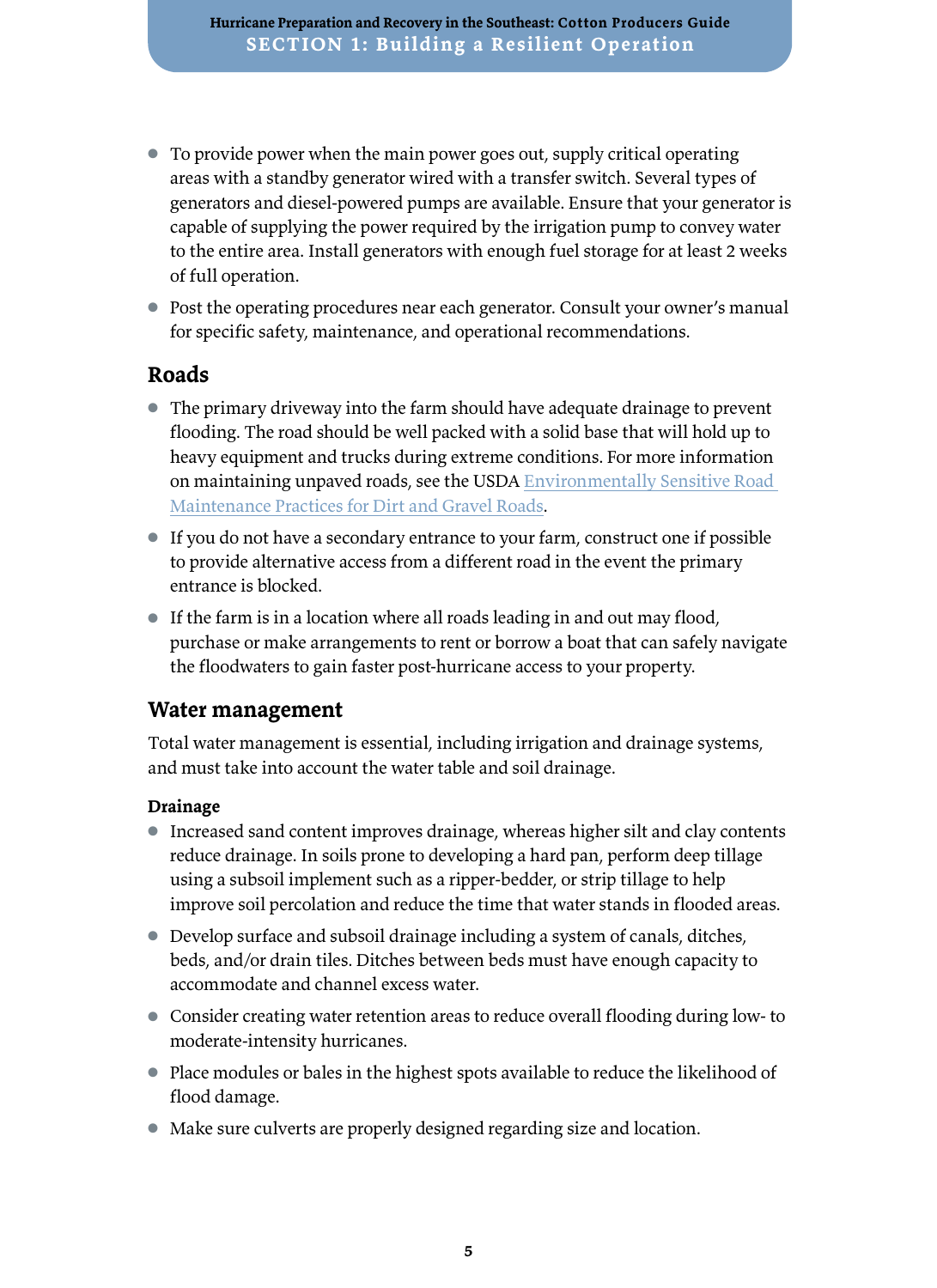#### **Irrigation**

- Locate irrigation pumps in elevated areas to reduce flooding risks to the pump and install them with a backflow prevention device to avoid contamination in case of power loss. Keep the access road to the pump clear so that it is easier to bring in generators or diesel-powered pumps after a hurricane.
- Install anchor points for pivots. Options include sinking eye bolts at marked locations and anchoring with tie-down straps, or "drill and drop" systems.

#### **Water table depth**

● The amount of flooding will be determined by your land's topography, the amount of precipitation received, and the pre-hurricane water table. The higher the pre-hurricane water table, the more likely that flooding will occur for a given amount of precipitation. The chance of flooding can be estimated by measuring the pre-hurricane water table and considering the effects of varying precipitation amounts:

A general rule of thumb is that 1 inch of rain will cause the water table to rise about 10 inches in fine-textured soils, 6 inches in most of the flatwoods sandy soils, and 4 inches in coarse sands. It may take 4 to 6 days for the water table to return to its desired levels following rains of 1 inch or more. For example, if the water table is at 50 inches, 6 inches of precipitation will cause localized flooding on fine-textured soils, but no flooding would occur on sandy soils.

- For more information about water management, see:
	- ▬Sustainable Agriculture Research and Education's (SARE) *Building Soils for Better Crops* [Irrigation](https://www.sare.org/publications/building-soils-for-better-crops/managing-water-irrigation-and-drainage/irrigation/) and [Drainage](https://www.sare.org/publications/building-soils-for-better-crops/managing-water-irrigation-and-drainage/drainage/) chapters
	- $-$ Alabama Cooperative Extension System Agricultural Best Management [Practices for Water Quality website](https://www.aces.edu/blog/topics/crop-production/agricultural-best-management-practices-for-water-quality/)
	- ▬Georgia Soil and Water Conservation Commission [Best Management Practices](https://gaswcc.georgia.gov/best-management-practices-georgia-agriculture)  [for Georgia Agriculture website](https://gaswcc.georgia.gov/best-management-practices-georgia-agriculture)
	- ▬Louisiana State University AgCenter [Irrigation website](https://www.lsuagcenter.com/topics/crops/irrigation)
	- ▬Mississippi State University Extension Service [Irrigation website](http://extension.msstate.edu/agriculture/farming/irrigation)
	- ▬North Carolina Cooperative Extension [Irrigation Resources website](https://growingsmallfarms.ces.ncsu.edu/growingsmallfarms-irrigatelinks/)
	- ▬University of Florida Institute of Food and Agricultural Sciences (IFAS) Extension [Water Management for Agriculture website](http://edis.ifas.ufl.edu/topic_water_management_for_agriculture)
	- ▬Virginia Cooperative Extension [Water, Irrigation, and Drainage website](https://ext.vt.edu/agriculture/water.html)

#### **Trees and windbreaks**

- Remove trees that could potentially blow down and block the entrance to the farm.
- If land is elevated and unprotected, consider creating windbreaks along the edge of fields. This is particularly valuable if adjoining land has bare soil and can prevent or reduce sandblasting of plants during a hurricane.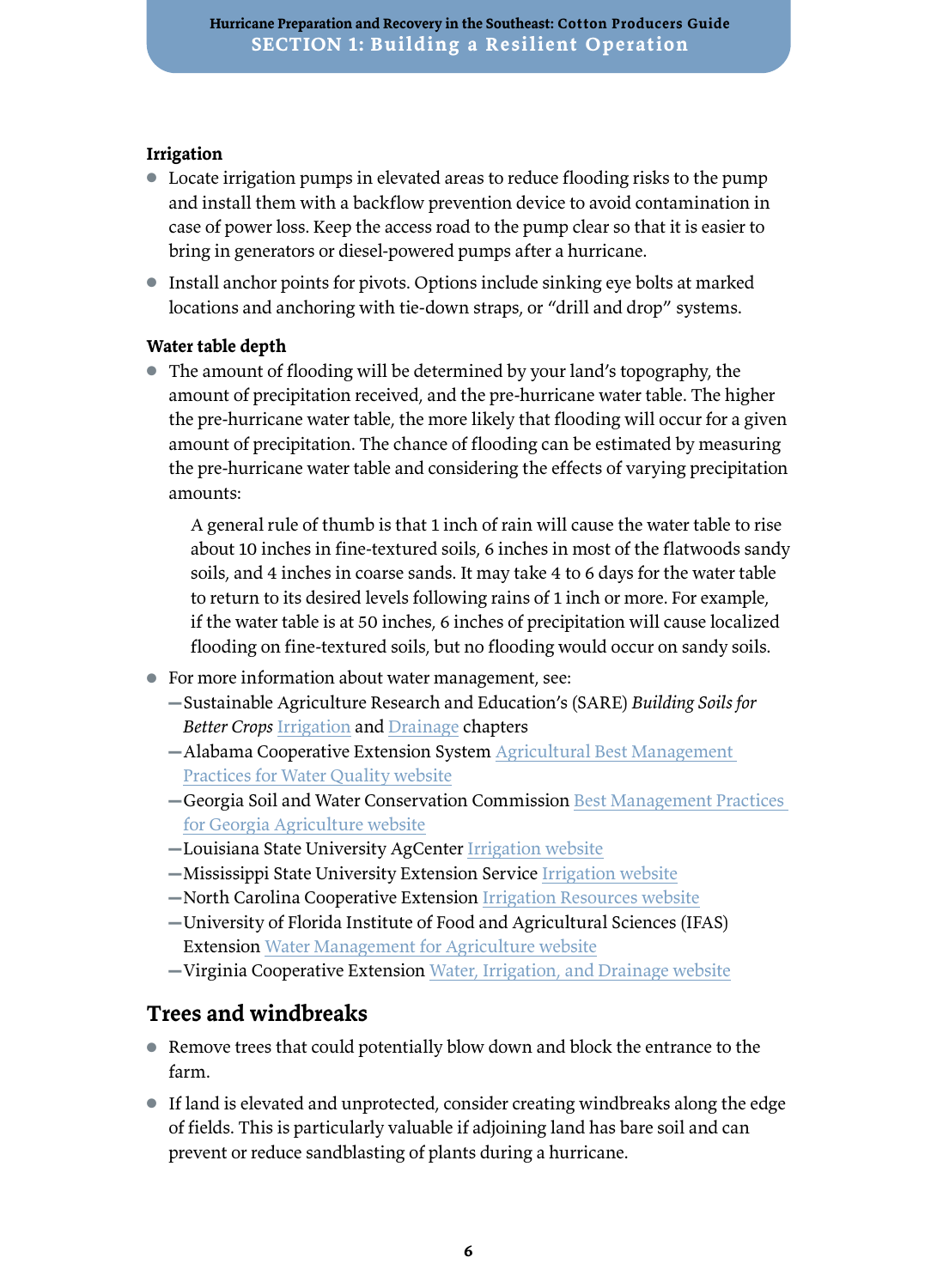- <span id="page-10-0"></span>● Trees and shrubs used as windbreaks should be native species that will develop strong, deep root systems and be hardy enough to resist breaking during high winds. For example, red cedar (*Juniperus virginiana*) resists strong winds very well. Keep trees or shrubs pruned and free of dead or dying branches.
- For more information about how windbreaks can protect crops and provide economic, environmental, and community benefits, see the USDA National Agroforestry Center [Windbreaks website.](https://www.fs.usda.gov/nac/practices/windbreaks.php)

### **Debris disposal**

Create a plan for salvage operations including a method of debris disposal. Learn what materials and the specifications regarding composition of materials the landfill nearest your farm will accept, and identify alternatives if needed. For more information about debris disposal following natural disasters, see the EPA [Dealing](http://www.epa.gov/natural-disasters/dealing-debris-and-damaged-buildings)  [with Debris and Damaged Buildings website](http://www.epa.gov/natural-disasters/dealing-debris-and-damaged-buildings), including their Disaster Debris [Recovery Tool.](https://www.epa.gov/large-scale-residential-demolition/disaster-debris-recovery-tool)

## **Crop concerns**

### **Variety selection**

- Minimizing the amount of cotton open in the field at any given time is a good way to spread risk of hurricane damage. Planting varieties with a range of maturity times in addition to spreading out planting dates can, therefore, help reduce losses. The use of hurricane-proof varieties would be a good strategy if hurricanes were guaranteed to come through quickly and be followed by sunny weather. However, while hurricane-proof varieties may better withstand winds and rain, they are more susceptible to hardlock, which can be devastating when cloudy wet weather occurs during boll opening. Therefore, the best strategy is to spread risk by using varieties with varying degrees of hurricane resistance and a range of early to late varieties.
- For the latest variety trials results, see:
	- ▬Alabama Agricultural Experiment Station [Cotton Variety Trials website](https://aaes.auburn.edu/blog/category/variety-tests/cotton-variety-trials/)
	- ▬Clemson University College of Agriculture, Forestry and Life Sciences [Cotton](https://www.clemson.edu/cafls/research/vt/cotton.html)  [Variety Test Data website](https://www.clemson.edu/cafls/research/vt/cotton.html)
	- ▬Louisiana State University AgCenter [Cotton Varieties website](https://www.lsuagcenter.com/topics/crops/cotton/variety_trials)
	- ▬Mississippi State University Agricultural and Forestry Experiment Station [Cotton Variety Trials website](https://www.mafes.msstate.edu/variety-trials/includes/crops/cotton.asp)
	- ▬North Carolina Cooperative Extension [Cotton Variety Calculator website](https://cotton.ces.ncsu.edu/variety-calculator/)
	- ▬University of Florida IFAS Extension West Florida Research and Education Center [Cotton Variety Testing website](https://wfrec.ifas.ufl.edu/variety-testing/cotton/)
	- ▬University of Georgia College of Agricultural and Environmental Sciences [Cotton Variety Testing website](https://swvt.uga.edu/summer-crops/cotton.html)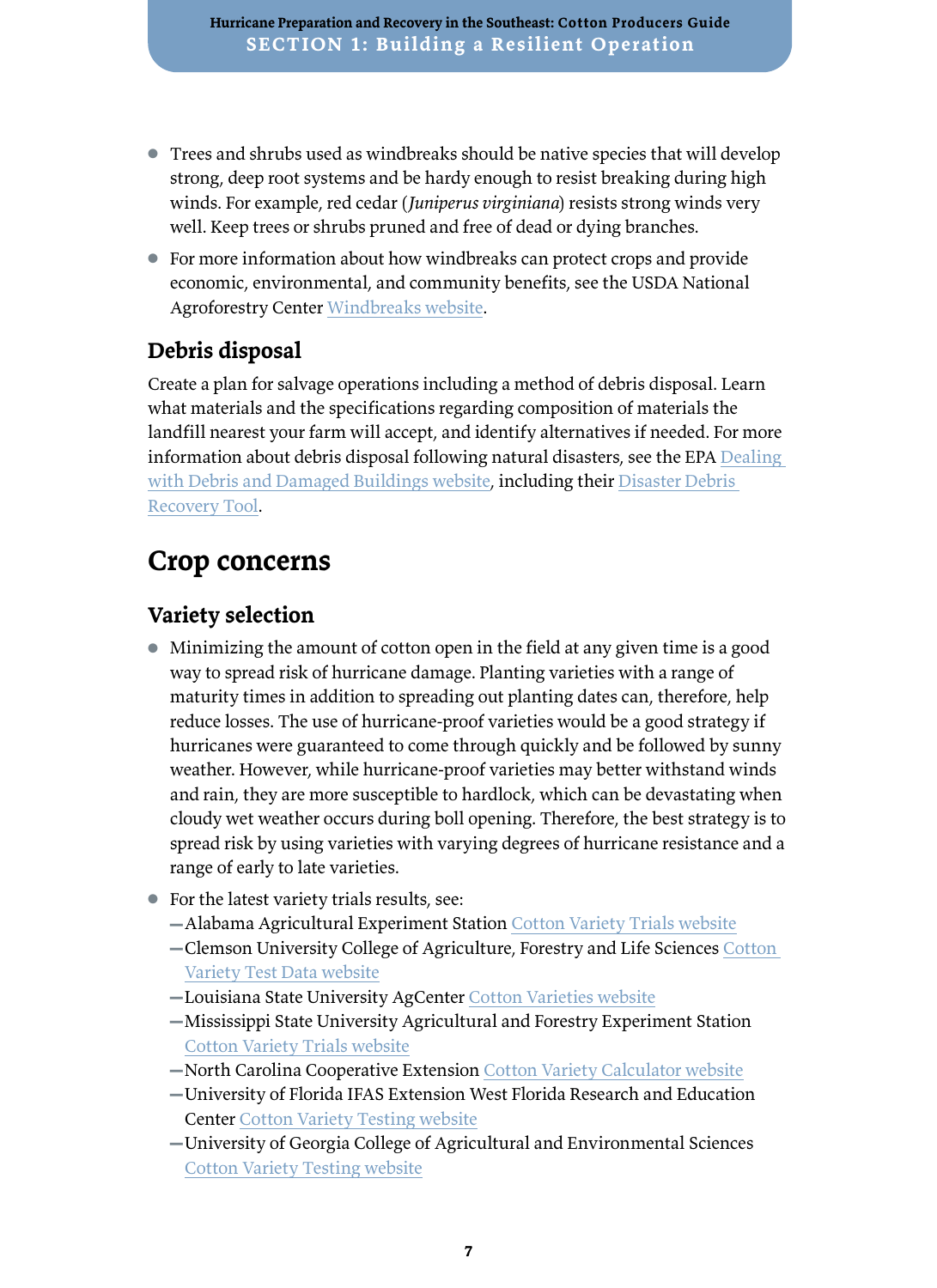▬Virginia Cooperative Extension [Resources for Crops website](https://www.pubs.ext.vt.edu/tags.resource.html/pubs_ext_vt_edu:crops) (Type "cotton" into the search bar to find variety testing resources.)

### **Planting dates**

- To reduce the risk of a hurricane destroying your entire crop, consider planting the crop over a wide range of planting dates to avoid having the entire crop in a vulnerable condition (open and defoliated) when a hurricane arrives.
- Hurricanes occurring in August or early September cause the most damage to cotton crops, so planting cotton early and harvesting early is one way to reduce damage from these hurricanes. In some cases, this may mean planting after a winter small grain crop or winter annual grazing. Cotton planted later usually performs the best during early-season hurricanes (May–June); however, hurricanes have historically been far less common during this these months.
- To ensure that any hurricane damage to your crop is covered by your crop insurance, plant your crop before the final planting day for crop insurance in your State. This may vary by county and year, so use the RMA [Actuarial](https://webapp.rma.usda.gov/apps/actuarialinformationbrowser/)  [Information Browser Tool](https://webapp.rma.usda.gov/apps/actuarialinformationbrowser/) to determine the final planting date for your crop. While the late planting period continues beyond the final planting date, check with your insurance provider for details that may apply if you plant during this time period. Look closely at insurance policies to determine specific details, as requirements can change.

### **Growth regulators**

Post-hurricane lodging and tangling of branches can be significantly reduced when growth regulators are used to control plant height. Mepiquat chloride can help reduce the size of the cotton plant when used properly (see product labeling for application rate information).

### **Cover crops and crop rotation**

- Consider planting cover crops in rotations of 3 to 4 years to improve soil health, reduce pest pressure, and help reduce the development of disease should field access become restricted due to a hurricane.
- See the following resources for integrating cover crops into your management plan:
	- ▬USDA Natural Resources Conservation Service (NRCS) [Cover Crops and Soil](https://www.nrcs.usda.gov/wps/portal/nrcs/detail/national/climatechange/?cid=stelprdb1077238)  [Health website](https://www.nrcs.usda.gov/wps/portal/nrcs/detail/national/climatechange/?cid=stelprdb1077238)
	- ▬SARE [Cover Crop Economics: Opportunities to Improve Your Bottom Line in](https://www.sare.org/Learning-Center/Bulletins/Cover-Crop-Economics?utm_source=email+marketing+Mailigen&utm_campaign=Cover+Crop+Economics&utm_medium=email)  [Row Crops website](https://www.sare.org/Learning-Center/Bulletins/Cover-Crop-Economics?utm_source=email+marketing+Mailigen&utm_campaign=Cover+Crop+Economics&utm_medium=email)
	- ▬Alabama Cooperative Extension System [Cover Crops website](https://www.aces.edu/blog/topics/row-cover-crop-soils/cover-crops-for-alabama/?cn-reloaded=1)
	- ▬Clemson University Cooperative Extension Service [Cover Crops for Weed and](https://lgpress.clemson.edu/publication/cover-crops-for-weed-and-nutrient-management/)  [Nutrient Management website](https://lgpress.clemson.edu/publication/cover-crops-for-weed-and-nutrient-management/)
	- ▬Louisiana State University AgCenter [Cover Crop Decision Tool website](https://www.lsuagcenter.com/profiles/nadusumilli/articles/page1533331282945)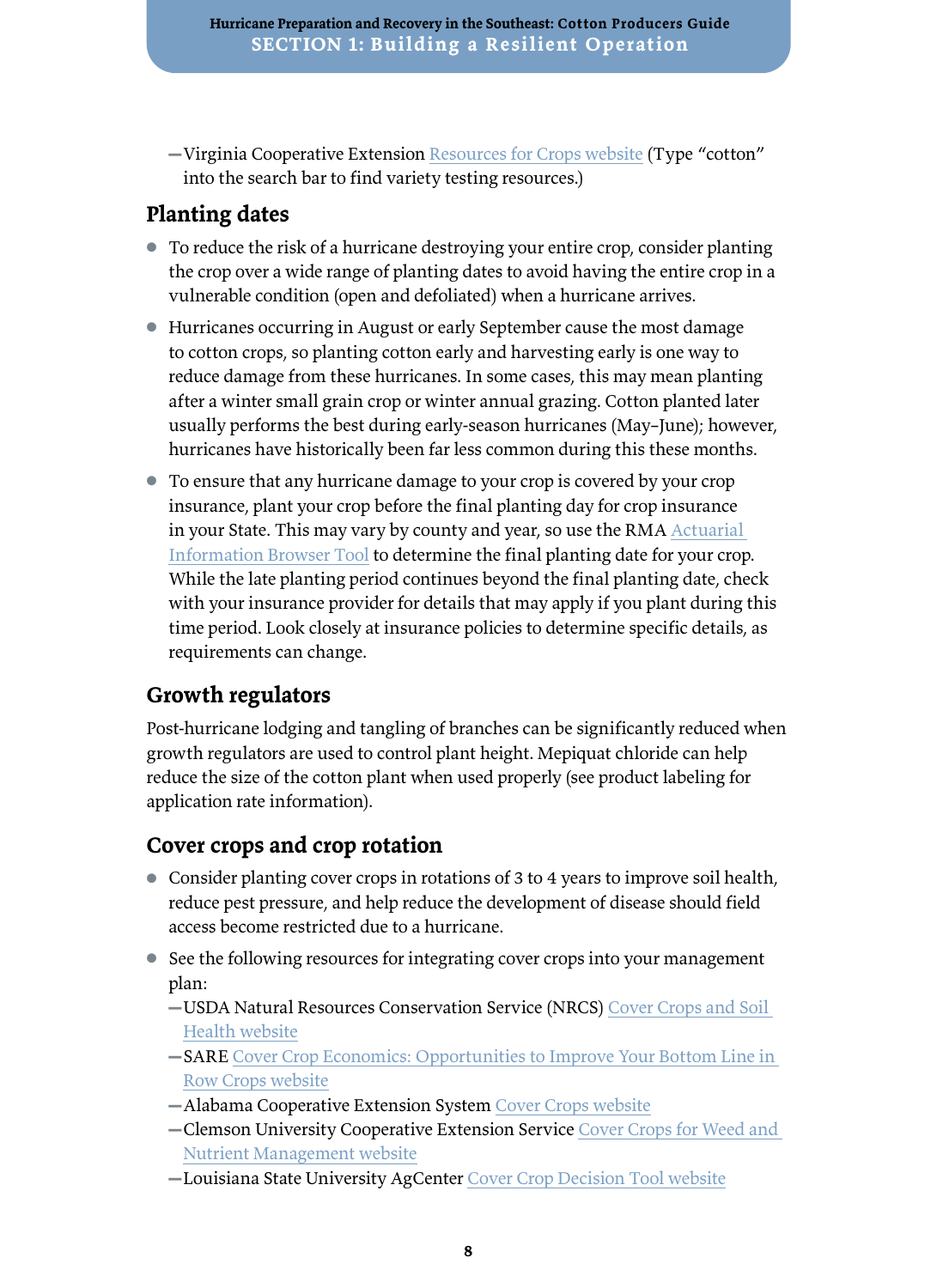- <span id="page-12-0"></span>▬Mississippi State University Extension Service [Cover Crops: Benefits and](http://extension.msstate.edu/sites/default/files/publications/publications/p3330.pdf)  [Limitations](http://extension.msstate.edu/sites/default/files/publications/publications/p3330.pdf)
- ▬North Carolina Cooperative Extension [Cover Crops for Sustainable Production](https://growingsmallfarms.ces.ncsu.edu/growingsmallfarms-covcropindex/)  [website](https://growingsmallfarms.ces.ncsu.edu/growingsmallfarms-covcropindex/)
- ▬University of Florida IFAS Extension [Cover Crops website](https://sfyl.ifas.ufl.edu/agriculture/cover-crops/)
- ▬University of Georgia College of Agricultural and Environmental Sciences [Cover Crops website](https://sustainagga.caes.uga.edu/management/cover-crops.html)
- ▬Virginia Cooperative Extension [Soil Health and Cover Crops website](https://ext.vt.edu/agriculture/soil-health.html)
- To learn about cover crops and Federal crop insurance, see the RMA [Cover Crops](https://www.rma.usda.gov/en/Fact-Sheets/National-Fact-Sheets/Cover-Crops-and-Crop-Insurance)  [and Federal Crop Insurance website.](https://www.rma.usda.gov/en/Fact-Sheets/National-Fact-Sheets/Cover-Crops-and-Crop-Insurance)

## **Emergency planning**

U.S. Department of Labor Occupational Safety and Health Administration (OSHA) regulations require an employer with more than 10 employees to have a printed copy of an emergency action plan readily accessible to all employees. (If you have 10 employees or fewer, the emergency plan may be reviewed orally.) For more information about emergency action plans, see the OSHA [Agricultural Safety Fact](https://www.osha.gov/Publications/OSHA3870.pdf)  [Sheet](https://www.osha.gov/Publications/OSHA3870.pdf).

#### **Farm Emergency Plan**

- Your Farm Emergency Plan details how your operations will respond in the event of a hurricane, prepare for a worst-case scenario, and ensure continuity of operations.
- Consider bringing together a disaster planning team, which could consist of the farm owner and engaged family members, the farm manager, an insurance representative, county Extension agent, and other individuals.
- Create your Farm Emergency Plan. See [Appendix: Farm Emergency Plan](#page-34-0) for a sample plan that you can customize for your operation. The plan should include a checklist of tasks necessary to secure the facilities, fuel supplies, chemical supplies, and equipment; protect any animals onsite; disconnect electricity and gas service; ensure that critical supplies are well stocked; etc.
- Make sure that all of your employees know the formats (electronic or hard copy) and locations where the Farm Emergency Plan is stored.
- Consider creating a "hurricane suggestion box" where employees can place ideas for training and planning they believe would increase the operation's resilience and safety in the face of a hurricane, based on their previous experience.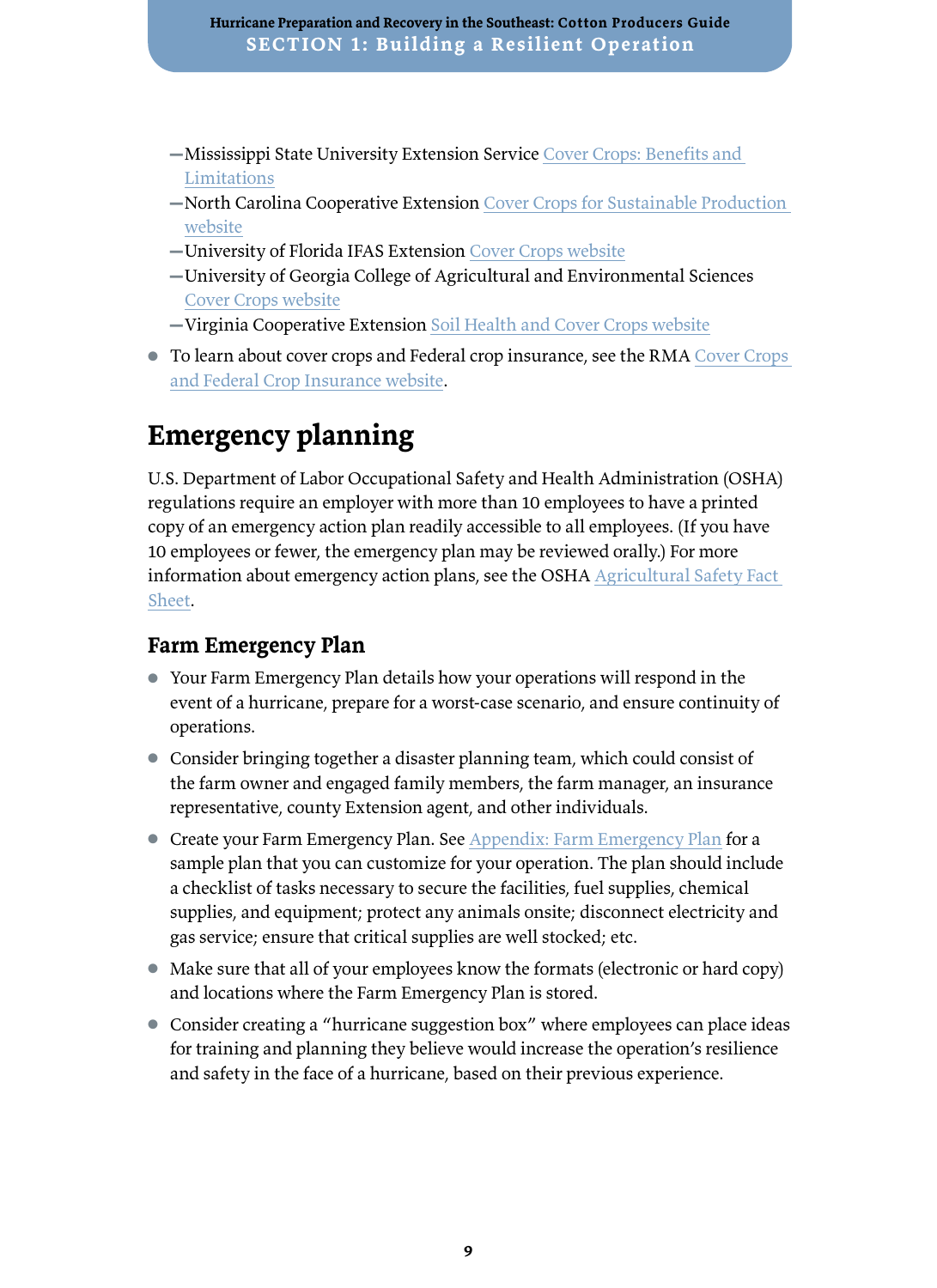### **Maps and signage**

Prepare or update maps for all facilities, including locations of alternate entry/exit routes, electrical equipment (with shut-off options), fuel storage tanks (both above and below ground), propane tanks, compressed gas (for welding, etc.), and chemical spill equipment.

### **Hurricane tracking apps**

Download one or more computer and mobile device applications (apps) that model hurricane track predictions, send alerts, and track hurricane impacts. Given the rapid advance of mobile technologies, check for new options each year prior to hurricane season. The NOAA [National Hurricane Center](https://www.nhc.noaa.gov/) [website](https://www.nhc.noaa.gov/) is a good source for keeping up to date on the latest hurricane activities. For more information about emergency alerts, see the Ready.gov [Emergency Alerts website](https://www.ready.gov/alerts).

## **Roles and responsibilities**

- Designate an Emergency Response Team for your farm. Members of the team should be:
	- ▬Thoroughly trained and physically capable of performing assigned duties
	- ▬Knowledgeable about the hazards found on the farm
	- ▬Trained in decision making regarding when to take actions themselves and when to wait for outside emergency responders
- Define a chain of command with clearly defined primary and secondary roles and each person's responsibilities. Some individuals may not be reachable after a hurricane, so alternative levels of authority need to be established to resolve critical issues quickly. In your Farm Emergency Plan, list who will be responsible for each task and how they'll report fire, flooding, building collapses, and other emergencies. Identify procedures to be followed by the people who remain to handle critical operations.

### **Communication**

#### **Emergency Contacts List**

● Develop and maintain a list of all people connected with your operation that should be contacted in an emergency. See [Appendix: Emergency Contacts List](#page-38-0) for a template that you can customize. The Emergency Contacts List should include names, phone numbers, and all other pertinent information (email addresses, locations, etc.) for individuals (owners, family members, employees, employee family members), emergency responders, State and local agencies, contractors and suppliers, and anyone else who is on your farm on a regular basis or provides crucial emergency services.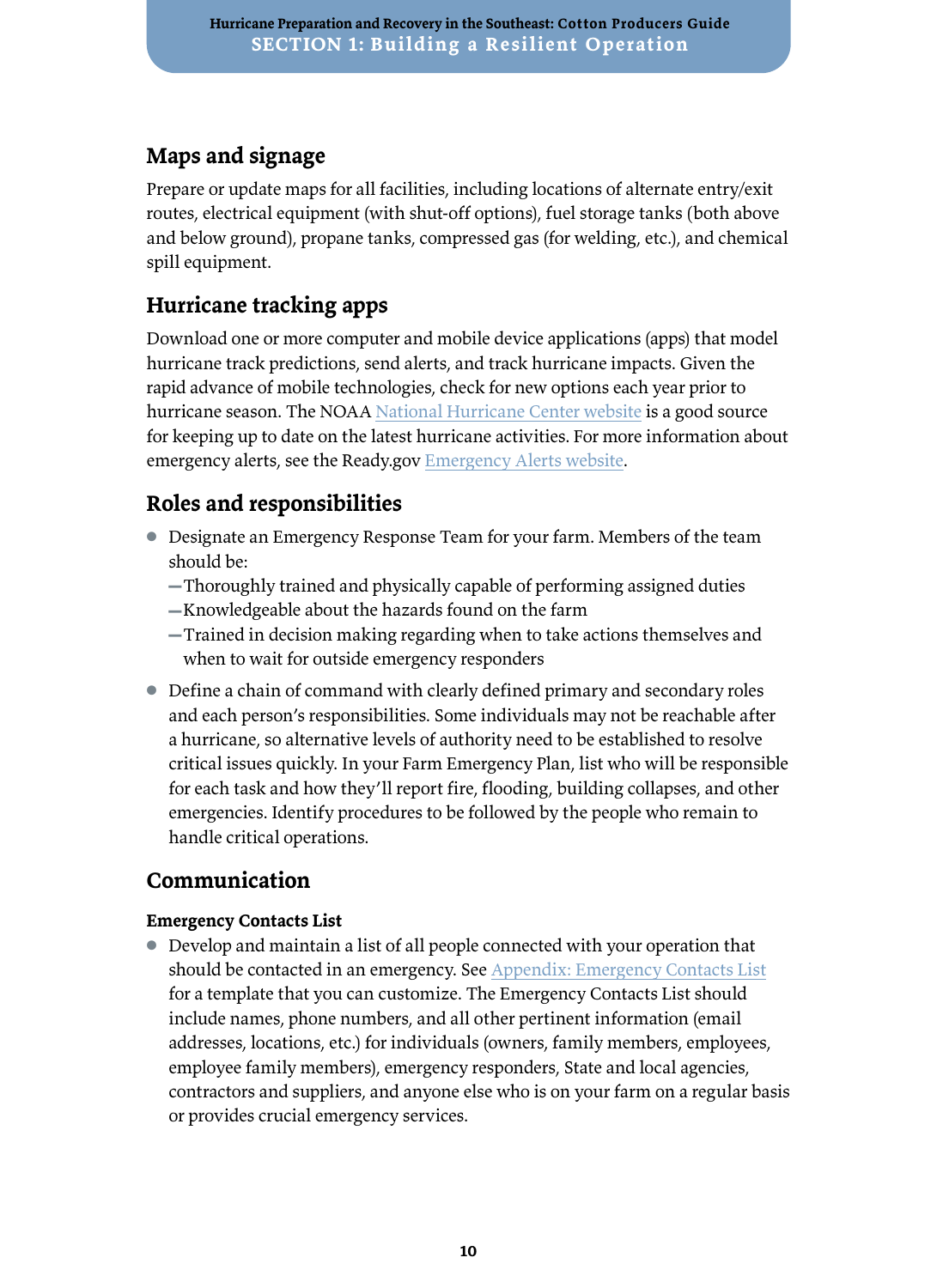● Keep copies of your Emergency Contacts List (hard copies as well as electronic copies) in multiple locations, including your home, office, and vehicle, and with all family members and key employees. It is a good idea to have this information stored on your and your employees' cellular devices.

#### **Lines of communication with local businesses and officials**

Establish communication with your local law enforcement and fire departments, electricity and gas providers, and other key groups to help them understand the nature of your business so that they can respond as needed in the event of a hurricane. Let them know the number of employees typically onsite, the potential impact of the hurricane on crops, and the potential hazards that could lead to environmental contamination in the event of a flood or structural damage.

#### **Post-hurricane communications**

- Purchase a battery-powered or hand-crank radio to stay up to date about conditions beyond your property in case you lose electricity for an extended period of time.
- Consider ahead of time the locations where producers and others could meet if all communication lines are down (e.g., a local feed or equipment supplier).
- Contact a local AM radio station to see whether it could serve as a communication channel in the aftermath of a hurricane.
- For more hurricane-related communication recommendations, see the U.S. Federal Communications Commission [FCC and FEMA: How to Communicate](https://www.fcc.gov/news-events/blog/2011/09/21/fcc-and-fema-how-communicate-during-and-after-major-disaster)  [Before, During and After a Major Disaster website.](https://www.fcc.gov/news-events/blog/2011/09/21/fcc-and-fema-how-communicate-during-and-after-major-disaster)

#### **Electricity and gas**

- Contact your local utility company for guidance on how to disconnect power in the event of downed lines. Record their instructions in your Farm Emergency Plan.
- If certain equipment requires specialized shutdown procedures, train employees in these procedures.

#### **Equipment operation**

- Train personnel in the safe operation of unfamiliar equipment (such as generators or drainage pumps) that they may have to use in case of a hurricane.
- Make sure that appropriate employees are prepared to set up your backup generators. They should refer to your Backup Power Plan for information about where generators and generator fuel can be found, where they should be placed in preparation for a hurricane, and how they are to be connected to the electrical loads they will power.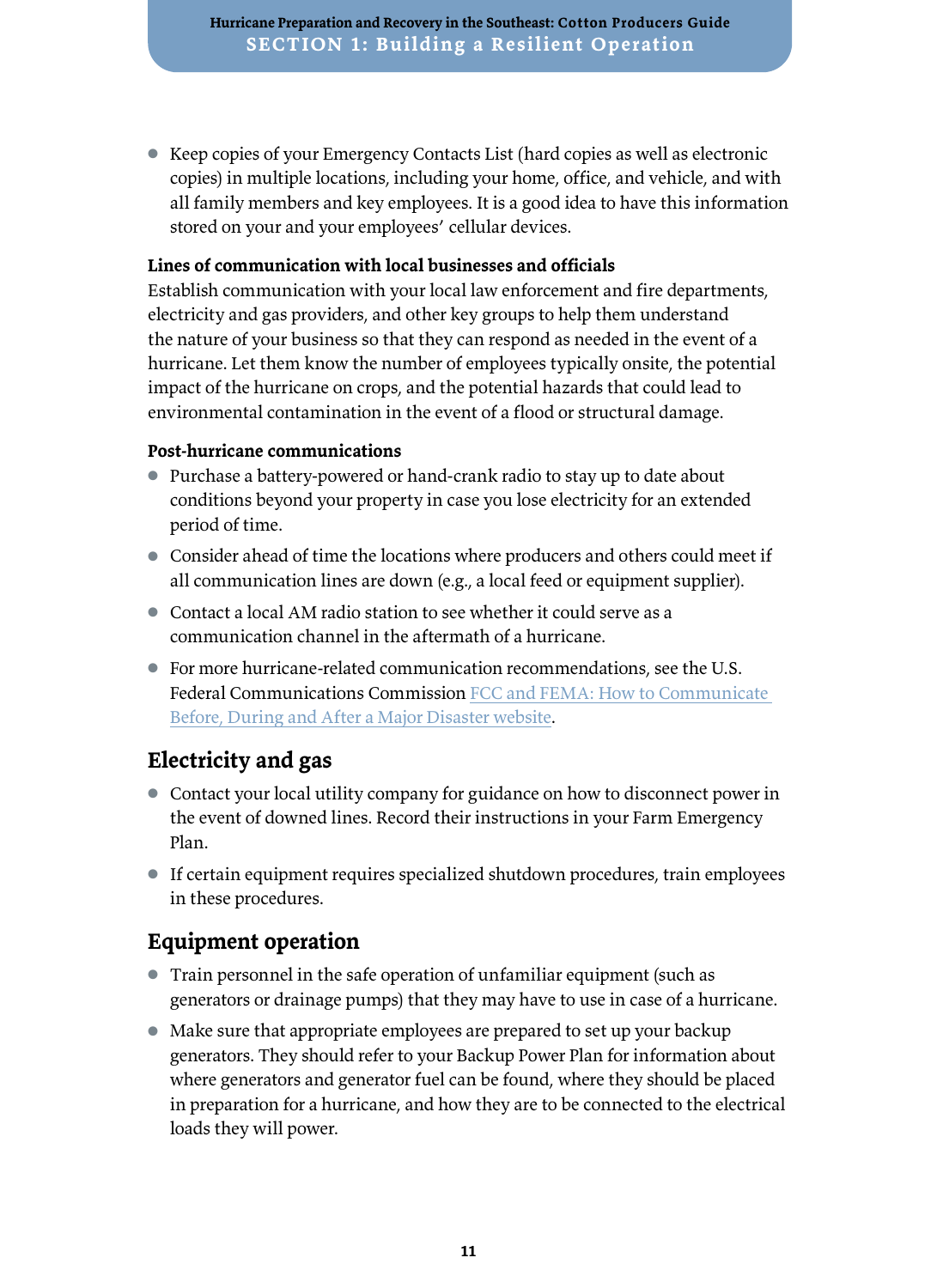#### **Drones**

Consider getting an unmanned aerial vehicle (UAV) (i.e., drone) pilot license and purchasing a UAV. Small UAV quadcopters or hexacopters that can be equipped with visual or RGB cameras are relatively inexpensive (\$500 to more than \$2,000). Use of UAVs will help with damage assessment if accessing fields directly is impossible or unsafe. For regulations and information about operating a UAV, see:

- ▬U.S. Department of Transportation (DOT) Federal Aviation Administration [Unmanned Aircraft Systems website](https://www.faa.gov/uas/)
- -University of Florida IFAS Extension Preflight and Flight Instructions on the [Use of Unmanned Aerial Vehicles \(UAVs\) for Agricultural Applications](https://edis.ifas.ufl.edu/ae535)

## **Chemical safety**

Take the necessary steps to prevent chemical spills from storage tanks containing fuel, herbicides, pesticides, or other potentially dangerous liquids.

### **Basic emergency response skills**

Train all members of your Emergency Response Team in the use of various types of fire extinguishers, first aid, and CPR (cardiopulmonary resuscitation).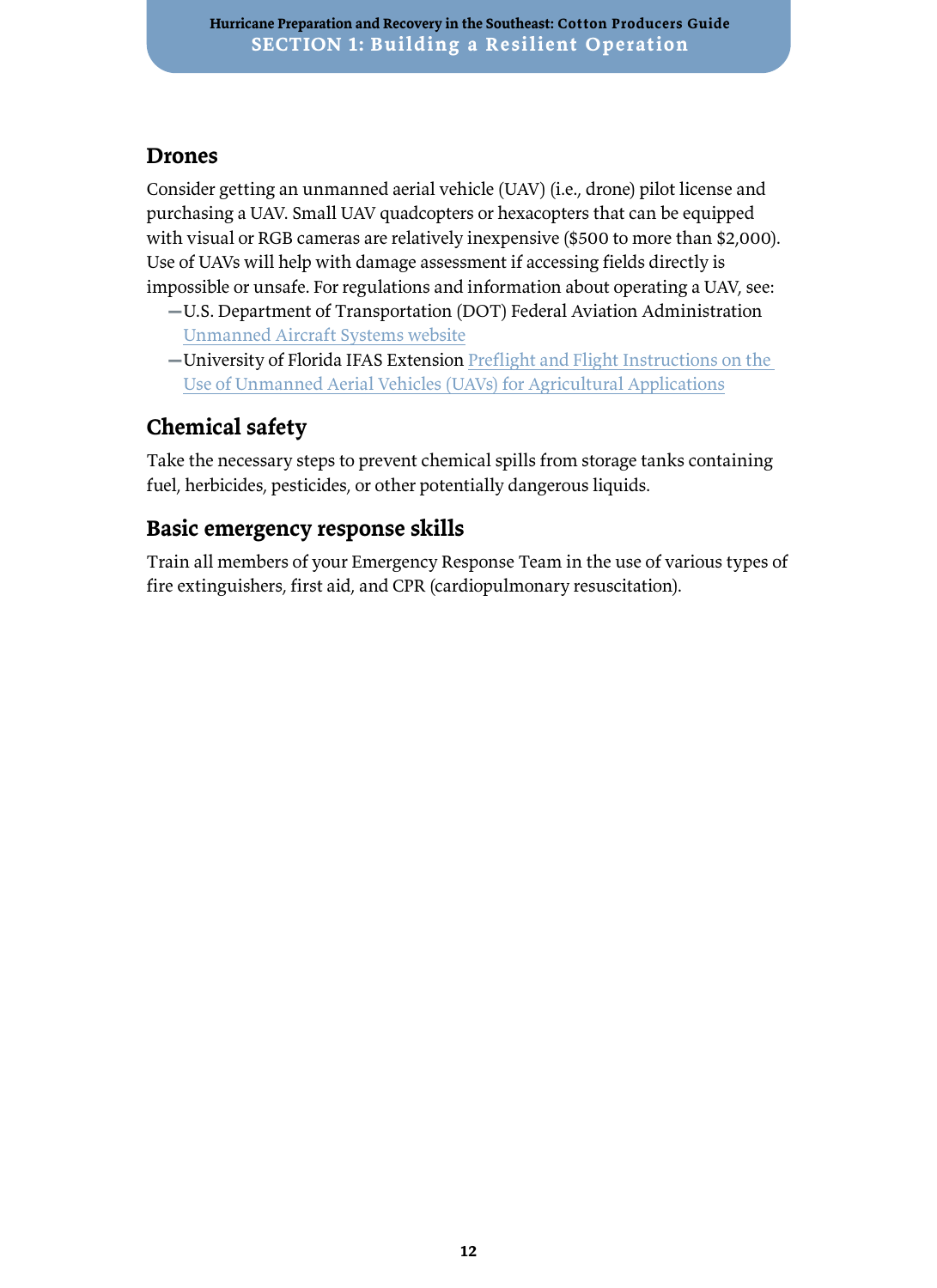## <span id="page-16-0"></span>**section 2 Long-Term Operation Maintenance**

Periodic checks of systems already in place (described in the previous section)

## **Prior to hurricane season**

Contact your local Extension office and other State and Federal resources for further information specific to your circumstances.

### **Annual review of emergency planning tasks**

#### **Farm Emergency Plan review and reassessment**

- Review your Farm Emergency Plan with your employees to ensure that they are familiar with all elements. Make any necessary additions or updates.
- Review your Emergency Contacts List with your employees and update it with current names and contact information.
- Review items provided in the "hurricane suggestion box," and add them to your Farm Emergency Plan or training list as relevant.

#### **Employee training**

- Identify key tasks that employees will need to complete during hurricane preparation and recovery operations.
- Once each year, provide training for all employees that will participate in the key tasks identified above.

#### **Personal health and safety tasks**

- Make sure you and your employees have up-to-date tetanus shots.
- For information and links to time-specific guidance for preparing yourself and your home, see the Ready.gov [Hurricanes website](https://www.ready.gov/hurricanes).
- Download the [FEMA Mobile App](https://www.fema.gov/mobile-app) to learn emergency safety tips and receive realtime weather alerts, important disaster planning reminders, information about shelters and recovery centers, and more.

### **Recordkeeping, documentation, and insurance**

● At the time of renewal, review your insurance policies with your agent to be sure that you have adequate flood insurance and coverage for vehicles, farm buildings and structures, and crops.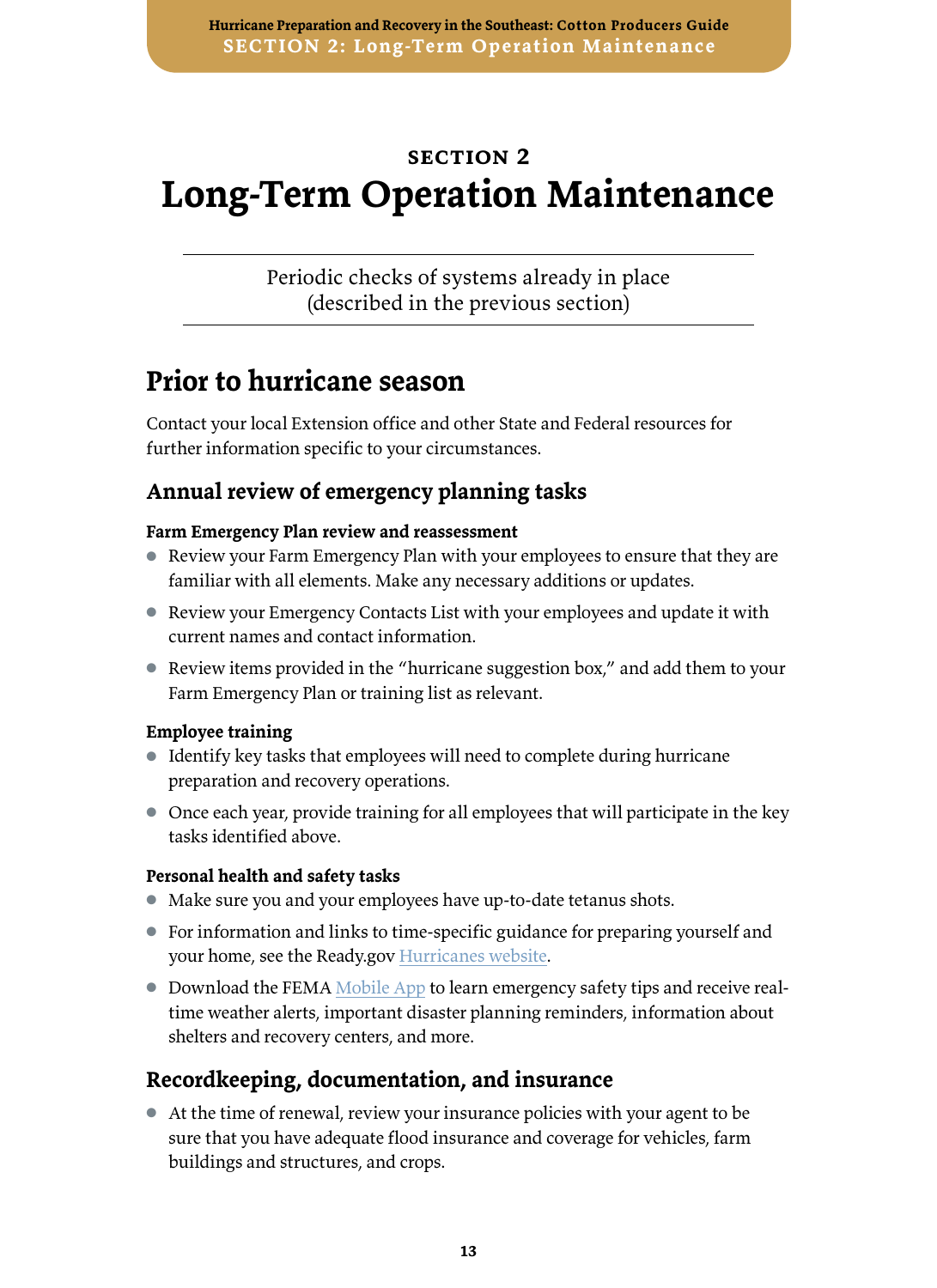● Keep records of harvest, equipment inventories, and purchases of supplies up to date. Long-term records will help to establish a production baseline from which losses can be determined. Be sure that copies of each are in a safe location chosen in the Building a Resilient Operation section above.

#### **Infrastructure**

#### **Buildings and facilities**

Inspect all buildings and all facilities for structural soundness. Perform maintenance on facilities and infrastructure to repair items such as loose roofing materials or improperly/inadequately grounded electrical equipment to reduce hazard risk during a hurricane.

#### **Drainage**

- Clean out culverts and ditches to improve drainage, both before and during the peak hurricane season. Keep ditches clear through a good maintenance program including chemical weed control. Regrade areas of the property that are prone to flooding to improve drainage.
- Check any new construction areas, housing developments, or DOT projects nearby to see whether they are affecting your land's drainage. Determine where the water is draining now, and address any new drainage needs before hurricane season begins.

#### **Maintenance of trees, windbreaks, and roads**

- Remove dead and dying branches from trees on your property. Clear trees of dead branches in advance of hurricane season, with particular attention to branches that overhang barns, buildings, fences, power lines, and other infrastructure.
- Maintain windbreaks with regular pruning, especially if they are close to aerial power or telephone lines. To learn more about proper pruning practices, see:
	- -Inland Urban Forest Council A Practical Guide to Proper Pruning of Trees and [Shrubs](http://inlandurbanforestcouncil.org/wp-content/uploads/delightful-downloads/2017/10/Practical-Pruning-Guide.pdf)
	- -University of Florida IFAS Extension Pruning Shade Trees in Landscapes [website](https://hort.ifas.ufl.edu/woody/pruning.shtml)
	- ▬OSHA [Line-Clearance Tree Trimming Operations website](https://www.osha.gov/etools/electric-power/overhead-line-work/line-clearance-tree-trimming-operations)
- Evaluate roads for any repairs or improvements needed before a hurricane arrives.

#### **Harvest equipment**

If possible, ensure that you have access to additional harvest equipment for increasing row capacity, as this can reduce the time required to harvest portions of your acreage under time-limited windows, such as when a hurricane is approaching. The demand for this equipment will rapidly increase as the hurricane approaches, so plan early for this contingency.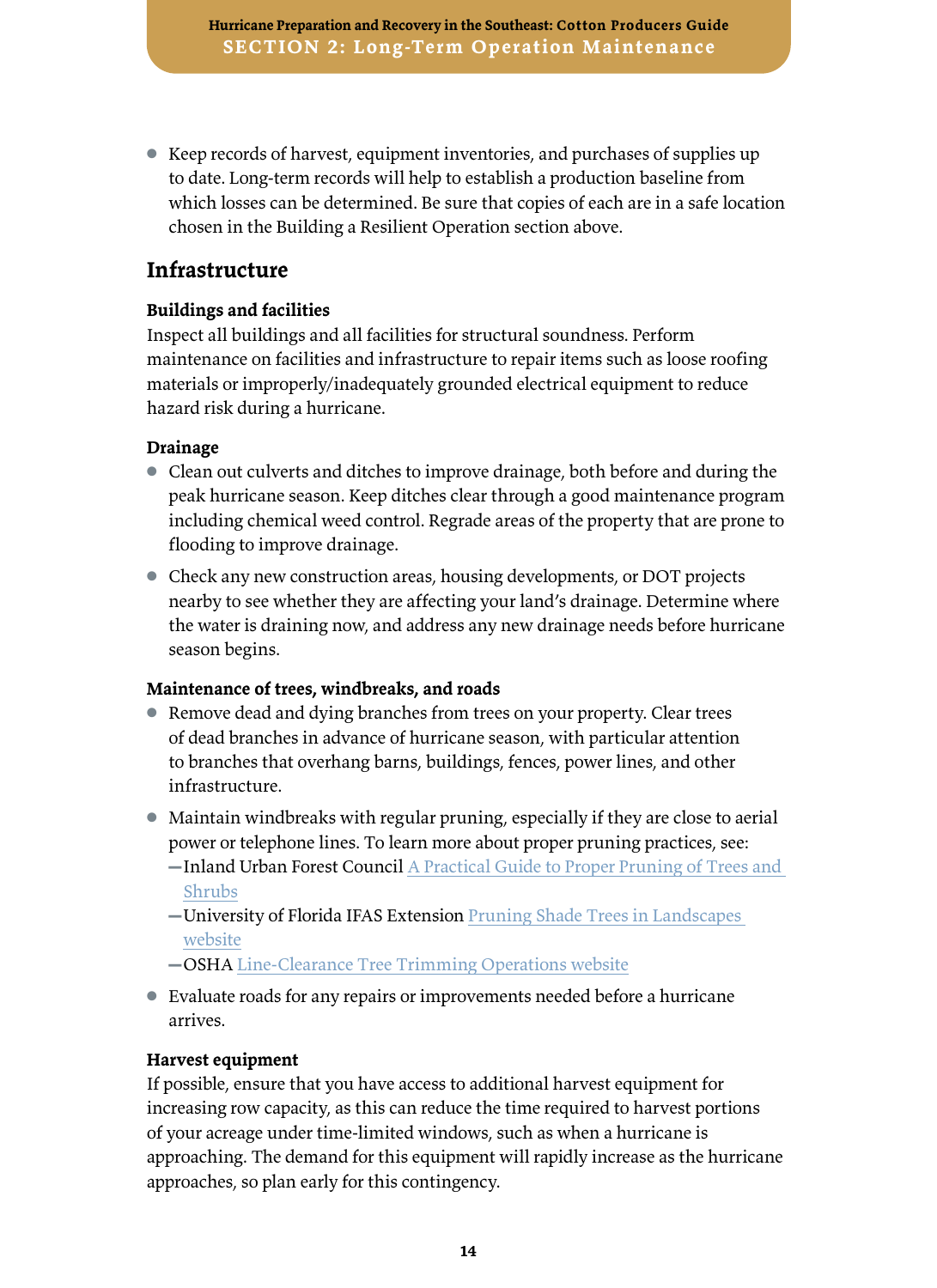#### <span id="page-18-0"></span>**Generators**

- Do routine annual maintenance on backup generators. Replace old stored fuel with new, fresh fuel. Replace fuel filters, test all generator circuits, and make sure you have all necessary supplies on hand, including spare belts and fuel filters.
- Ensure that all essential equipment functions when powered by the backup generator.

### **Emergency equipment and supplies**

- Maintain an ample supply of emergency medical supplies, and have raincoats and boots available for employees.
- Maintain a supply of drinking water and dry and canned food sufficient for at least 2 weeks for employees who become stranded at the farm or who need to return to the farm before utility and emergency services are restored.
- Maintain an ample supply of weather-proofing supplies such as tarps and sandbags; fencing supplies; plumbing supplies; lumber, construction tools, nails, and ropes; portable lights; batteries; and battery-powered or hand-crank radios.

## **Monthly considerations during hurricane season**

See [Appendix: Resource Links](#page-43-0) for local Extension offices and other State and Federal resources which you may consult for further information.

### **Weather monitoring**

During the June to November hurricane season, pay regular attention to long-term weather forecasts. Check your weather tracker daily if a hurricane is forecast to move closer to your area.

### **Equipment and supplies**

- Check list of equipment and supplies for repairs that may be needed after the hurricane.
- Note supplies that take longer to deliver and order early to ensure they are available after a hurricane. Stockpile chemicals that are essential for your operation.
- Refresh emergency medical supplies, water, and dry and canned food supplies.
- Obtain sufficient quantities of plywood to protect windows and doors, and store in a dry area. As the hurricane gets closer, plywood may be scare or unavailable.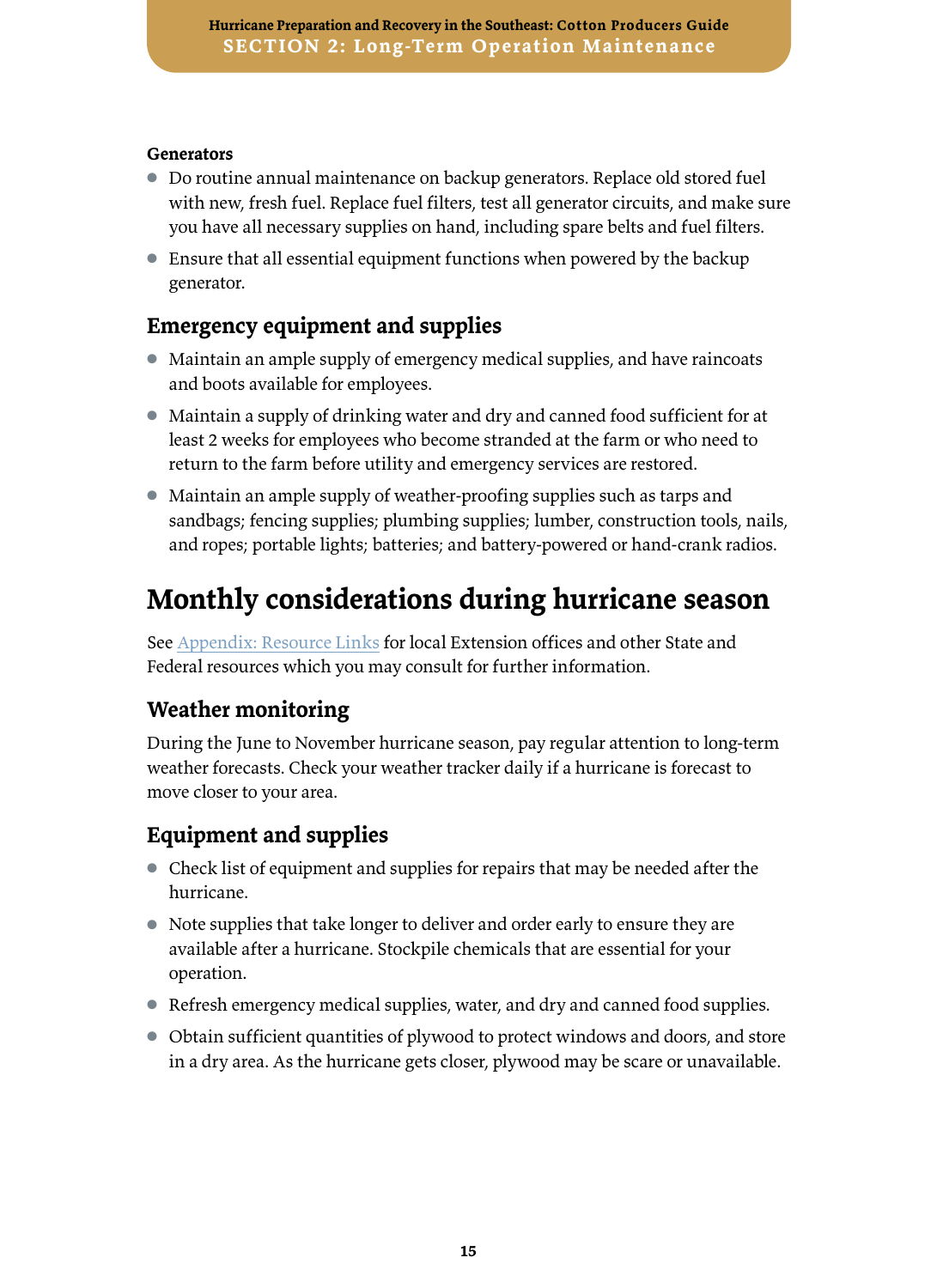#### **Farm equipment**

- Make sure that sprayers, tractors, and harvest equipment are in good working order to ensure that the crop can be harvested as efficiently as possible when conditions allow.
- Contact your equipment manufacturers to establish procedures for dealing with damaged equipment. Make sure you won't invalidate your warranty if you attempt repairs yourself.

#### **Fuel**

Consider fuel needs for tractors, generators, and farm vehicles. Any fuel stored onsite poses a contamination risk if storage tanks are not adequately protected from flooding, especially if stored at a low elevation. Maintain additional fuel supplies on the farm in elevated tanks protected from flooding. This could even be in trailer- or truck-mounted diesel tanks. If secure storage facilities are available onsite, arrange for fuel deliveries several days prior to the expected hurricane impact.

#### **Generators**

Verify there is adequate fuel to power the generators for at least 2 weeks.

#### **Crop**

- Farmers in the Southeastern United States growing both cotton and peanuts often harvest peanuts first even though both crops are mature and ready for harvest at the same time. Growers should be prepared to harvest cotton first since it may take a month or more to harvest the peanuts, which would leave cotton exposed to weathering and hurricanes that may come through. If cotton is out of the field and at the gin, you may have the benefit of being insured by the gin.
- Contact your gin operator to determine who is liable for damage once the cotton reaches the gin.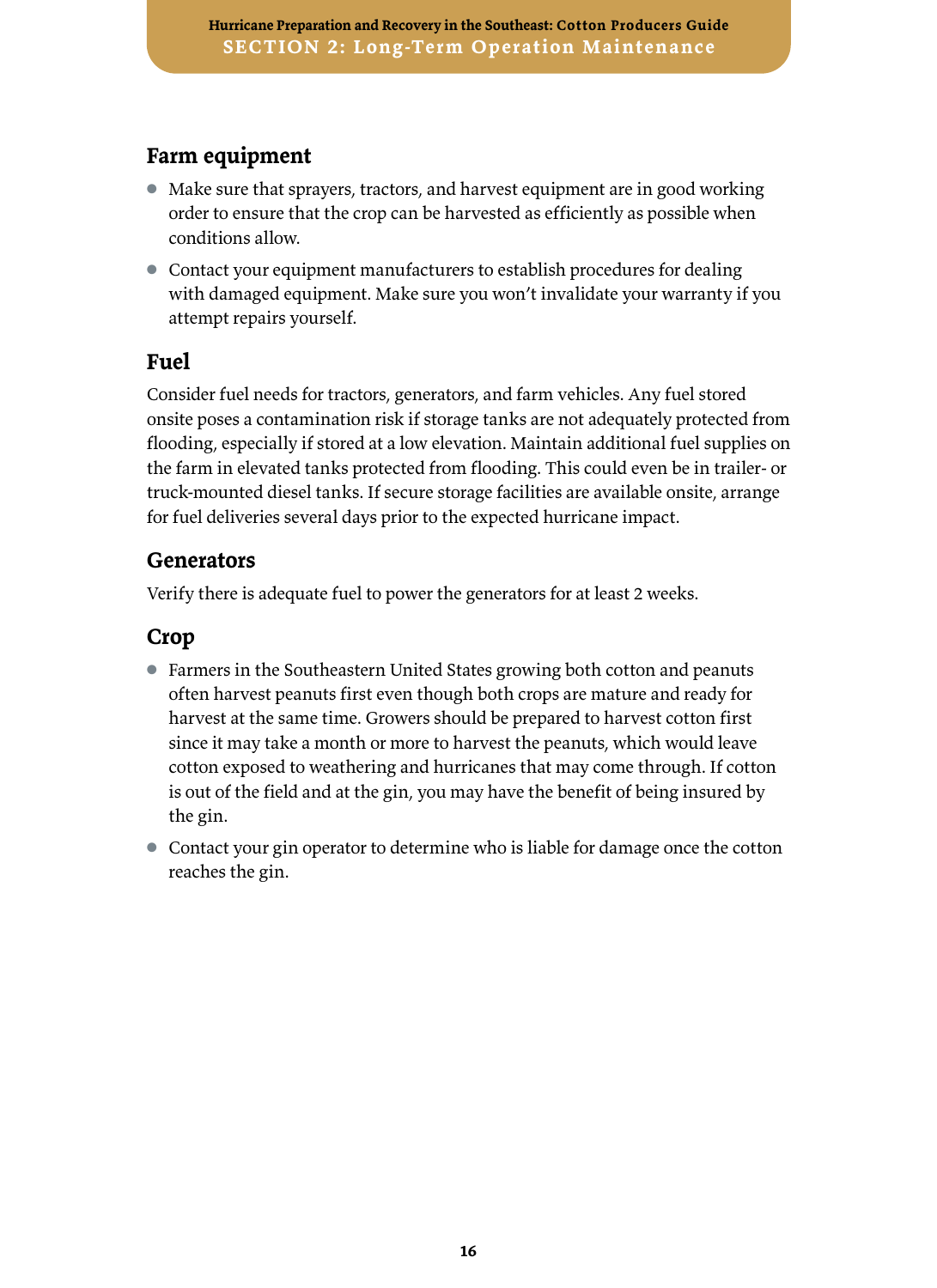## <span id="page-20-0"></span>**section 3 Short-Term Preparedness**

Bracing for the hurricane: specific actions to be done in the week before a hurricane arrives

## **1–7 days before a hurricane is forecast to strike**

First and foremost, take whatever precautions necessary to protect your family, your employees, and yourself. After that is accomplished, focus on protecting your farm. Once forecasters have put your area in a hurricane's path, there are a number of precautions you should take to prepare.

### **Employees' roles and responsibilities**

- Review your Farm Emergency Plan with all employees and discuss each person's responsibilities.
- Continue to monitor hurricane track and strength updates. Listen closely for evacuation orders in your area.
- Determine whether individual employees plan to evacuate or stay during the hurricane. For those who evacuate, establish a schedule for checking in after the hurricane so that they know the extent of the damages and when it is safe to return. For employees who stay, be sure they have safe lodging, sufficient food and water, and an established plan for checking in.
- Ensure that all managers know their responsibilities prior to, during, and after the hurricane. Handling the hurricane damage is too much work for one or two people.
- Ensure that personnel know how to operate emergency equipment they may be unfamiliar with (e.g., a chainsaw to remove trees blocking roads).

#### **Communications**

Ensure that all communication equipment is in good working order. Mobile devices are good for communication, but ensure radios are available and working properly. Keep mobile devices fully charged. Have rechargeable battery packs or charging cables for your vehicle to maintain communication. Texting may be a more valuable form of communication than calling when the phone networks may be overwhelmed.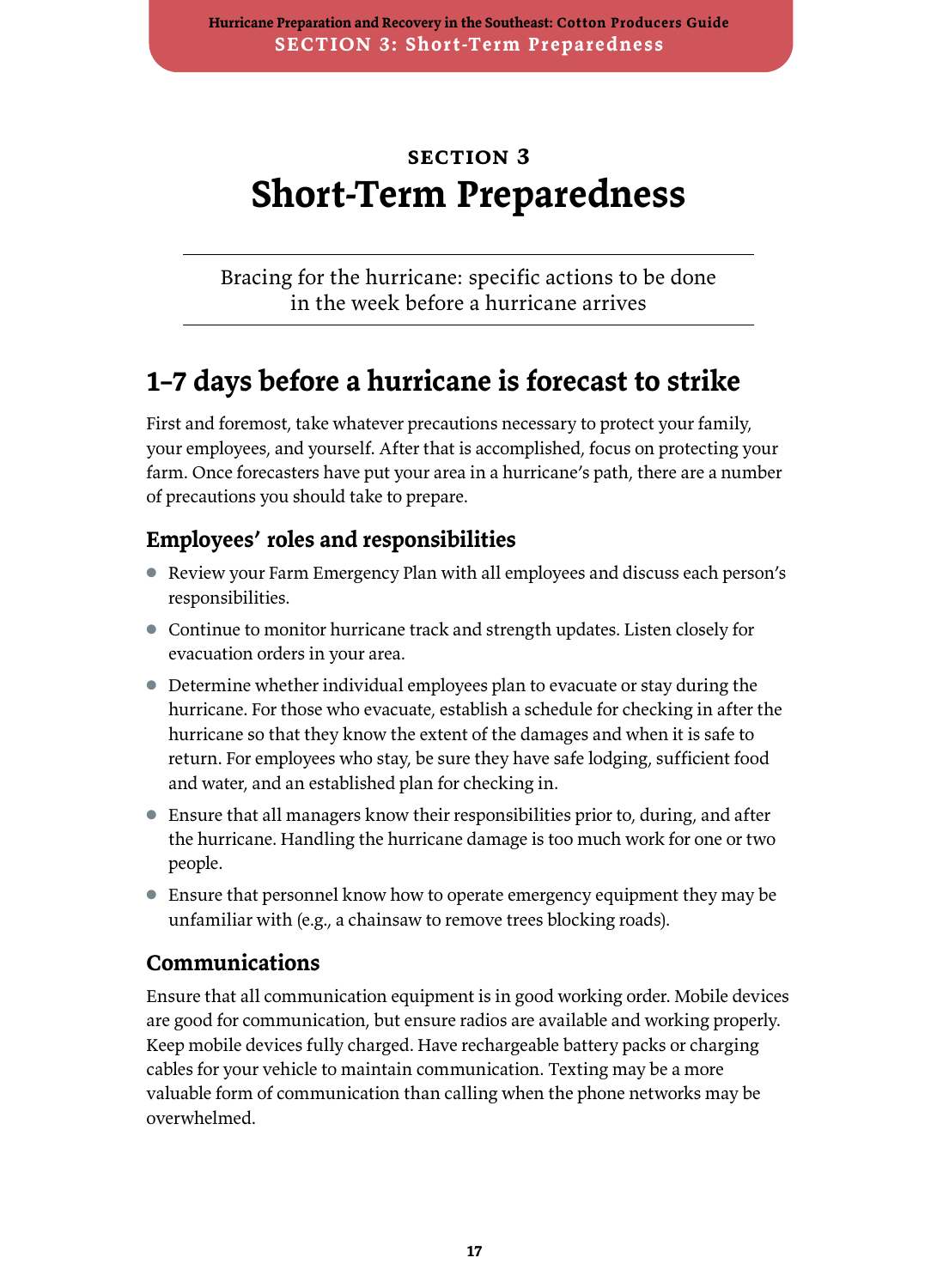#### **Food, water, and cash**

- Make sure your operation still has at least a 2-week supply of drinking water as well as dry and canned food.
- Secure cash reserves for purchasing supplies after the hurricane. In widespread power outages, credit and debit cards will not work, and many vendors do not accept checks.

### **Recordkeeping, documentation, and insurance**

- Ensure that important documents are in a safe, dry place and that duplicates are in alternative locations offsite.
- Document the condition of your facilities, roads, equipment, and crop. Take photographs and video (where helpful), record crop maturity, and estimate yield, as this will aid with insurance claims and disaster recovery assistance. If crops are damaged or lost, these records will help with the damage assessment and post-hurricane claims. Check with your local Extension office or crop advisor on the best way to calculate a yield estimate for your crop.
- If you have insurance through FEMA's [National Flood Insurance Program,](https://www.fema.gov/national-flood-insurance-program) your policy may cover up to \$1,000 in loss-avoidance measures such as installing sandbags and water pumps to protect insured property. Check with your insurance provider to confirm. Keep copies of all receipts and a record of the time spent performing the work and submit these documents to your insurance adjuster when you file a claim to be reimbursed.

### **Equipment**

- Ensure that all emergency equipment is ready (e.g., compressors and heavy machinery).
- Make sure chainsaws are in good working condition. Stock up on fuel mixture and bar and chain oil. Sharpen the chain, keep the saw file and saw wrench close at hand, and make sure you have a spare chain.
- Move all non-critical farm equipment to higher elevations or store in secure buildings.
- Move pesticides, herbicides, and fertilizers to a secure place, on high ground above any potential flooding if possible.
- Ensure that tanks containing fuel, fertilizer, and other liquids are kept full and tied down.
- Make sure that farm equipment you will need after the hurricane, such as tractors with front-end loaders or skid-steer loaders, is fully fueled and operational.
- Unplug computers and other electronic equipment to protect from electrical surges, and store these items safely.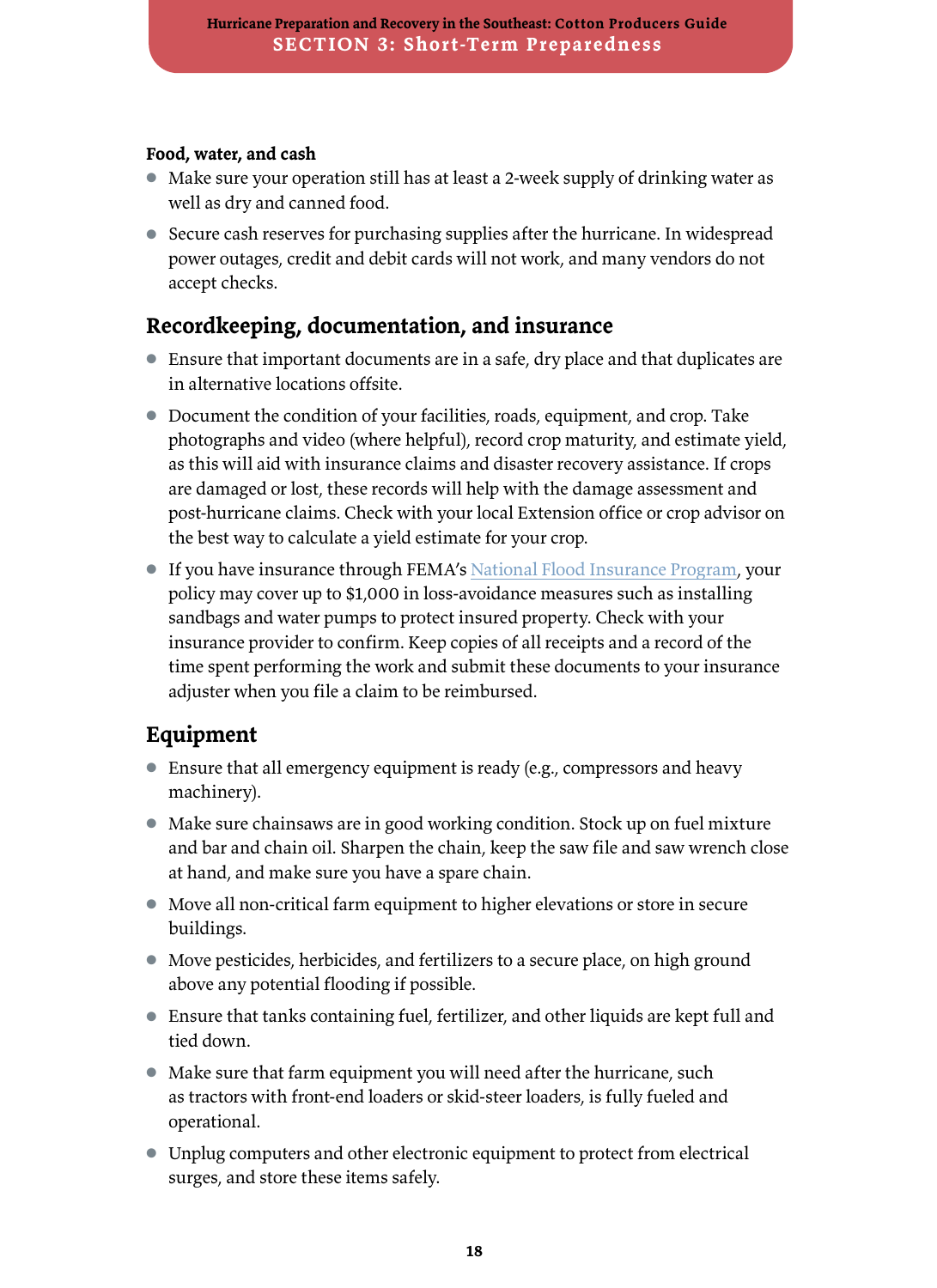### **Bales and modules**

If possible, move bales and modules to a safer (higher) location.

#### **Infrastructure**

#### **Backup generators**

Be sure your backup generators are fully operational, with full fuel tanks and portable fuel storage tanks. Your generators may have to run for several days until the power company can restore electricity. Review the owner's manual for the maximum run time and other unit specifics.

#### **Fuel**

- Make sure that you have a minimum of a 2-week supply of diesel and gas. Be sure the supplier understands how much you use daily and that it is necessary for farm operations. If secure storage facilities are available onsite, arrange for fuel deliveries several days prior to the expected hurricane impact. Consider fuel needs for tractors, generators, and farm vehicles.
- Service stations will not be able to supply fuel if they do not have electric power for the pumps, so make sure portable fuel storage tanks are full.
- Any fuel stored onsite poses a contamination risk if storage tanks cannot be adequately protected from anticipated flooding. Move them to higher ground or secure in place.

#### **Electricity and gas shut-off**

Consult your Farm Emergency Plan and follow procedures for disconnecting electrical power and gas to some or all buildings and any non-critical equipment in danger of being flooded.

#### **Buildings and grounds**

- To secure building components:
	- ▬Check on the security of roofing, siding materials, windows, and doors.
	- ▬Make sure all other building components are tied down securely.
	- ▬Disconnect power from buildings that could flood.
- Secure objects around your farm so that they don't blow away or become hazardous projectiles.

#### **Roads**

If the roads leading to the farm are likely to flood, stage your boat in a secure, easyto-access location.

#### **Drainage**

- Check drainage ditches and culverts around your facilities and remove any debris.
- Pump down all water from ditches to the maximum extent possible.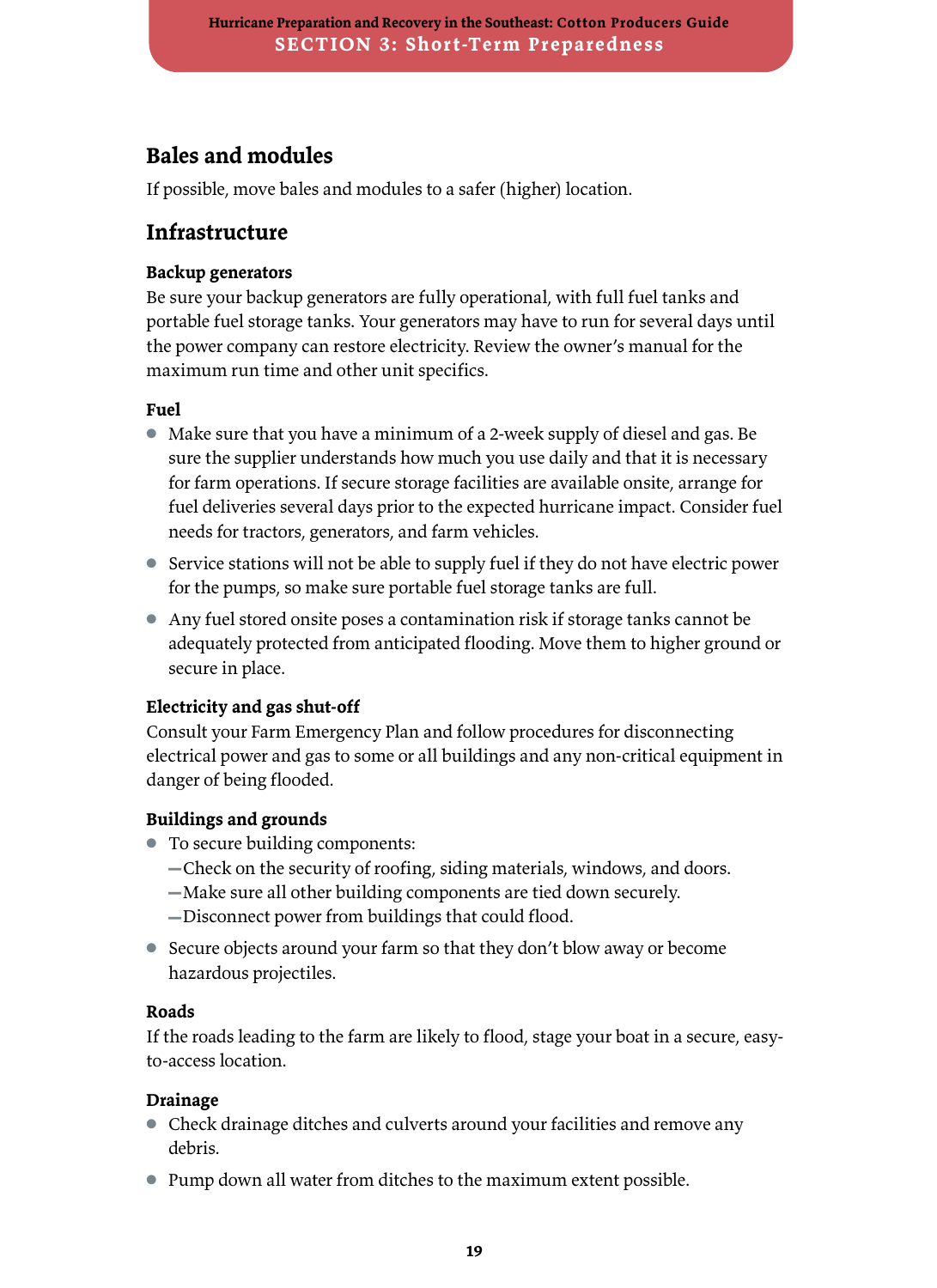### <span id="page-23-0"></span>**Supplies**

Review inventories and order any additional supplies that can be delivered before the hurricane.

### **Crop**

#### **Defoliating and harvesting**

- If the crop has reached maturity, harvest the fields most vulnerable to flooding or restricted access, and/or the fields that are most mature.
- Avoid defoliating cotton when a hurricane is approaching unless you think you can harvest it before the hurricane arrives, as the leaves will help protect open cotton from the winds and rain. Opened bolls having experienced heavy wind and rain are prone to falling out onto the ground. In past hurricanes, cotton that was defoliated prior to the hurricane consistently experienced more lint loss than cotton that had not yet been defoliated (especially those that still had some closed bolls).
- Closed bolls are protected bolls during hurricanes. If cotton has not been defoliated and has a significant level of closed, harvestable bolls, and cannot be harvested prior to a hurricane's arrival, do not attempt to defoliate prior to the hurricane.

## **1 day before the hurricane strikes**

- Perform a final verification of the hurricane track and strength. Listen closely for evacuation orders for your area.
- Obey all mandatory evacuation orders. Failure to do so can put you and your workers at risk and could tie up rescue resources. Do not require your personnel to be present on the farm either, since they also have to prepare themselves and their families.
- Make sure your employees have evacuated to secure areas at least 1 day prior to hurricane impact. If some staff will remain onsite, confirm that they have access to structures on high ground or elevated slabs or pylons that can withstand hurricane winds and rain, sufficient stores of clean water and food, medical supplies, working radios or cell phones, and sufficient battery or generator power. Those workers remaining onsite will likely need to rely on cell phone/ text communication with evacuated supervisors and colleagues, since local radio and television communications often black out for several hours as a hurricane passes. Local first responders may also be out of communication at the time of hurricane impact.
- Personnel remaining onsite to monitor the farm until the last moment should observe water levels in low-lying and problematic areas so they have sufficient time to exit the operation before levees and surrounding roads and highways are blocked with floodwaters.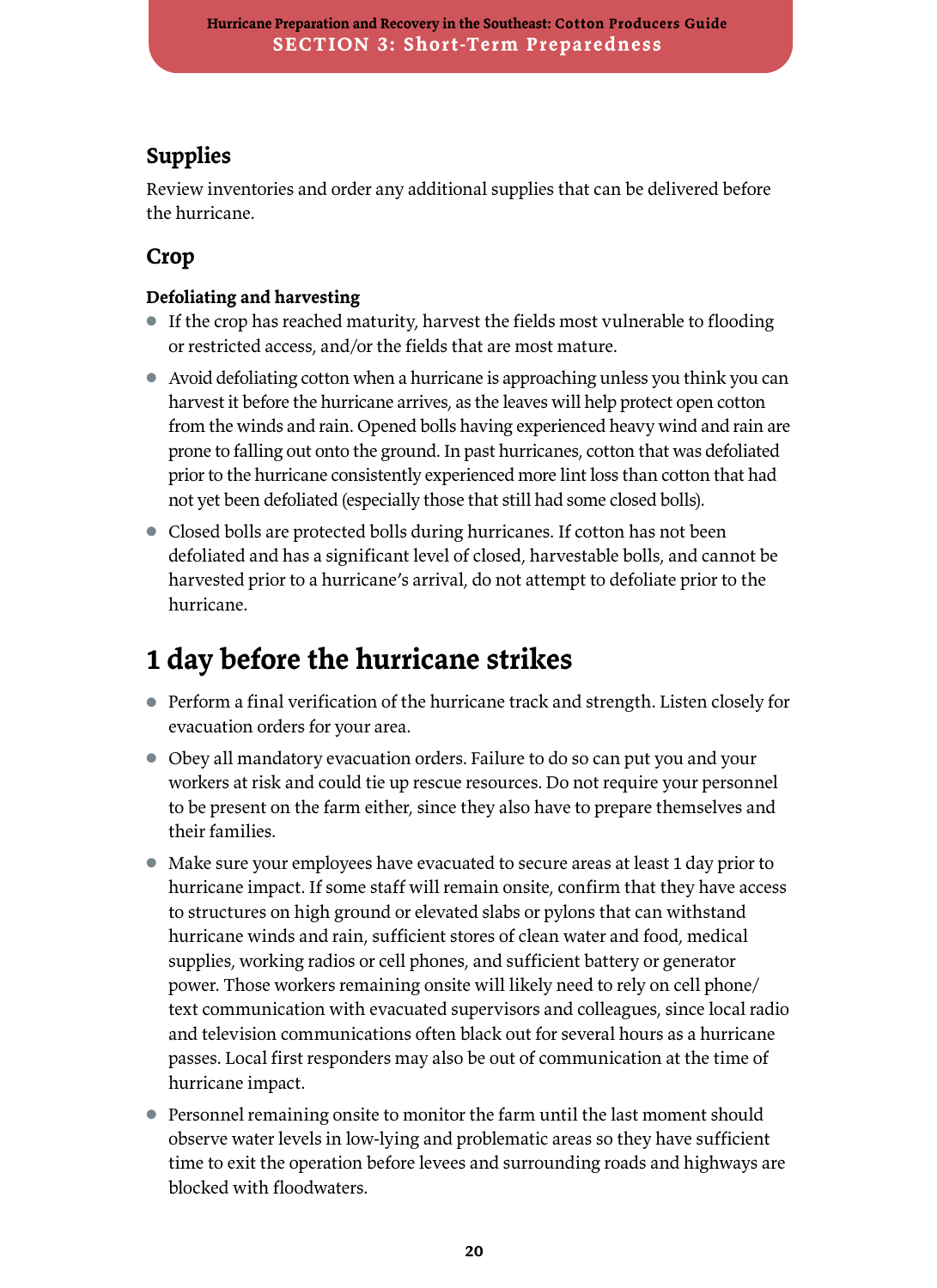## <span id="page-24-0"></span>**section 4 Post-Hurricane Recovery**

Activities that can be taken to minimize losses immediately after, a week after, and a month after a hurricane

## **Immediately after the hurricane has passed**

### **Safety**

- Make safety your first priority. Do not rush back into a facility until you are sure it is safe. Use extreme caution due to the potentially injurious situations presented by weakened trees and damaged structures, equipment, and electrical and gas systems.
- Continue to watch the weather forecast. Are waters still forecast to rise more than they are now? Some floodwaters peak up to a week after the hurricane.

#### **Electricity and gas**

- Avoid downed power lines, as these may still be live and present an electrocution hazard. Operate on the assumption that all downed power lines are live. Remember that a downed power line on a fence may energize the fence.
- When restoring electricity to buildings that have flooded, use extreme caution and consult with an electrician and your power provider. See the Alabama Cooperative Extension System [Restoring Electrical Service website.](https://www.aces.edu/blog/topics/emergency-handbook-home-family/restoring-electrical-service/)
- Natural gas or liquid petroleum (LP) gas leaks can cause deadly explosions. Check for natural gas or LP gas leaks, and if a leak is suspected, turn off the gas, evacuate the area, and notify your gas company and local law enforcement. Tell employees to stay clear.

#### **Ground water**

After a flood event, ground water should be used with caution if contamination is suspected anywhere in the general vicinity.

#### **Roads and buildings**

- Before entering any buildings, check for levee breaches, rising or incoming water, and evidence of structural fire or damage.
- As soon as it is safe, call in the employees needed for inspection and clearing debris from roads. Cordon off areas that are unsafe.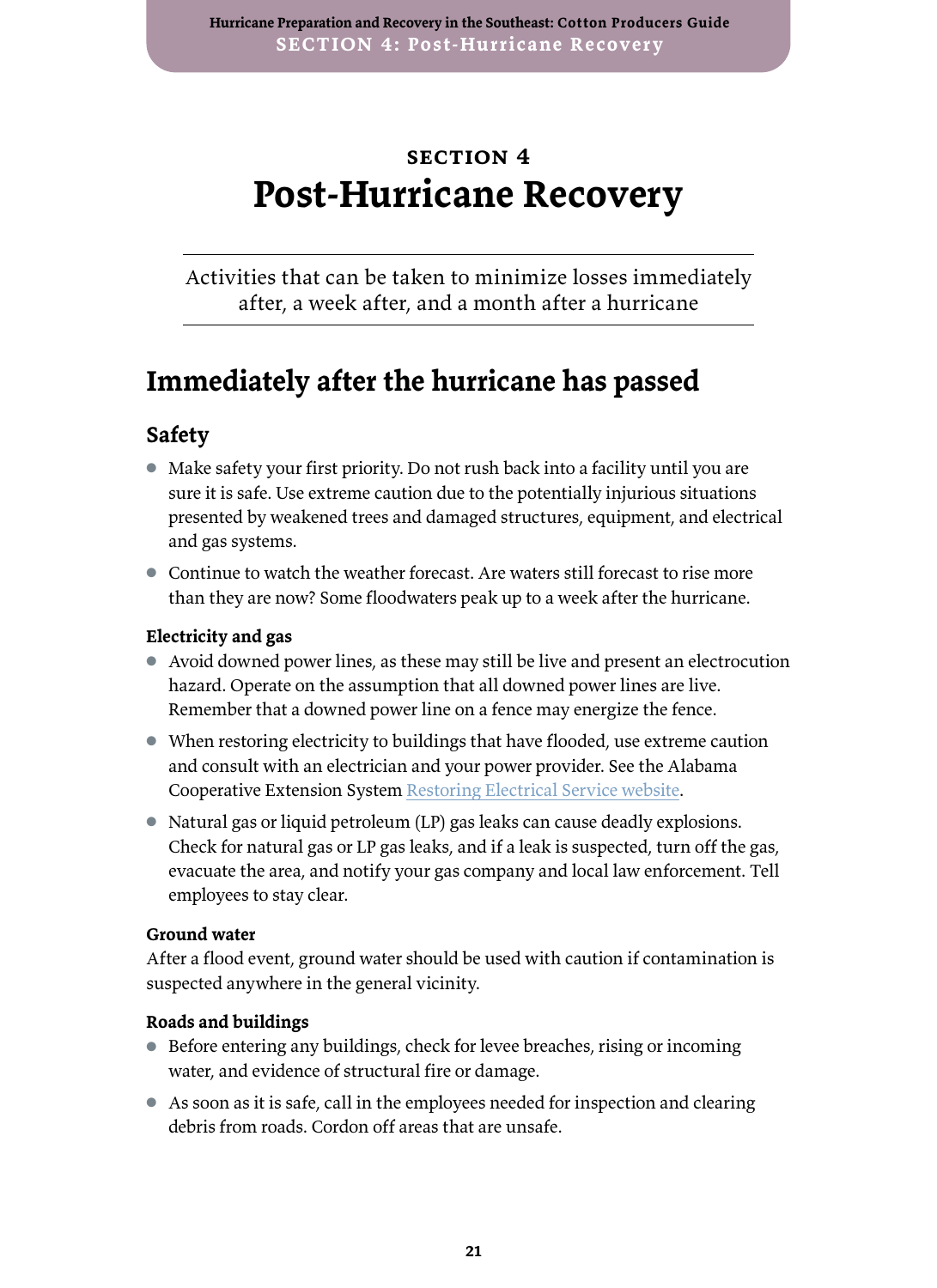#### <span id="page-25-0"></span>**Security**

Watch your farm for unwelcome visitors like looters. Secure your equipment and farm entrances, and make sure your security cameras are operational.

## **Recordkeeping, documentation, and insurance**

- Do not begin cleaning up or repairing damage until you have thoroughly documented the damage. Contact your crop insurance adjuster as soon as possible to decide on the best plan moving forward with potential damage to your crop. (See "Within a week following hurricane impacts" below regarding post-hurricane documentation.)
- If you have experienced flooding and have flood insurance through the FEMA National Flood Insurance Program, see their [How do I Start My Flood Claim?](https://www.floodsmart.gov/start)  [website](https://www.floodsmart.gov/start) for information about starting a claim.

## **Within a week following hurricane impacts**

## **Personal health and safety**

Take care of yourself during recovery. Disasters and the recovery period afterward take a toll on human health. Disaster recovery takes a long time and can be very stressful. For guidance to help you through this difficult time, see:

- ▬U.S. Department of Health and Human Services [Disaster Mental Health](https://www.phe.gov/emergency/events/sandy/Pages/mental-health.aspx)
- [Resources website](https://www.phe.gov/emergency/events/sandy/Pages/mental-health.aspx)
- ▬North Carolina Cooperative Extension [Tips for Handling Family Stress After](https://ncdisaster.ces.ncsu.edu/2018/09/tips-for-handling-family-stress-after-a-disaster/)  **[Disasters](https://ncdisaster.ces.ncsu.edu/2018/09/tips-for-handling-family-stress-after-a-disaster/)**

#### **Communications**

The local supply/seed stores are often natural sources of information if the power is down and electronic communication is limited. In addition, radio stations have generators that allow them to transmit if their towers are not damaged.

### **Recovery assistance**

Before beginning cleanup, talk with your insurance company and consult with disaster assistance program agents to learn about available programs, eligibility requirements, and application procedures. (See "Disaster assistance" below for more information about assistance programs.)

#### **Documentation of damage**

Many disaster assistance programs will become available after the disaster, perhaps even years later, and an operation can only receive assistance for damage that was documented. For instance, the [Emergency Conservation Program](https://www.fsa.usda.gov/programs-and-services/conservation-programs/emergency-conservation/index) (ECP), administered by the USDA Farm Service Agency (FSA), can provide funding and technical assistance to rehabilitate farmland damaged by natural disasters. The work must be documented, and farmers must receive authorization from their local USDA office in advance.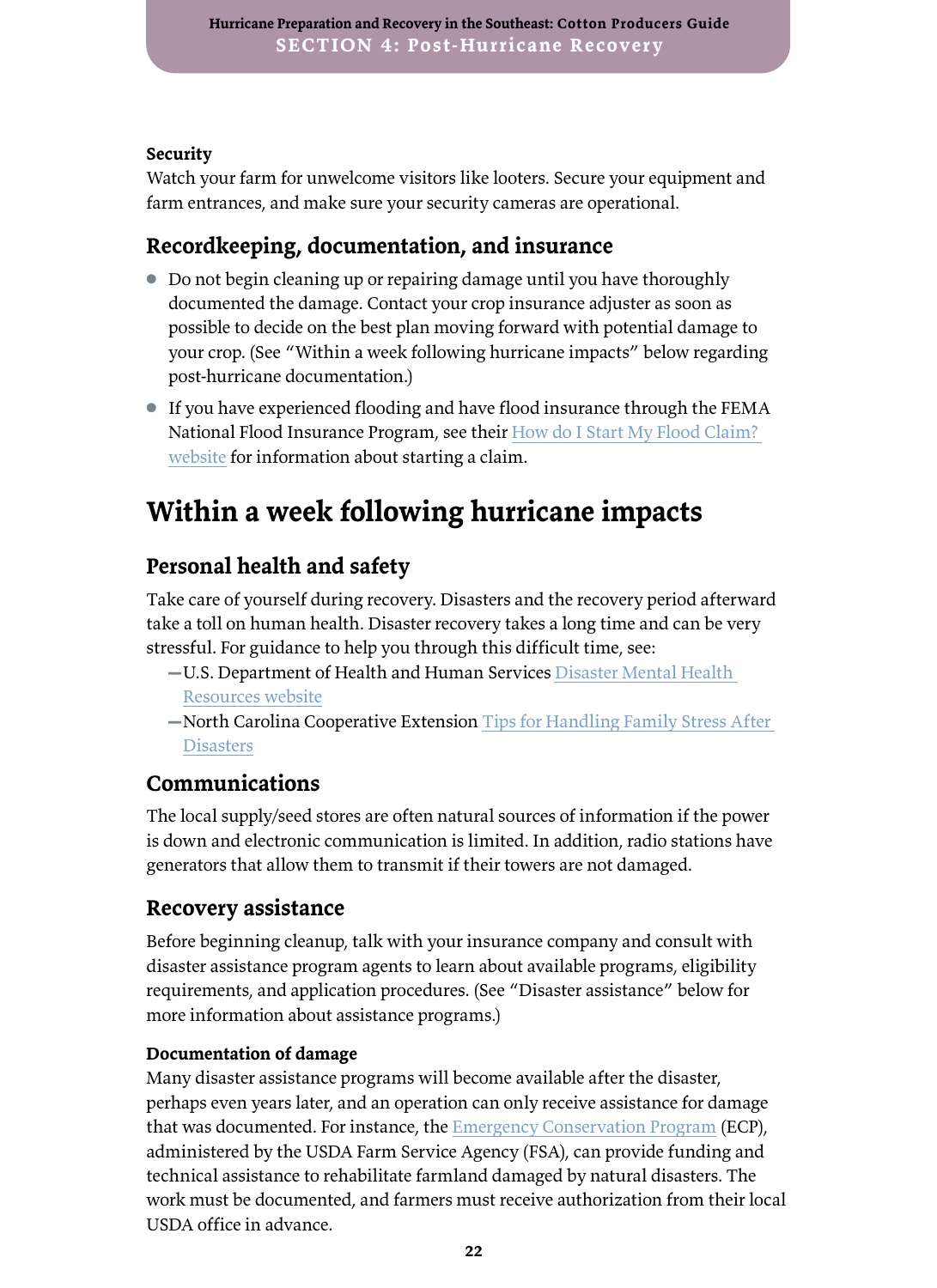#### *Photos and video*

Take photos or video first, before beginning any cleanup or repairs. Photograph and take video of damaged crops and property, with written notes describing what is in the pictures and where they were taken. This "after" documentation will be used with your pre-hurricane, "before" documentation to clearly show your losses.

#### *Drones*

If you own and have a license to operate a UAV (i.e., drone), utilize it now to take aerial photographs of damage to your fields. Some local Extension offices might have access to drones and personnel with a drone pilot license to assist you.

#### *Written records*

Keep a notebook with you throughout the recovery period. Describe the work you did and record all expenses. Keep a running log of names and what was discussed during conversations with insurance, State, and Federal agency contacts to create a valuable, third-party record of your recovery efforts that can be used later as documentation for disaster assistance programs. You may not remember everything that was discussed at these meetings, so have a second person involved in the conversations if possible so that one can ask questions and the other can take notes.

#### **Estimating losses**

- Losses that may be covered by insurance and recovery programs include:
	- ▬Productivity losses—The best way to estimate productivity losses is to count the number of locks of seed cotton blown onto the ground and determine how many bolls per foot of row are lost. It takes about 12 bolls per foot of row (on 36-inch rows) to make a bale, and roughly four locks to make a boll. Therefore, one lock per foot of row would loosely equate to 10 to 11 pounds of lint per acre. With this example, four locks per foot of row blown onto the ground would roughly equate to approximately 50 pounds per acre in lint loss. A precise estimate is not possible due to differences in boll size, seed weight, and other factors, and it may be more accurate to evaluate the cotton that remains harvestable than to estimate how much was lost. Knowing what is left and weighing that figure against your actual production history in your insurance policy may be the best influence over the "harvest or abandon" decisions at this point.
	- ▬Quality losses—Although there is no real way to predict quality losses, it is safe to assume that some quality loss may have occurred if bolls were open prior to the hurricane. Quality losses will be more severe if the remaining lint is muddy or experienced flooding or standing water. This will largely be dictated by weather conditions from this point forward. Therefore, the degree of quality loss is very unpredictable until after harvest, ginning, and the HVI (high volume instrument) results are returned. This information can be provided to the insurance adjuster.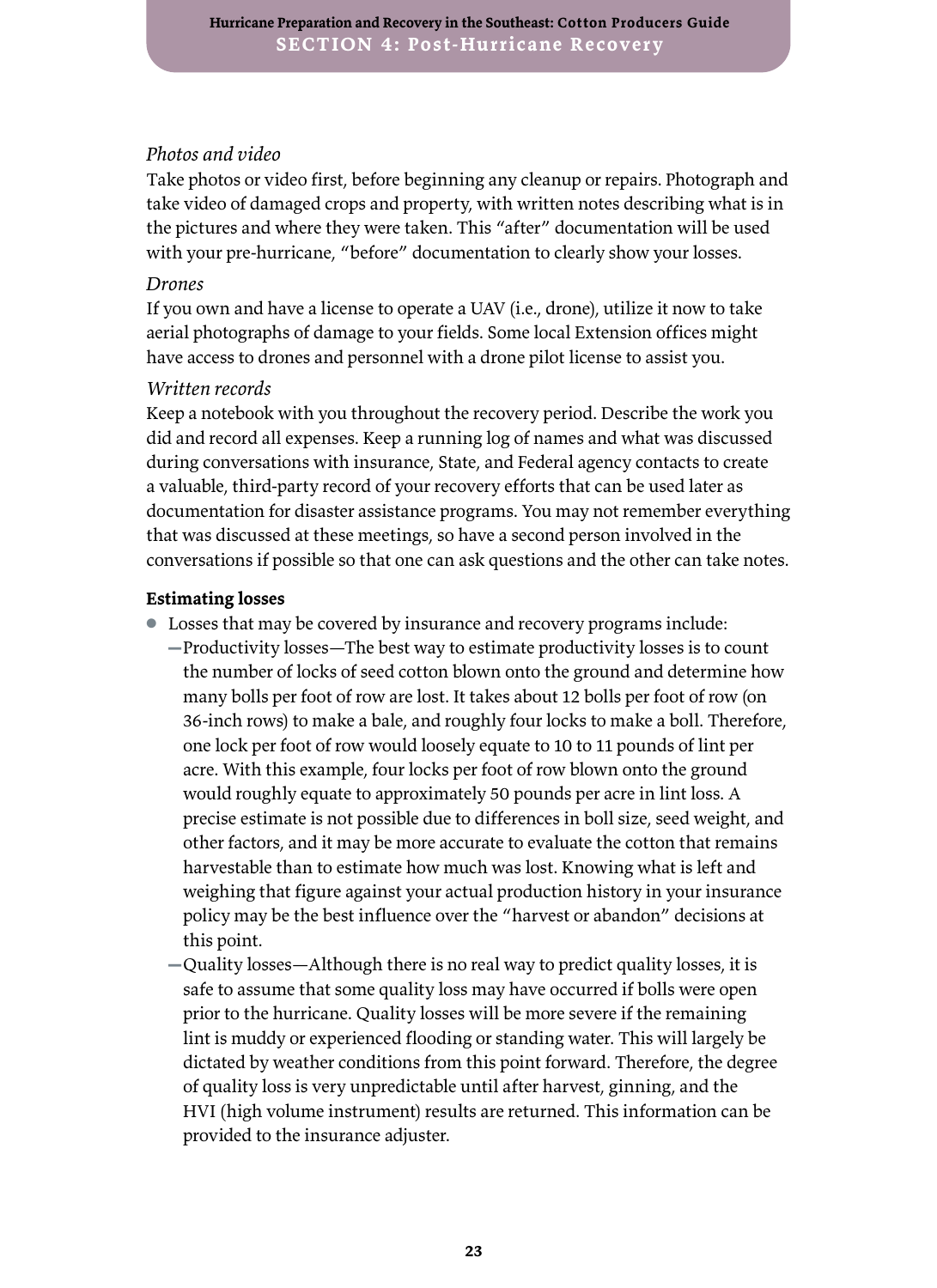- Estimating residual damage:
	- ▬Residual damage includes cotton knocked off by sprayers and cotton that rots or sprouts due to its proximity to the ground. There is no way to predict this damage. If the weather stays dry and the cotton opens soon, the plants should straighten up some and minimize this damage. If you have to make an estimate, do not count on any bolls touching the ground at this point to be harvestable in fields that are flooded or have standing water that doesn't recede quickly.

#### **Disaster assistance**

- Communicate early and often with recovery assistance contacts. Check in with them throughout the recovery process. Note that assistance will vary from one hurricane to the next and one budget year to the next.
- Call your local [FSA Office](https://offices.sc.egov.usda.gov/locator/app) to report any losses or damages and inquire about available assistance programs, application procedures, and deadlines.
- Check in with your local Extension office, USDA agencies, and your State Department of Agriculture to see what assistance may be available following the hurricane.
- Consult the following resources:
	- **-FEMA** [Disaster Recovery Center Locator](http://www.usda.gov/topics/disaster-resource-center) and [Individual Assistance website](http://www.fema.gov/assistance/individual) to find the closest recovery center and other resources to assist you during your recovery
	- **–USDA** [Disaster Resource Center website](http://www.usda.gov/topics/disaster-resource-center) for updates on emergency designation areas and available assistance programs
	- ▬[Farmers.gov](https://www.farmers.gov/recover
) [Protection and Recovery website,](https://www.farmers.gov/protection-recovery) including the five-step [Disaster](https://www.farmers.gov/recover/disaster-assistance-tool#step-1)  [Assistance Discovery Tool](https://www.farmers.gov/recover/disaster-assistance-tool#step-1) to learn which USDA disaster assistance programs are available to assist you with your recovery
	- ▬U.S. Department of Labor [Disaster Unemployment Assistance Program website](https://oui.doleta.gov/unemploy/disaster.asp)
- To learn more about USDA Disaster Assistance Programs that may be right for you, see:
	- $-$ [Noninsured Crop Disaster Assistance Program](https://www.fsa.usda.gov/programs-and-services/disaster-assistance-program/noninsured-crop-disaster-assistance/index) (NAP)—FSA program that provides assistance for eligible farmers who suffer losses or are prevented from planting agricultural commodities that are not eligible for protection by Federal crop insurance
	- $-$ [Emergency Farm Loans](https://www.fsa.usda.gov/programs-and-services/farm-loan-programs/emergency-farm-loans/index)-FSA program that provides eligible farmers and ranchers low-interest loans to help them recover from production and physical losses
	- $-D$ isaster Set-Aside Program—FSA program that allows eligible FSA borrowers to skip an annual installment payment and move it to the end of the loan repayment period
	- ▬[Emergency Watershed Protection](https://www.nrcs.usda.gov/wps/portal/nrcs/detail/national/programs/landscape/ewpp/?cid=nrcseprd1381472) (EWP) Recovery Assistance—NRCS program that provides financial and technical assistance to quickly address serious and long-lasting damage to infrastructure and land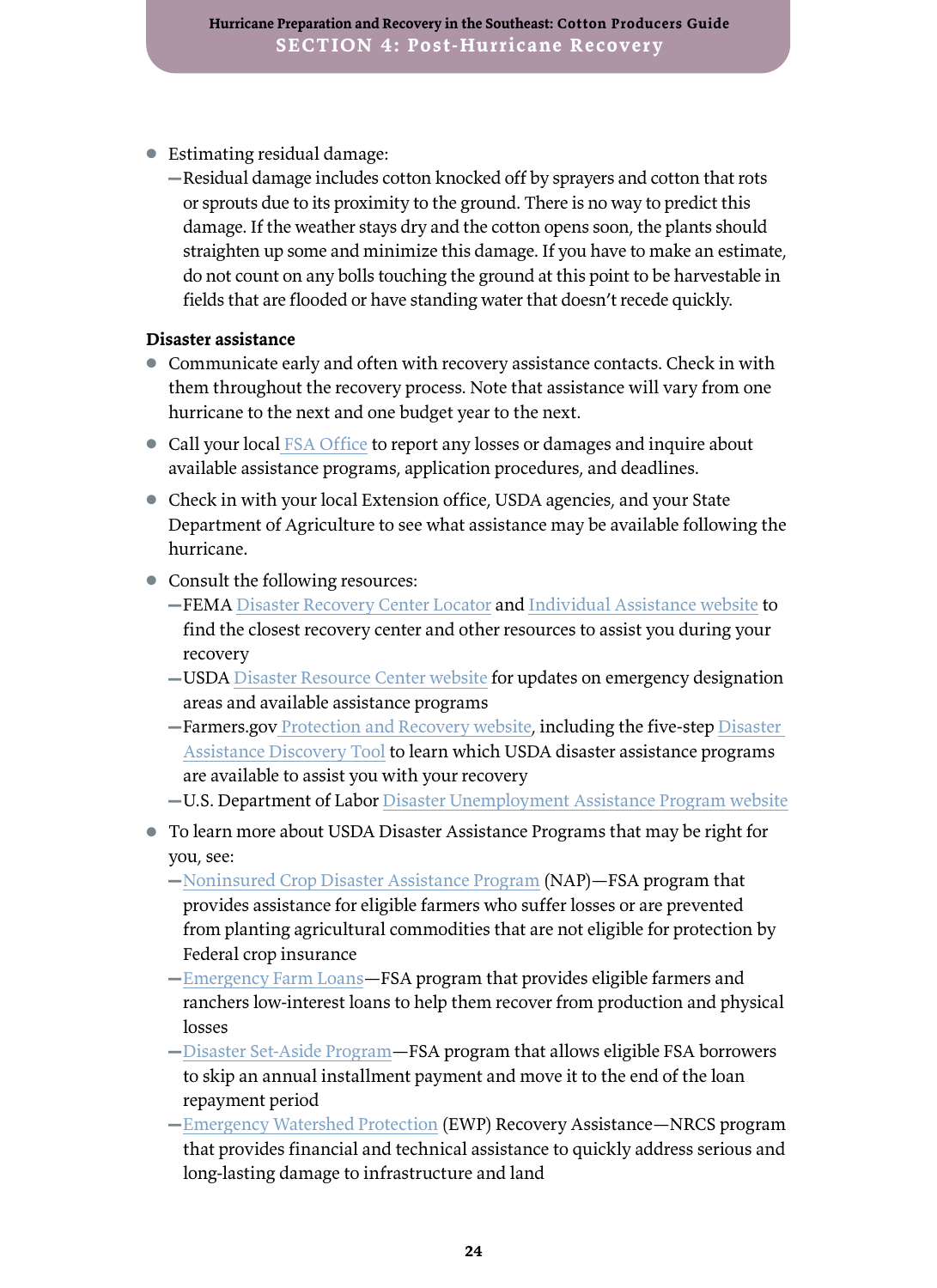- ▬[EWP Floodplain Easement Program](https://www.nrcs.usda.gov/wps/portal/nrcs/detail/national/programs/landscape/ewpp/?cid=nrcs143_008216) (EWPP-FPE)—NRCS program option for converting land to permanent easements for the purpose of improving flood plain management and reducing the threat to life and property
- $-$ [Environmental Quality Incentives Program](https://www.nrcs.usda.gov/Internet/FSE_MEDIA/nrcseprd1429025.pdf) (EQIP)—Year-round NRCS rehabilitation program with funding authority to provide financial assistance to repair and prevent excessive soil erosion caused or impacted by natural disasters
- $-$ [Emergency Conservation Program](https://www.fsa.usda.gov/programs-and-services/conservation-programs/emergency-conservation/index) (ECP)—FSA program with technical assistance through NRCS that helps eligible farmers and ranchers repair damage to farmlands caused by natural disasters

#### **Insurance claims process**

Begin the insurance claims process (Federal, private, or both). Accurate losses of inventory and equipment may not be fully documented yet, but start the paperwork now since insurance claims can take months to resolve following hurricane events.

#### **Infrastructure assessment and repairs**

- Assess damage to equipment and infrastructure and form a prioritized list of needed repairs.
- Gather quotes from qualified vendors to make repairs to facilities and equipment. Vendors are often overwhelmed in the months following a hurricane, so making contact soon after the hurricane is important for an expedient response.
- Monitor fuel levels in backup generators and order additional fuel as needed.

#### **Crops**

#### **Wind defoliation**

- Resume defoliation as soon as possible after a hurricane to help the cotton "straighten" back up and reduce boll rot. Hurricane winds will have likely defoliated a few older leaves that were already aging. Some remaining leaves may begin to turn reddish because of wind injury to the leaves, and some of these leaves may go ahead and defoliate themselves. The "self-defoliation" caused by wind damage is usually not adequate, and defoliants will still need to be applied.
- You should be able to evaluate the degree of natural defoliation that will occur by thumping leaves to determine whether they have formed an abscission zone. The loss of these leaves could allow for better airflow and sunlight penetration into the canopy, aiding more rapid drying of both open and closed bolls. In these cases, the wind could serve as a preconditioner to defoliation. Fields in which leaves were defoliated by wind and remaining leaves are beginning to senesce may be easier to defoliate.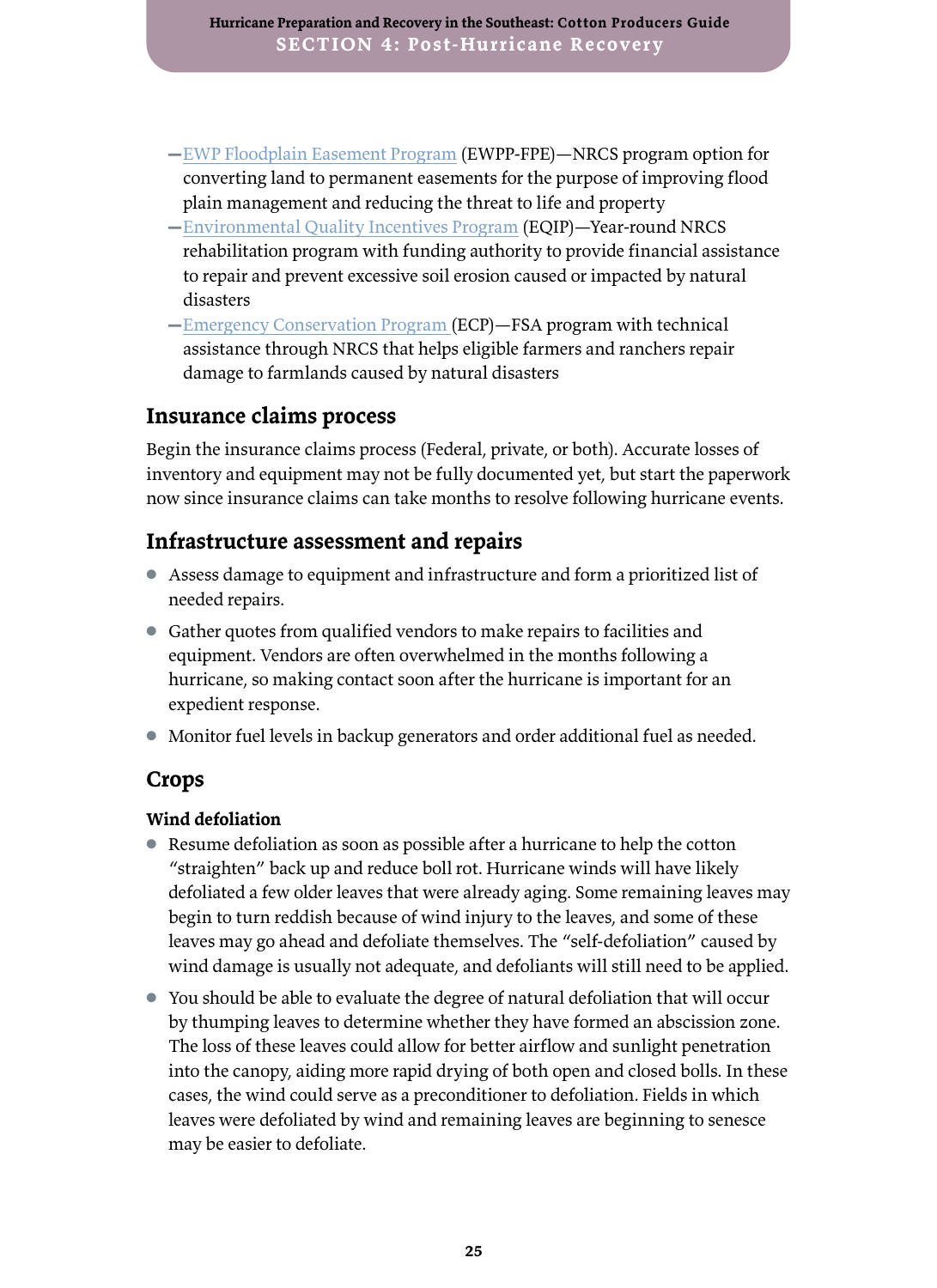#### <span id="page-29-0"></span>**Harvesting**

- Assess equipment damage and take this into account for upcoming harvest operations. This will help in developing a plan for the coming weeks and months.
- Any fields that were damaged but not flooded and are able to be harvested should be prioritized from the least to most damaged to minimize profit losses.
- Harvest flooded fields and module them separately from non-flooded fields. Make note of which modules were harvested from flooded areas. The use of cotton seed for livestock feed may be influenced by flooding.

### **Weeds**

If your fields have been flooded with off-farm water sources, be aware of weed seeds that have not traditionally been a problem on your farm but could have been carried in, and be aware of the management implications from this in subsequent seasons.

## **Potential salt damage**

- Higher soil salt levels can accompany storm surges and cause severe damage and dieback to your crops. Cotton is classified as tolerant to saltwater, but yields will decrease with elevated salt levels. Avoid measuring electrical conductivity with a probe, as this will result in artificially high values.
- The most important salts to be aware of after a storm surge are sodium, chloride, and some extended nitrates. Some of the salts can be leached out with additional watering, but this can also result in nutrient deficiencies that must be addressed with fertilization following a soil test.
- Contact your local Extension office if you suspect your crops have been damaged by saltwater.

## **Within a month after hurricane impacts**

#### **Recovery assistance and insurance claims**

- After many natural disasters that result in widespread damage, additional programs often become available to aid with agricultural losses. These programs are not guaranteed, however, and are generally handled on a case-by-case basis depending on the hurricane's impact. In addition, some programs require additional processing time for a special appropriation from the U.S. Congress and Presidential approval.
- While a special allocation may not be immediately available, it is important to document losses and to illustrate to your legislators the impact of the hurricane on your operation. This information will help promote policy decisions and additional allocations that may become available.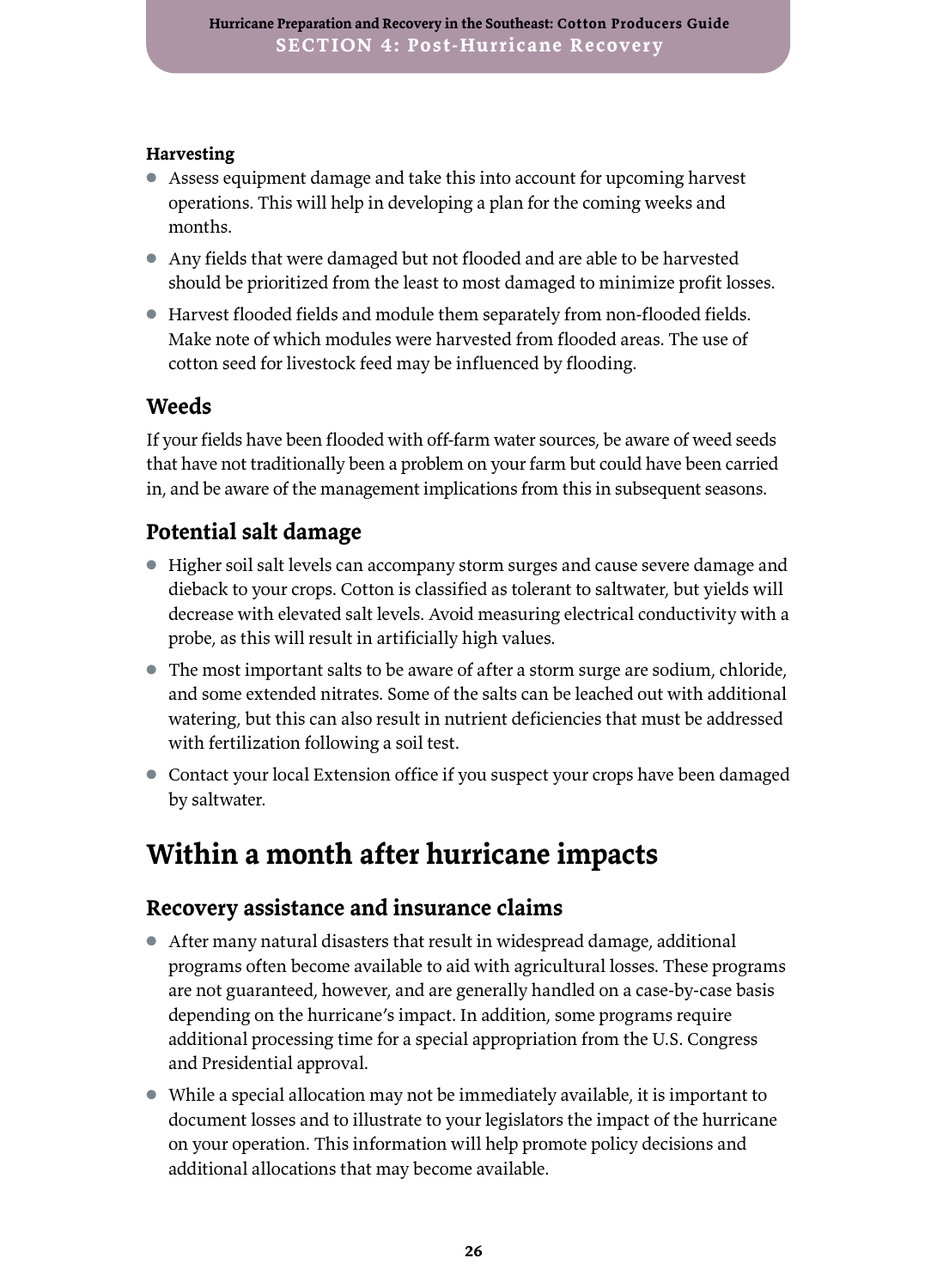- Continue to follow up on the insurance claims process. Begin filing for any additional State or Federal disaster assistance programs for hurricane recovery.
- See the USDA [Disaster Resource Center](https://www.usda.gov/topics/disaster-resource-center) [website](https://www.usda.gov/topics/disaster-resource-center
) for updated information about FEMA aid and other disaster programs.
- Continue to document everything and keep a record of conversations with agency contacts. This creates a valuable, third-party record of your recovery efforts that may be used later as documentation for assistance programs.

### **Organic certification**

If your farm is organic, it is important to consider how the hurricane impacts may affect your certification. Temporary variances from some organic practices are possible, so contact your certifier to determine whether your practices qualify. It is most important to report prohibited substances that may have infiltrated your farm during the hurricane.

### **Infrastructure and equipment**

- Continue to gather quotes from qualified vendors to make repairs to facilities and equipment. Vendors are often overwhelmed in the months following a hurricane, so making contact soon after the hurricane is important for an expedient response.
- Monitor buildings for water damage or mold development, and monitor wells for coliform bacteria.
- Continue to refill fuel tanks and check backup generators until full power is restored.
- Perform general and preventative maintenance on any equipment that was flooded. Keep all receipts for parts and labor as well as a list of any equipment that is determined to be a total loss.
- Examine drainage ditches and canals to determine to what extent they were silted in by floodwaters and need repair and cleaning of debris. Clean and/or repair drainage ditches onsite.

#### **Crop concerns**

#### **Managing regrowth**

Cotton that is blown over exposes many of the axial buds, which were previously shaded, to direct sunlight. This sunlight, together with high soil moisture, will promote rapid and significant regrowth of foliage, which can make harvest more difficult and affect the quality of the crop. In more severe cases where fields are flooded, some plants may drown, and regrowth may not be as big of a problem. Be ready to address this regrowth. It may be necessary to evaluate your crop on a field-by-field basis to make defoliation decisions. Be prepared to include TDZ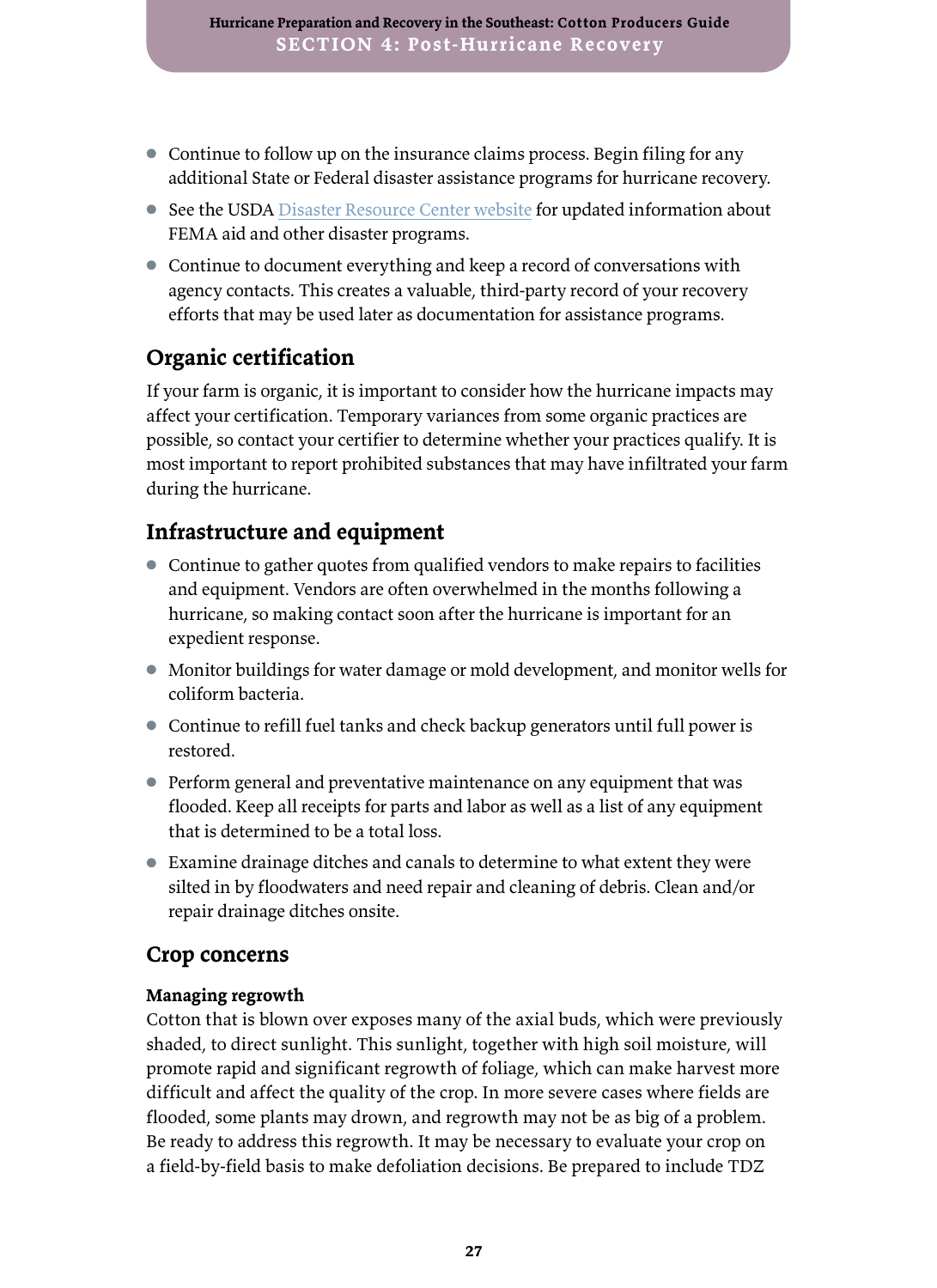(Thidiazuron) of some form in your tank mixes, with no less than 3.2 ounces per acre of 4-pound active ingredient per gallon TDZ. Thidiazuron+Diuron products are used at much different rates.

#### **Assessment of closed bolls' risk of hardlock or rot**

Dry weather and sunshine are ideal for closed bolls following the hurricane. Although these bolls remained protected during the hurricane, they are prone to rot or hardlock after the hurricane if they are blown over and are in direct contact with other wet plant material or wet soil. Small bolls will likely abort at this point and should therefore not be counted as harvestable. The longer that wet conditions prevail, the more likely closed bolls will rot. Due to thrashing from the wind, some ethylene buildup is likely already underway in bolls that are close to maturity, and therefore they will likely open soon. High moisture conditions that occur when these bolls first pop open may result in increased hardlock.

#### **Defoliation**

- If cotton is ready for defoliation, proceed with defoliation if fields are passable. This will enable some cotton to stand up, allow more lint to be harvested, and reduce quality losses.
- Quick defoliation (using a tank mix that includes a high rate of an ethephoncontaining product) as soon as fields are passable may help minimize rotting. However, dry conditions and sunlight at this point will have much more of a favorable impact on closed bolls. Additionally, defoliation can help straighten up lodged plants further reducing contact of closed bolls with the ground or other plant tissue.

#### **Defoliation practices**

- Several tank mixes can be used, with several combinations of various products. Contact your county agents or cotton Extension specialists for product selection.
- Use appropriate application volume. Twenty gallons per acre (GPA) is best and a little better than a 15–GPA mix. A 10–GPA mix is much less effective.
- Use appropriate tips. Hollow cones are best at fogging the entire canopy and achieving adequate coverage when used at the recommended ground speed (often slower than most farmers' application speed). Flat fans or twin fans equipped to apply the ideal application volume mentioned above are a good tradeoff for droplet size. Avoid larger droplet nozzles such as AI (air induction) or TTI (turbo TeeJet® induction) tips.
	- ▬The first couple of days following defoliation can have a big influence on overall defoliation; therefore, defoliate on a warm sunny day that is likely to be followed by another warm sunny day. Defoliating on cloudy, cooler days will result in less effective defoliation and could necessitate a second application.
	- ▬Use optimal rates of ethephon and TDZ in your tank mixes. Match rates to prevailing and expected temperatures and crop conditions.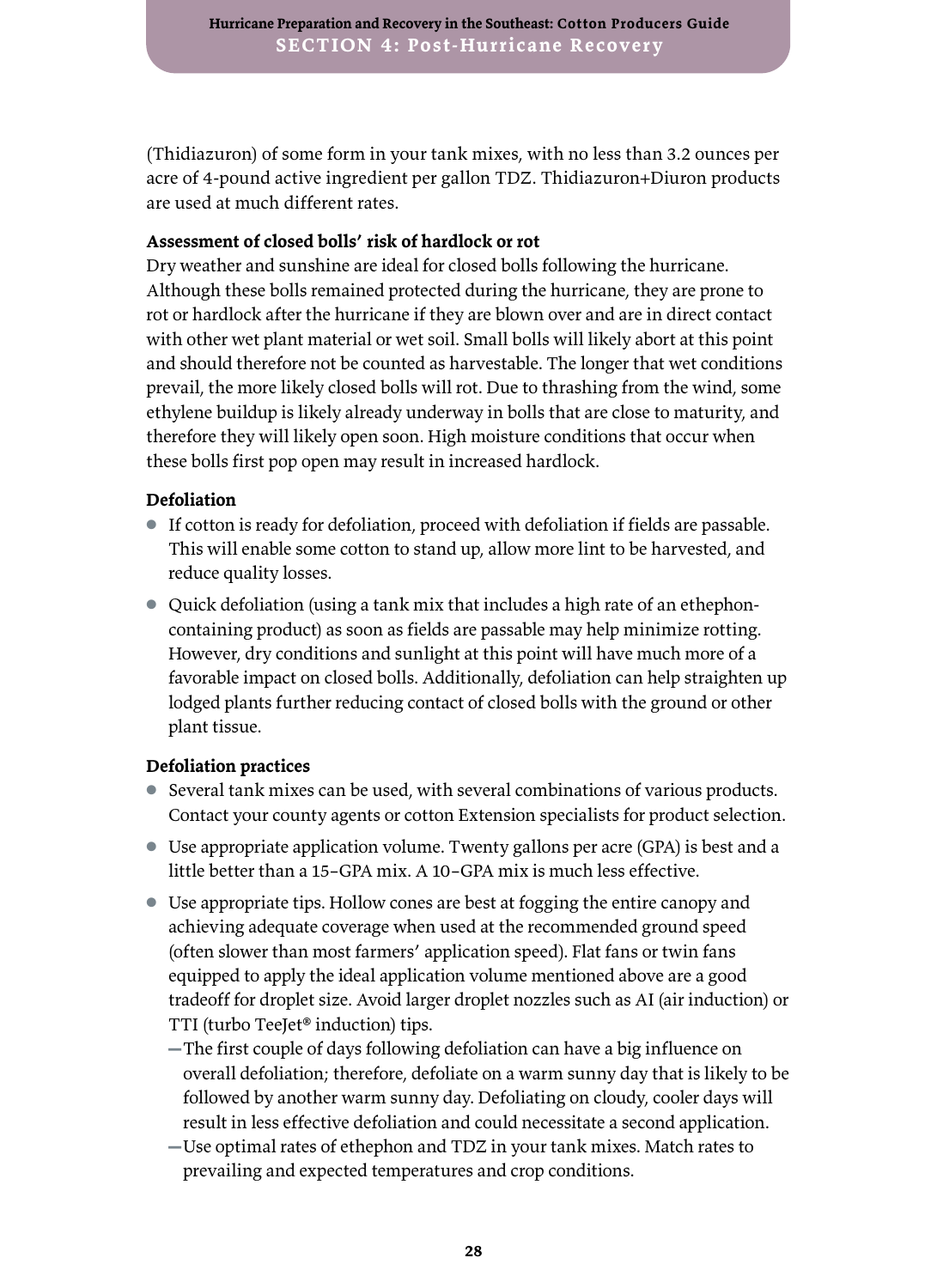- $-If$  cotton is ready, defoliate it, as this may help preserve yields and quality. However, don't defoliate more than can be harvested 10 to 14 days later. Let the picker follow the sprayer at a similar pace throughout the fall. Defoliating your entire crop before you begin harvesting only prolongs lint exposure to weather, results in more regrowth, and potentially risks yields if more extreme weather occurs. If another tropical hurricane heads your way, DO NOT defoliate any cotton that still has closed bolls (protected bolls) unless you can harvest it before the hurricane arrives.
- For more information, see:
	- ▬North Carolina Cooperative Extension [Cotton Defoliation website](https://content.ces.ncsu.edu/cotton-information/cotton-defoliation)
	- $-MidSouth Cottom Specialists Working Group 2018 Mid-South Cottom$ [Defoliation Guide](http://www.mississippi-crops.com/wp-content/uploads/2018/08/W376_2018.pdf)
	- ▬University of Florida IFAS Extension [Cotton Harvest Timing and Defoliation](http://blogs.ifas.ufl.edu/santarosaco/2012/09/14/cotton-harvest-timing-and-defoliation/)  [website](http://blogs.ifas.ufl.edu/santarosaco/2012/09/14/cotton-harvest-timing-and-defoliation/)

#### **Preconditioning**

- If you follow the manufacturer's instructions for selecting the appropriate weather conditions, application volume, nozzles, and product, a one-shot defoliation program should be effective without preconditioning.
- Preconditioning to improve defoliation is sometimes recommended for cotton that is blown over. Preconditioning has shown inconsistent results, however, so if you plan to precondition your cotton, target the fields that are ready for normal defoliation anyway and not the fields that you know won't likely be harvested in the next 10 to 14 days. Be aware that this strategy will require two trips through the field and may not improve defoliation enough to justify the cost.
- If you choose to precondition, use low rates of Folex<sup>®</sup> (4 to 6 ounces per acre) alone, TDZ alone, or ethephon alone.

#### **Harvesting**

- Finally, be ready with the picker. When all harvestable bolls are open and nearly or all leaves have been removed, harvest as soon as possible to prevent damage or loss of boll quality.
- In fields where the cotton was planted parallel to the hurricane winds, try harvesting into the leaning cotton and deadheading back for picker efficiency to see if harvest efficiency is improved.
- When harvesting wind-damaged cotton, it is important to slow down the picker to improve picking and to reduce shattering of any open bolls. Picking at speeds where rotation of spindles around the drum matches ground speed can result in cleaner picking. Consult operation manuals to make sure that lifters are properly adjusted.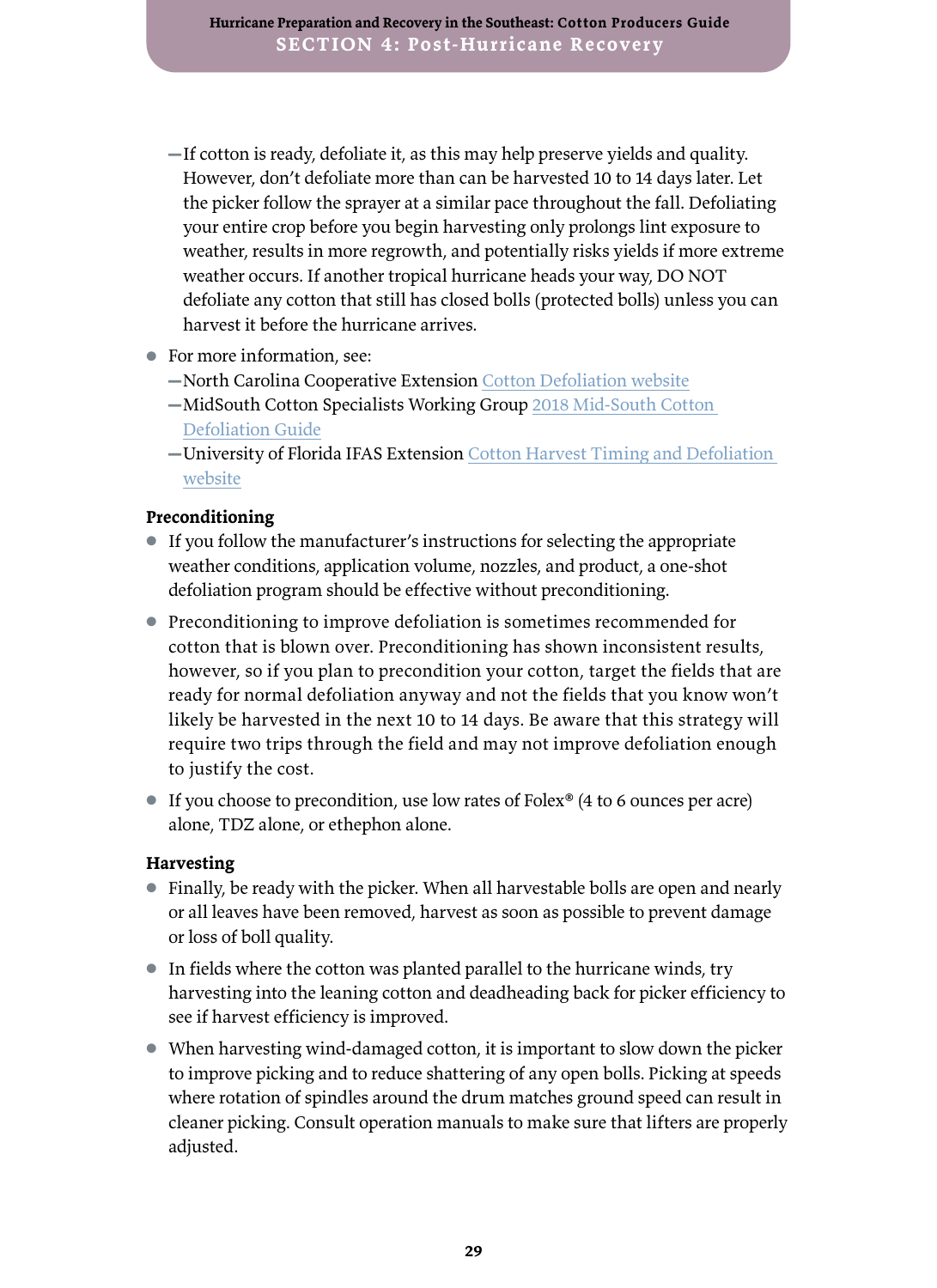### **Caution about adding wood debris to agricultural land**

Following recent hurricanes, farmers have been approached by contractors wishing to spread chipped and shredded tree debris on their land, often paying hundreds of dollars per acre to do so. While these additional dollars may be very helpful at this time, you will need to consider how this influx of carbon will likely require additional nitrogen inputs to maintain crop productivity in the future. If you are approached about considering this type of contract, ask lots of questions, know exactly what is going to be applied and at what rate, and factor in additional nitrogen fertilizer costs. If you want help determining the impact of a land application for your specific operation, contact your local county Extension agent. Like many other farming decisions, this all comes down to how much income it will produce versus the additional management it will require. For more information, see the University of Florida IFAS Extension [Considerations Before Contracting for Chipped or Shredded Wood Debris](https://nwdistrict.ifas.ufl.edu/phag/2019/03/01/considerations-before-contracting-for-chipped-or-shredded-wood-debris-application-on-agricultural-land/)  [Application on Agricultural Land.](https://nwdistrict.ifas.ufl.edu/phag/2019/03/01/considerations-before-contracting-for-chipped-or-shredded-wood-debris-application-on-agricultural-land/)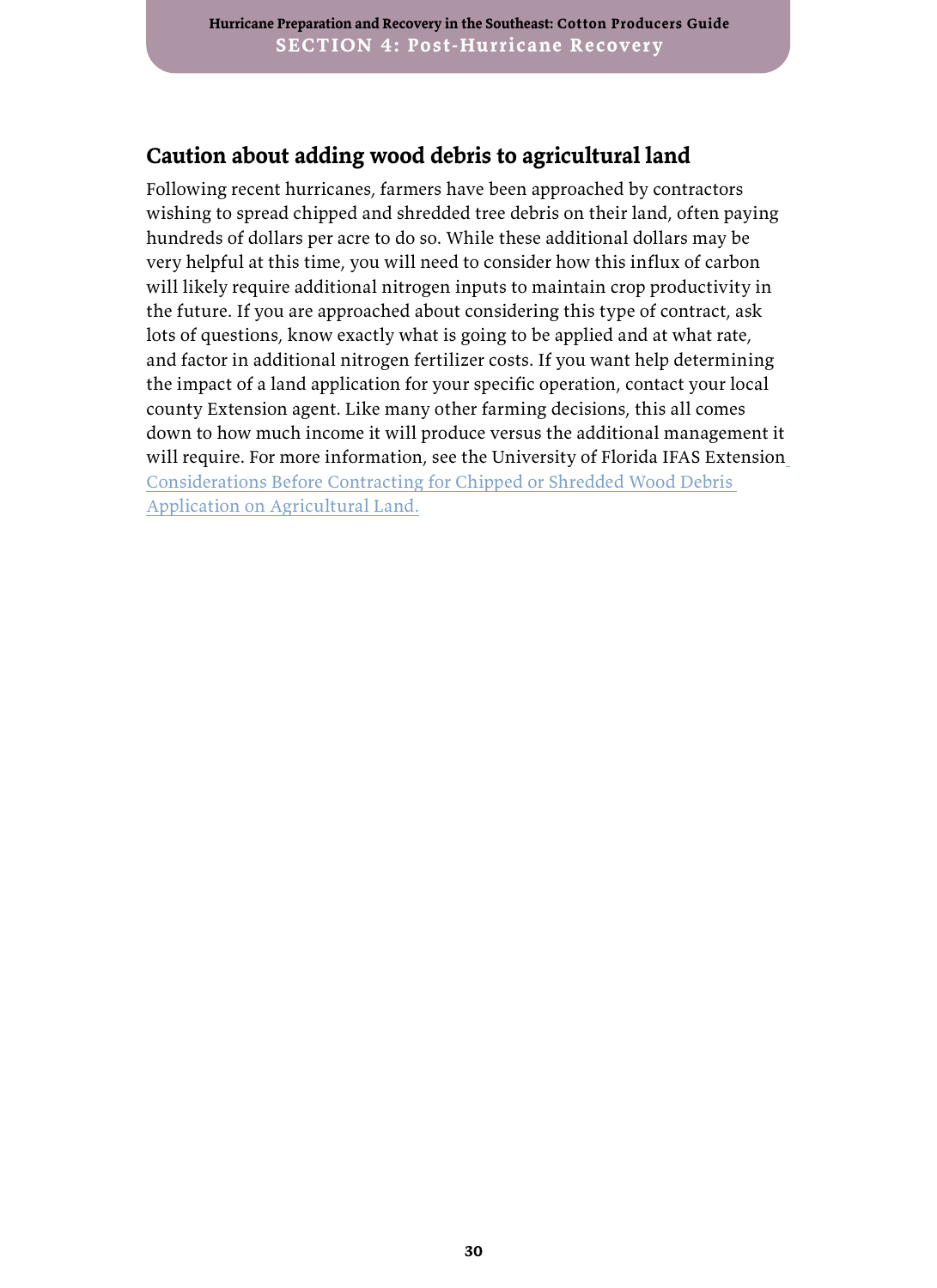## **APPENDIX**

## **Farm Emergency Plan**

<span id="page-34-0"></span>Hurricane preparedness can have a direct effect on your farm's profitability and long-term survival. For agricultural operations in hurricane-vulnerable regions, it is critical to have a Farm Emergency Plan in place outlining key tasks and different people's roles and responsibilities as you brace for the hurricane. Your Farm Emergency Plan can save valuable time in a chaotic situation when multiple challenges clamor for immediate attention, helping you prioritize your actions and recover from the hurricane as efficiently as possible.

Use this sample plan to customize for your operation. Preparation for these tasks putting the systems in place—is described in the main guide (see "Emergency planning" in the Building a Resilient Operation section). Though there is some overlap with the tasks listed in the Short-Term Preparedness section, this sample plan is intended to be a document you can use during an actual emergency.

## **Before the hurricane**

### **Tracking the hurricane**

Use your hurricane tracking app. The NOAA [National Hurricane Center website i](https://www.nhc.noaa.gov/)s a good source for keeping up to date on the latest hurricane activities. Learn more about emergency alerts at the Ready.gov [Emergency Alerts website.](https://www.ready.gov/alerts)

#### **Emergency Response Team**

- Gather the members of your farm's Emergency Response Team, who have been thoroughly trained in their respective tasks and are knowledgeable about the hazards found on the farm.
- Review the chain of command and individuals' primary and secondary roles and responsibilities.
- Discuss modes of communication as well as alternatives in case any communication channels become unusable during or after the hurricane.
- Review your farm's Emergency Contacts List.

### **Employees' status and location**

Review procedures to account for all employees after an emergency evacuation. Determine who will evacuate and who (if anyone) will stay during the hurricane.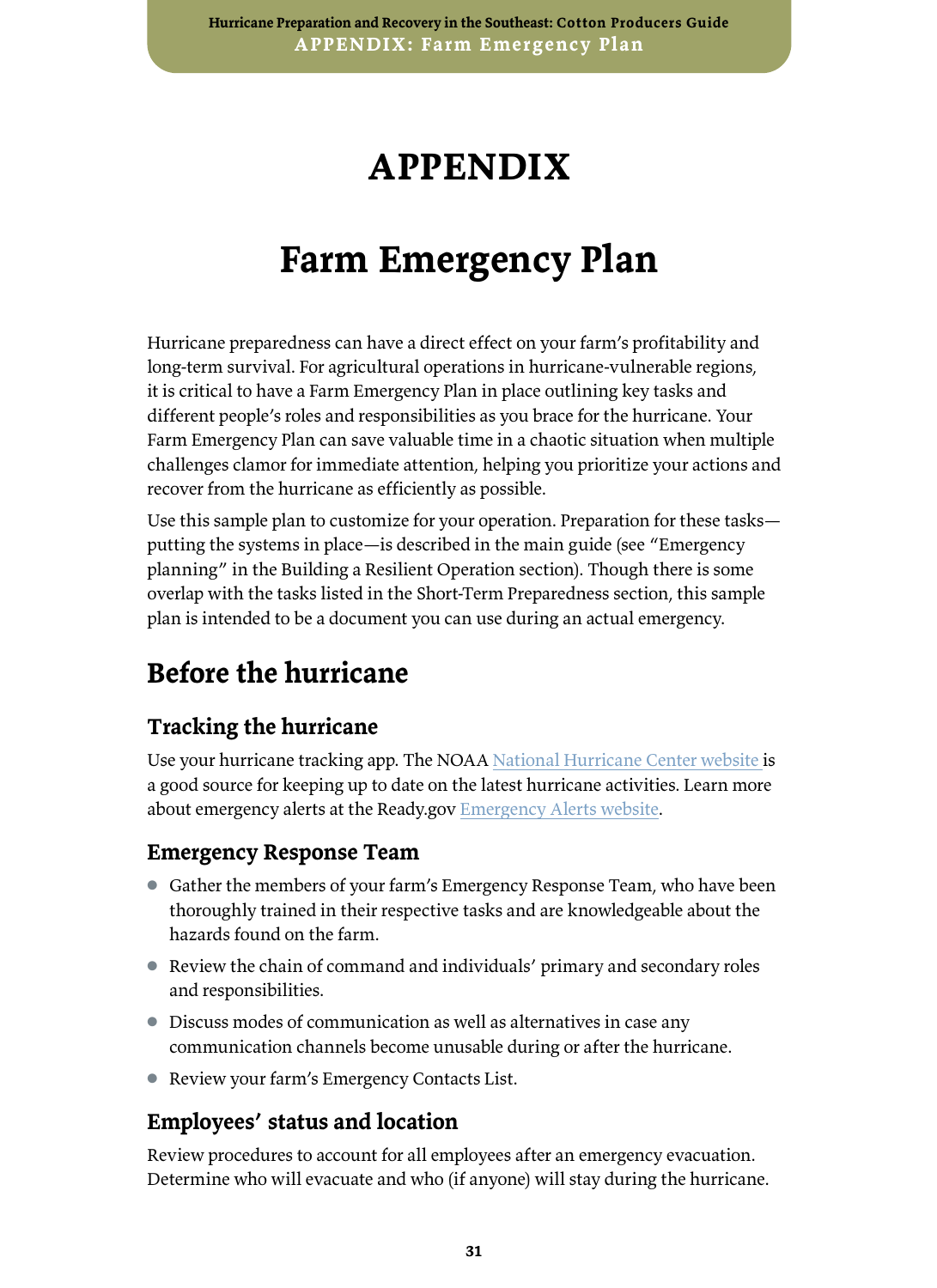For those who evacuate, establish a schedule for checking in after the hurricane. For those who stay, be sure they have safe lodging and sufficient food and water and establish a clear plan for them to check in.

### **Maps and emergency escape routes**

Using the map of your farm with all buildings and contents, review emergency escape routes and hurricane preparation procedures for each building, facility, and area of the operation.

### **Emergency equipment and supplies**

Locate the following equipment and supplies:

- ▬Emergency medical supplies
- ▬Raincoats and boots
- ▬Weather-proofing supplies such as tarps and sandbags
- ▬Fencing supplies
- ▬Plumbing supplies
- ▬Lumber, construction tools, nails, and ropes
- ▬Portable lights, batteries, and battery-powered or hand-crank radios

### **Food, water, and cash**

- Make sure there is a 2-week supply of dry and canned food and drinking water (at least ½ gallon per person per day) stored onsite if personnel will be staying onsite.
- Secure cash reserves to use for purchasing supplies after the hurricane.

## **Facility security**

- Ensure that important documents are in a safe, dry place.
- Check on the security of roofing and siding materials and windows and doors, and make sure all other building components are tied down securely.
- Secure outside objects around your farm, so that they don't blow away or become hazardous projectiles.
- Protect greenhouses (if applicable).
- Check drainage ditches and culverts around your facilities for debris.
- Pump down all water from ditches.

### **Equipment**

- Ensure that all emergency equipment is ready (chainsaws, compressors, heavy machinery, etc.).
- Move all non-critical farm equipment to higher elevations or secure locations.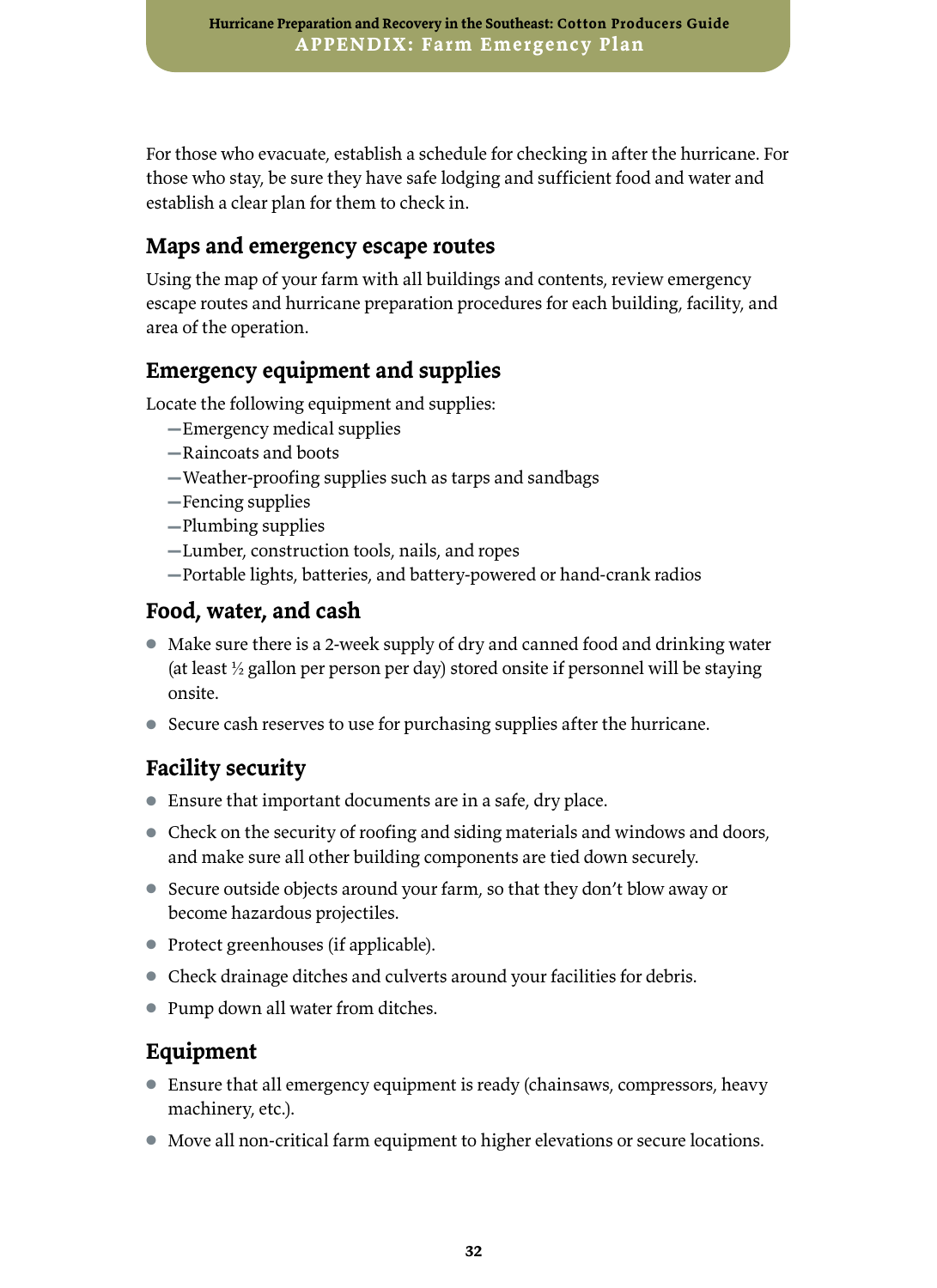- Move pesticides, herbicides, and fertilizers to a secure place, on high ground if possible.
- Make sure that farm equipment you will need after the hurricane, such as tractors with front-end loaders or skid-steer loaders, is fully fueled.
- Be sure your backup generators are fully operational. Fill the fuel tanks and portable fuel storage tanks.

#### **Fuel**

- Make sure you have a minimum of a 2-week supply of diesel and gas. Be sure the supplier understands how much you use daily and that it is necessary for farm operations. If secure storage facilities are available onsite, arrange for fuel deliveries several days prior to the expected hurricane impact. Consider fuel needs for tractors, generators, and farm vehicles.
- Any fuel stored onsite poses a contamination risk if storage tanks cannot be adequately protected from anticipated flooding. Move to higher ground or secure in place.
- Since fuel may be unavailable if service stations have no power, make sure portable fuel storage tanks are full.
- Ensure that tanks containing fuel, fertilizer, and other liquids are kept full and are tied down.

#### **Backup generators**

- Retrieve backup generators and fuel and place them where needed.
- Connect generators to critical electrical loads as outlined in your Backup Power Plan.

#### **Electricity and gas shutdown**

[Outline the shutdown procedures for electricity and gas, according to instructions you are given by your utilities and other experts.]

[Outline the shutdown procedures for specific equipment.]

| Service or equipment<br>to be shut down | <b>Procedures for shutdown</b> |
|-----------------------------------------|--------------------------------|
|                                         |                                |
|                                         |                                |
|                                         |                                |

#### **Crop**

[Add actions specific to your crop.]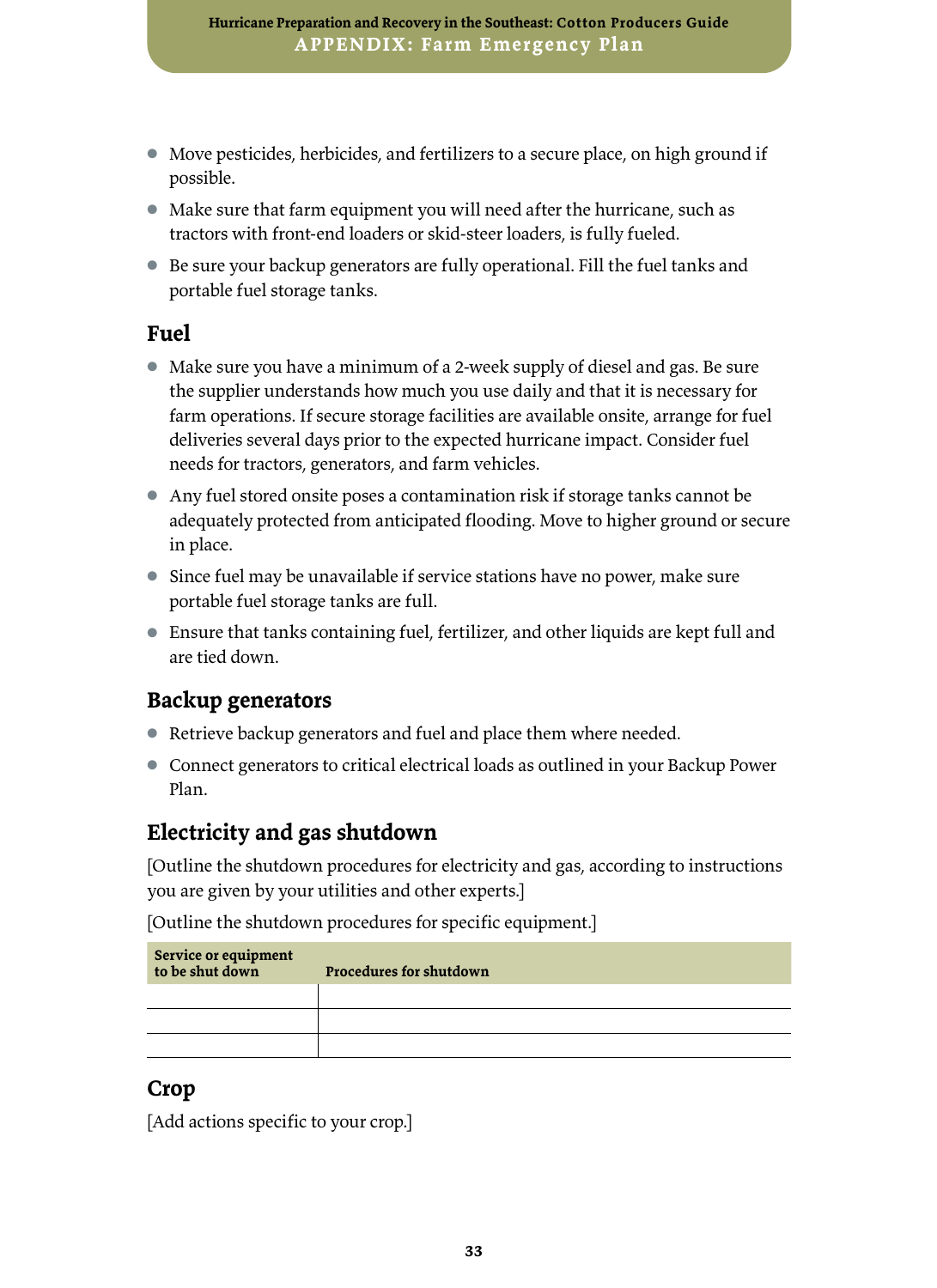## <span id="page-37-0"></span>**Immediately after the hurricane**

### **Safety**

- Make safety your first priority. Do not rush back into a facility until you are sure it is safe. Use extreme caution due to the potentially injurious situations presented by weakened trees and damaged structures, equipment, and electrical and gas systems.
- Continue to watch the weather forecast. Are waters still forecast to rise more than they are now? Some floodwaters peak up to a week after the hurricane.

## **Electricity and gas**

- Avoid downed power lines, as these may still be live and present an electrocution hazard. Operate on the assumption that all downed power lines are live. Remember that a downed power line on a fence may energize the fence.
- When restoring electricity to buildings that have flooded, use extreme caution and consult with an electrician and your power provider. See the Alabama Cooperative Extension System [Restoring Electrical Service website.](https://www.aces.edu/blog/topics/emergency-handbook-home-family/restoring-electrical-service/)
- Natural gas or liquid petroleum (LP) gas leaks can cause deadly explosions. Check for natural gas or LP gas leaks, and if a leak is suspected, turn off the main property gas line, evacuate the area, and notify your gas company and the authorities. Tell employees to stay clear.

## **Roads and buildings**

- Before entering any buildings, check for levee breaches, rising or incoming water, and evidence of structural fire or damage.
- As soon as it is safe, call in the employees needed for inspection and clearing debris from roads.
- Cordon off areas that are unsafe.

### **Security**

Watch your farm for unwelcome visitors like looters. Secure your equipment and farm entrances, and make sure your security cameras are operational.

### **Insurance and documentation**

- Do not begin cleaning up or repairing damage until you have thoroughly documented the damage. Contact your crop insurance adjuster as soon as possible to decide on the best plan for moving forward with potential damage assessment, cleanup, and repair.
- If you have experienced flooding and have flood insurance through the FEMA National Flood Insurance Program, see their [How do I Start My Flood Claim?](https://www.floodsmart.gov/start)  [website](https://www.floodsmart.gov/start) for information about starting a claim.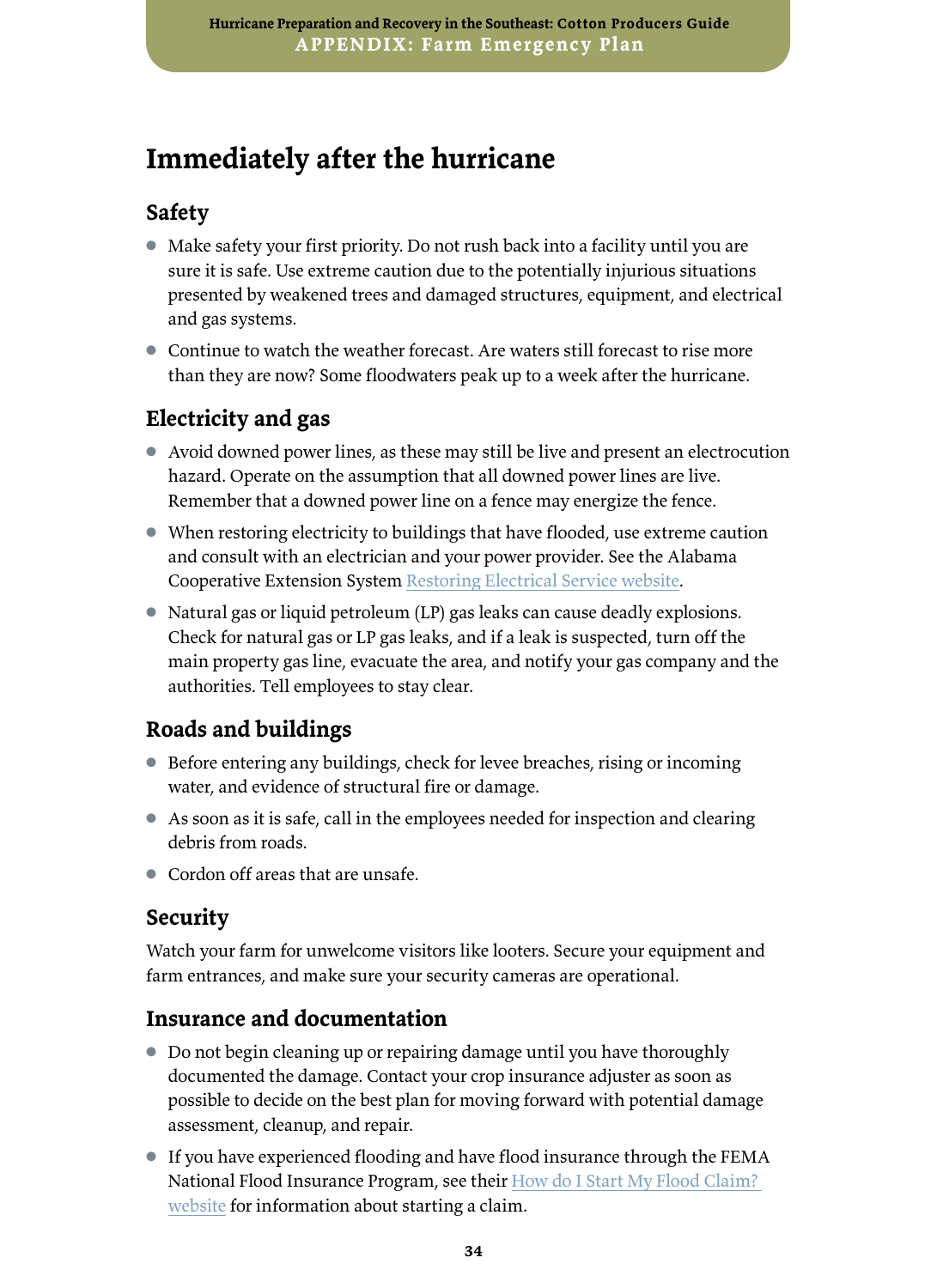## <span id="page-38-0"></span>**Emergency Contacts List**

You may customize this for your operation. Delete items that do not pertain to your commodity or location and add companies or organizations specific to your commodity.

### **Individuals**

| Name(s) | Role(s)                                             | Phone number(s) | <b>Notes</b> |
|---------|-----------------------------------------------------|-----------------|--------------|
|         | Owner(s)                                            |                 |              |
|         | Members of the<br><b>Emergency Response</b><br>Team |                 |              |
|         | Other key employees<br>or managers                  |                 |              |
|         |                                                     |                 |              |
|         |                                                     |                 |              |
|         |                                                     |                 |              |
|         |                                                     |                 |              |
|         |                                                     |                 |              |
|         |                                                     |                 |              |

#### **Emergency Services**

| Organization                    | Name(s) | Phone number(s) | <b>Notes</b> |
|---------------------------------|---------|-----------------|--------------|
| Emergency medical<br>responders |         |                 |              |
| Hospitals                       |         |                 |              |
| Fire department                 |         |                 |              |
| Law enforcement                 |         |                 |              |
| Emergency<br>management agency  |         |                 |              |
|                                 |         |                 |              |
|                                 |         |                 |              |
|                                 |         |                 |              |
|                                 |         |                 |              |
|                                 |         |                 |              |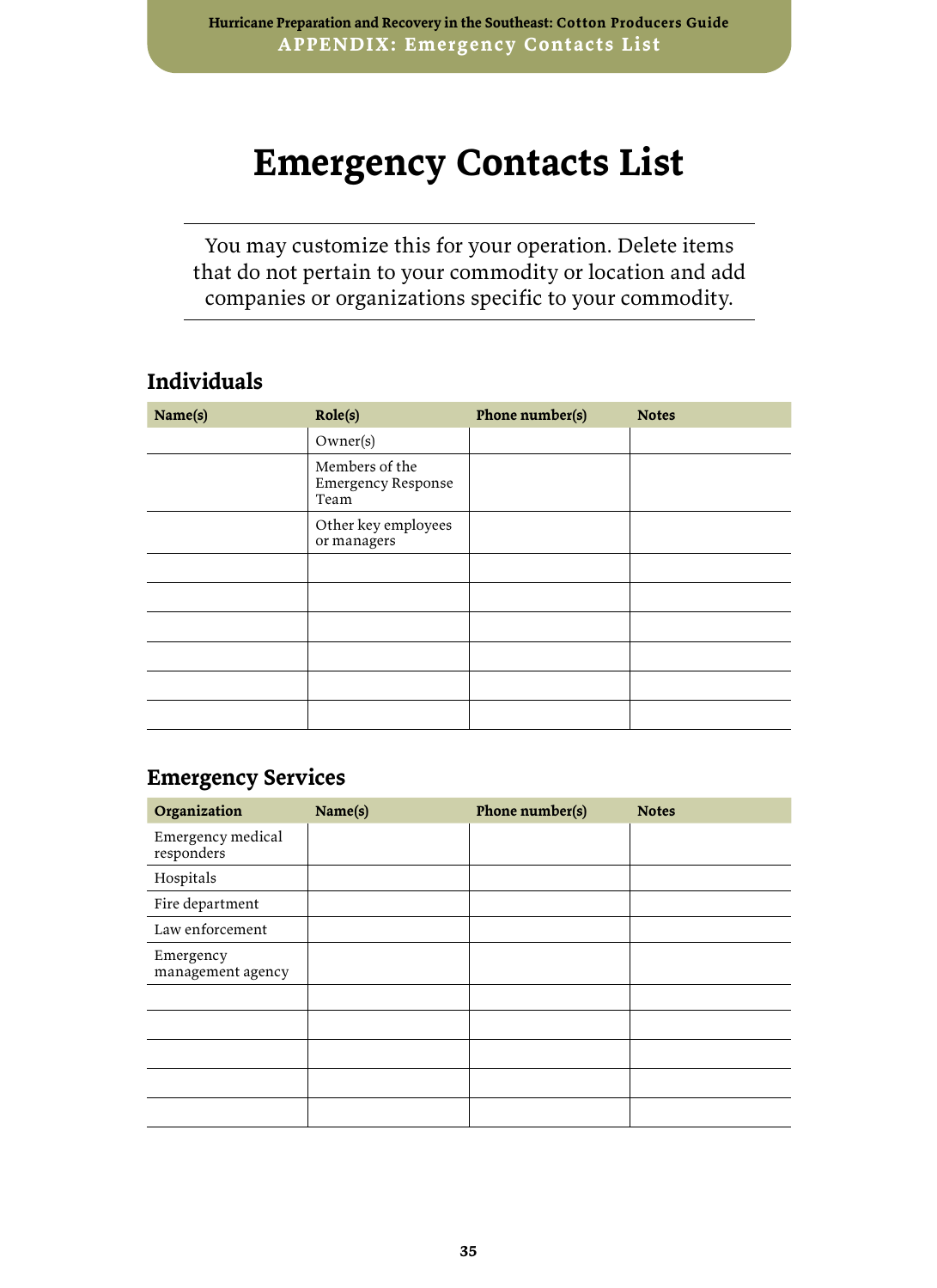## **Utilities, Roads, and Trees**

| Organization                                                          | Name(s) | Phone number(s) | <b>Notes</b> |
|-----------------------------------------------------------------------|---------|-----------------|--------------|
| Electric utility or<br>cooperative                                    |         |                 |              |
| Natural gas utility                                                   |         |                 |              |
| Water utility                                                         |         |                 |              |
| County road<br>department or State<br>Department of<br>Transportation |         |                 |              |
|                                                                       |         |                 |              |
|                                                                       |         |                 |              |
|                                                                       |         |                 |              |
|                                                                       |         |                 |              |
|                                                                       |         |                 |              |

## **Insurance Companies**

| Organization                     | Name(s) | Phone number(s) | <b>Notes</b> |
|----------------------------------|---------|-----------------|--------------|
| Commodity insurance<br>companies |         |                 |              |
|                                  |         |                 |              |
|                                  |         |                 |              |

## **Contractors and Suppliers**

| Organization                                                       | Name(s) | Phone number(s) | <b>Notes</b> |
|--------------------------------------------------------------------|---------|-----------------|--------------|
| Electrical contractor                                              |         |                 |              |
| Plumbing contractor                                                |         |                 |              |
| Mechanic                                                           |         |                 |              |
| Fuel supplier                                                      |         |                 |              |
| Generator servicing                                                |         |                 |              |
| Equipment dealer                                                   |         |                 |              |
| Equipment rental<br>company (emergency<br>generators, lifts, etc.) |         |                 |              |
|                                                                    |         |                 |              |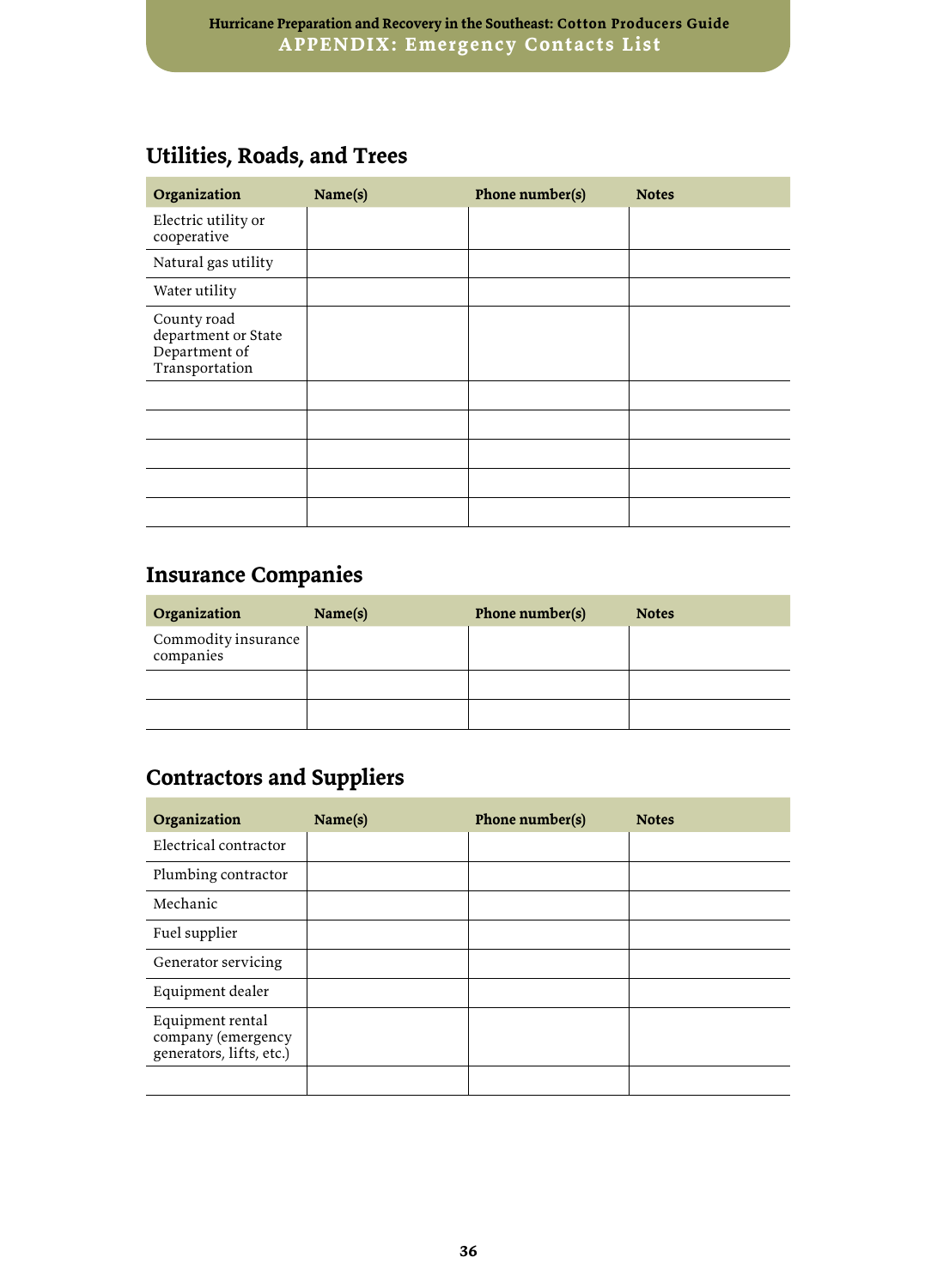## **Federal, State, and County Organizations**

| Organization                                                       | Name(s) | Phone number(s) | <b>Notes</b> |
|--------------------------------------------------------------------|---------|-----------------|--------------|
| State Department of<br>Agriculture                                 |         |                 |              |
| Local Extension office                                             |         |                 |              |
| County emergency<br>management agency                              |         |                 |              |
| County Health<br>Department                                        |         |                 |              |
| USDA Farm Service<br>Agency                                        |         |                 |              |
| USDA Natural<br>Resources<br><b>Conservation Service</b><br>(NRCS) |         |                 |              |
| U.S. DHS Federal<br>Emergency<br>Management Agency<br>(FEMA)       |         |                 |              |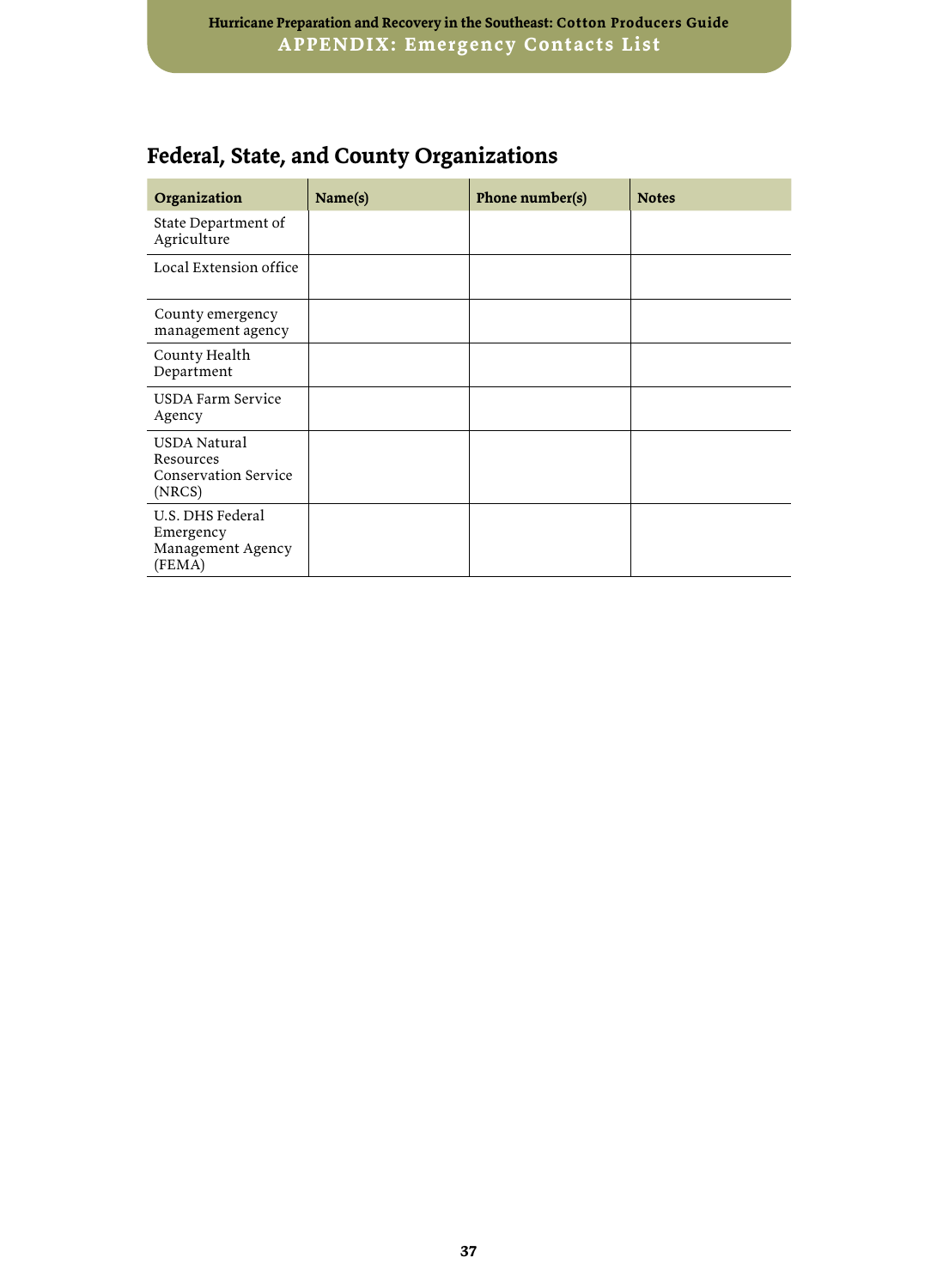## <span id="page-41-0"></span>**Initial Site Planning**

Considerations when deciding on a new location to establish or purchase farmland

## **Hurricane risk**

No model or long-term forecast can determine when and where hurricanes will strike during any given hurricane season; however, return period maps have been developed to give a good indication of relative hurricane risk. Return period maps display the number of years between hurricane events and help quantify the vulnerability of coastal areas to hurricanes. To learn more about your area's hurricane return period, see the NOAA [What are the chances a hurricane will hit](https://www.noaa.gov/stories/what-are-chances-hurricane-will-hit-my-home)  [my home? website](https://www.noaa.gov/stories/what-are-chances-hurricane-will-hit-my-home).

It is important to remember that return period maps represent a long-term average and that even if the average return period for a hurricane is 25 years, hurricanes can still occur at one spot on successive years or even in the same year. It is also important to understand that while most data show only where hurricanes have made landfall, hurricanes can also move hundreds of miles inland causing significant wind damage and flooding.

Use NOAA's [Historical Hurricane Tracks tool](https://oceanservice.noaa.gov/news/historical-hurricanes/) for a map and dates of hurricanes that have impacted your area in the past 150 years. The timing and track of historic hurricanes may be different than those for future hurricanes and should be used with caution.

## **Site characteristics**

### **Topography**

- When planning for long-term preparedness, evaluate a potential site for your operations with an eye toward reducing the risk of surface flooding or coastal storm surge. It is unlikely that all risks can be avoided. However, the negative considerations of an elevated open site are often less than those of low-lying areas susceptible to flooding.
- Land should be gently sloping with adequate drainage. Avoid steeper slopes if possible and terrace them if necessary.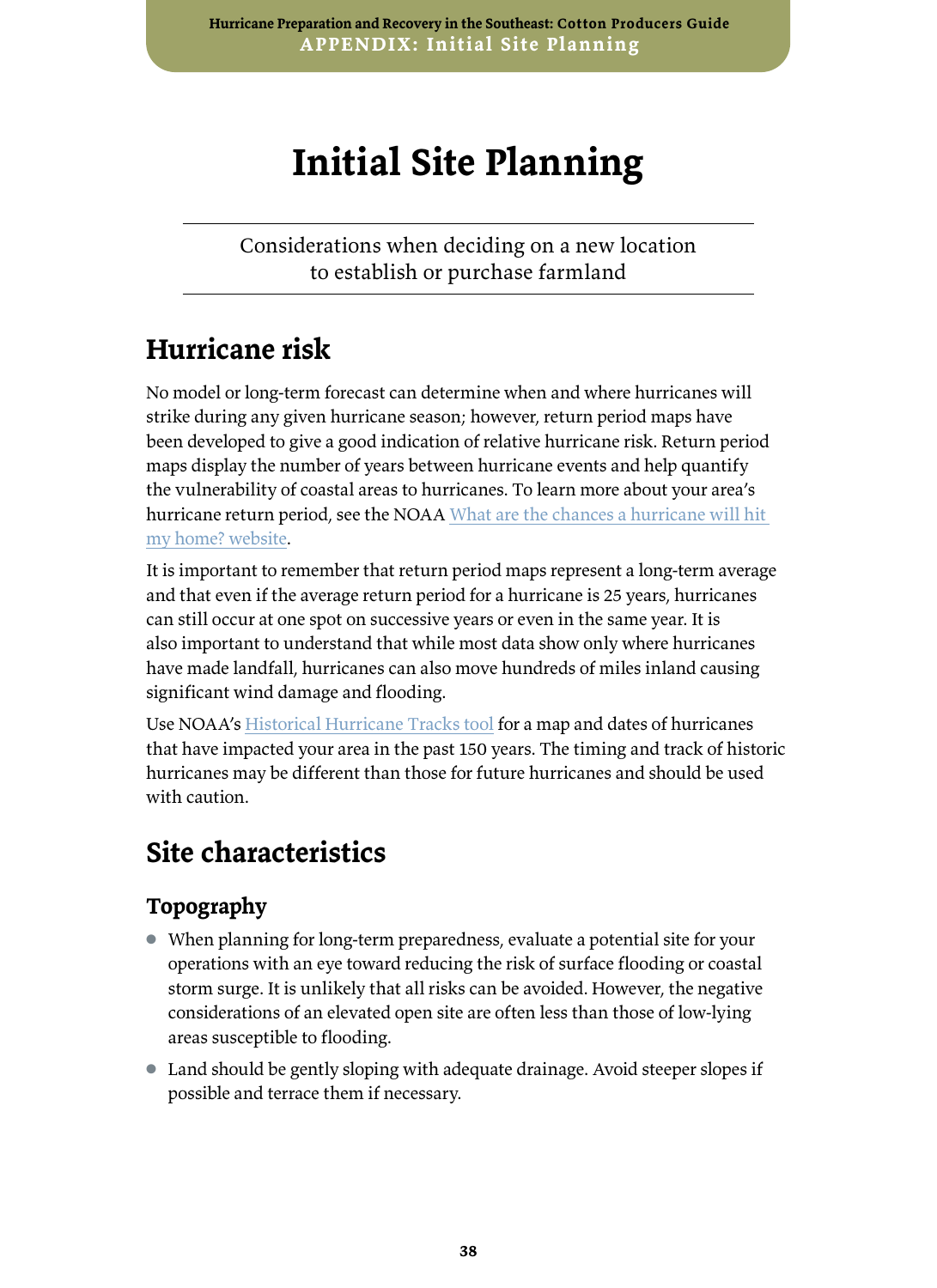● If possible, choose a site that has higher-elevation areas so that farm equipment can be easily moved to avoid flooding. Think about potential flooding when considering locations where modules or bales can be placed, as placing them in the highest spots available will reduce the likelihood of flood damage.

### **Flood risk and storm surge**

- Assess historic and predictable patterns of flooding to determine which areas are at the highest risk of damage during extreme weather.
- Consult the following Federal and State resources for estimating flood risk: **-FEMA [Flood Map Service Center website](https://msc.fema.gov/portal/home
) (for official flood maps)** 
	- ▬Alabama Department of Economic and Community Affairs [Flood Map website](https://alabamaflood.com/map)
	- ▬Florida residents should contact their county government
	- ▬Georgia Department of Natural Resources [Flood Map Program website](http://map.georgiadfirm.com/)
	- ▬Louisiana State University AgCenter [FloodMaps Portal website](https://www.lsuagcenter.com/topics/family_home/home/design_construction/laws licenses permits/getting a permit/your flood zone/flood_maps)
	- **−Mississippi Emergency Management Agency [Floodplain Management website](https://www.msema.org/preparedness-2/floodplain-management/)**
	- -North Carolina [Flood Risk Information System website](https://fris.nc.gov/fris/Home.aspx?ST=NC)
	- -South Carolina Department of Natural Resources Flood Mitigation Program [website](http://dnr.sc.gov/water/flood/mgrsinfo.html)
	- $-$ Virginia Department of Conservation and Recreation Flood Risk Information [System website](https://www.dcr.virginia.gov/dam-safety-and-floodplains/fpvfris)
- Determine proximity to bodies of water at risk for storm surge. In some areas, storm surge can cause flooding many miles inland from the coast. See the NOAA [National Storm Surge Hazard Map](https://noaa.maps.arcgis.com/apps/MapSeries/index.html?appid=d9ed7904dbec441a9c4dd7b277935fad&entry=1) to assess your risk and plan a safe evacuation route.

### **Roads and utilities**

- Choose a site with good roads that will allow multiple escape routes when evacuating from hurricanes and tropical storms that can cause rising flood waters, storm surge, or downed trees. Plan to have utilities and other critical infrastructure permanently constructed on higher ground to avoid equipment and infrastructure damage during flooding.
- Search for areas with resilient electrical grids. Avoid relatively isolated sites with limited access to electrical utilities.

### **Natural windbreaks**

If possible, choose a site with natural windbreaks, such as wooded areas surrounding the field.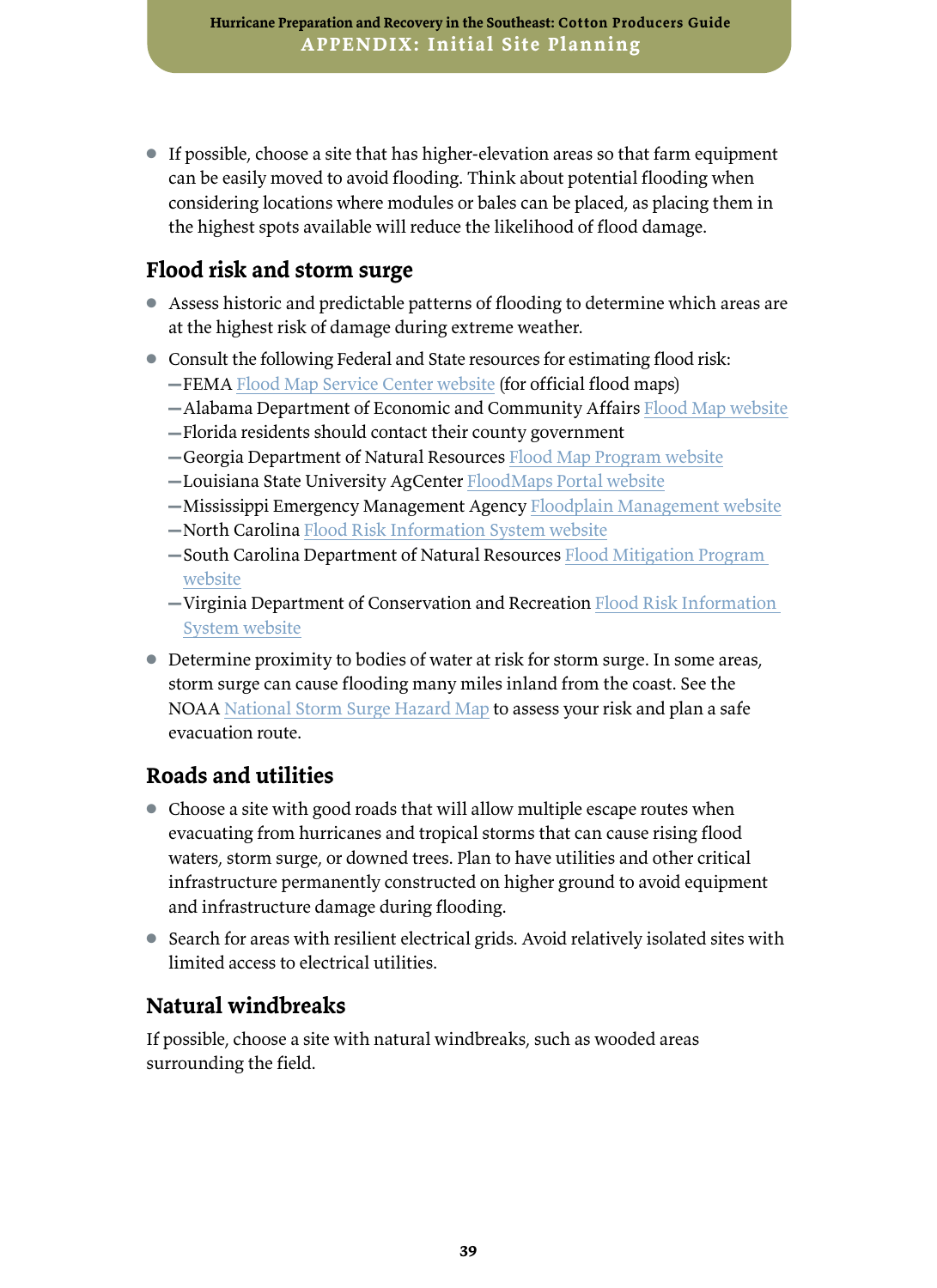## <span id="page-43-0"></span>**Resource Links**

Extension, State, and Federal websites

## **Alabama**

| <b>Extension Websites</b>                            | <b>Purpose</b>                                                                        |
|------------------------------------------------------|---------------------------------------------------------------------------------------|
| Cotton <sup>*</sup>                                  | Resources to help farmers improve cotton<br>management and productivity               |
| Extension Office Locator*                            | Contact information for Extension agents in your<br>county                            |
| Disaster*                                            | Resources to help prepare for and recover from<br>hurricanes and other disasters      |
| <b>Extension Disaster Education Network</b><br>EDEN) | Information and program resources to help with<br>hurricane preparedness and recovery |

\*Alabama Cooperative Extension System

| <b>State Websites</b>                                      | <b>Purpose</b>                                                                                                   |
|------------------------------------------------------------|------------------------------------------------------------------------------------------------------------------|
| Alabama Governor's Office                                  | News and information from the Governor, including<br>evacuation orders and emergency declarations                |
| Alabama Department of Agriculture and<br><b>Industries</b> | Main source for answers to your agriculture-related<br>questions                                                 |
| <b>Alabama</b> Emergency Management<br>Agency              | News and resources to help you prepare for, respond<br>to, and recover from emergencies, including<br>hurricanes |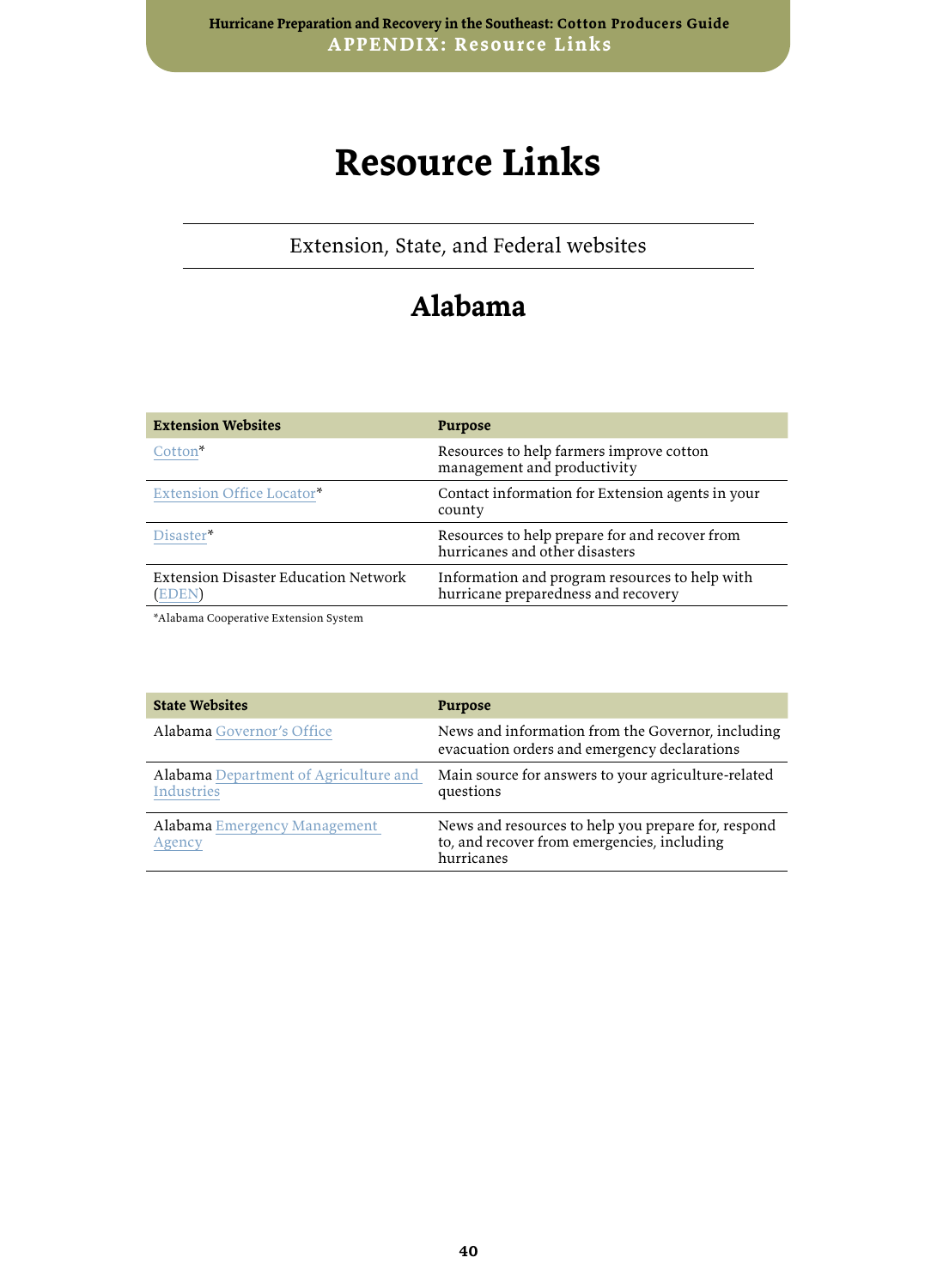## **Florida**

| <b>Extension Websites</b>                     | <b>Purpose</b>                                                                        |
|-----------------------------------------------|---------------------------------------------------------------------------------------|
| Cotton <sup>*</sup>                           | Resources to help farmers improve cotton<br>management and productivity               |
| Extension Office Locator*                     | Contact information for Extension agents in your<br>county                            |
| Disaster Preparation and Recovery*            | Resources to help prepare for and recover from<br>hurricanes and other disasters      |
| Extension Disaster Education Network<br>EDEN) | Information and program resources to help with<br>hurricane preparedness and recovery |
|                                               |                                                                                       |

\*University of Florida IFAS Extension

| <b>State Websites</b>                                             | <b>Purpose</b>                                                                                                   |
|-------------------------------------------------------------------|------------------------------------------------------------------------------------------------------------------|
| Florida Governor's Office                                         | News and information from the Governor, including<br>evacuation orders and emergency declarations                |
| Florida Department of Agriculture and<br><b>Consumer Services</b> | Main source for answers to your agriculture-related<br>questions                                                 |
| Florida Division of Emergency<br>Management                       | News and resources to help you prepare for, respond<br>to, and recover from emergencies, including<br>hurricanes |
| <b>Florida</b> Emergency Response Team                            | Disaster assistance resources for residents                                                                      |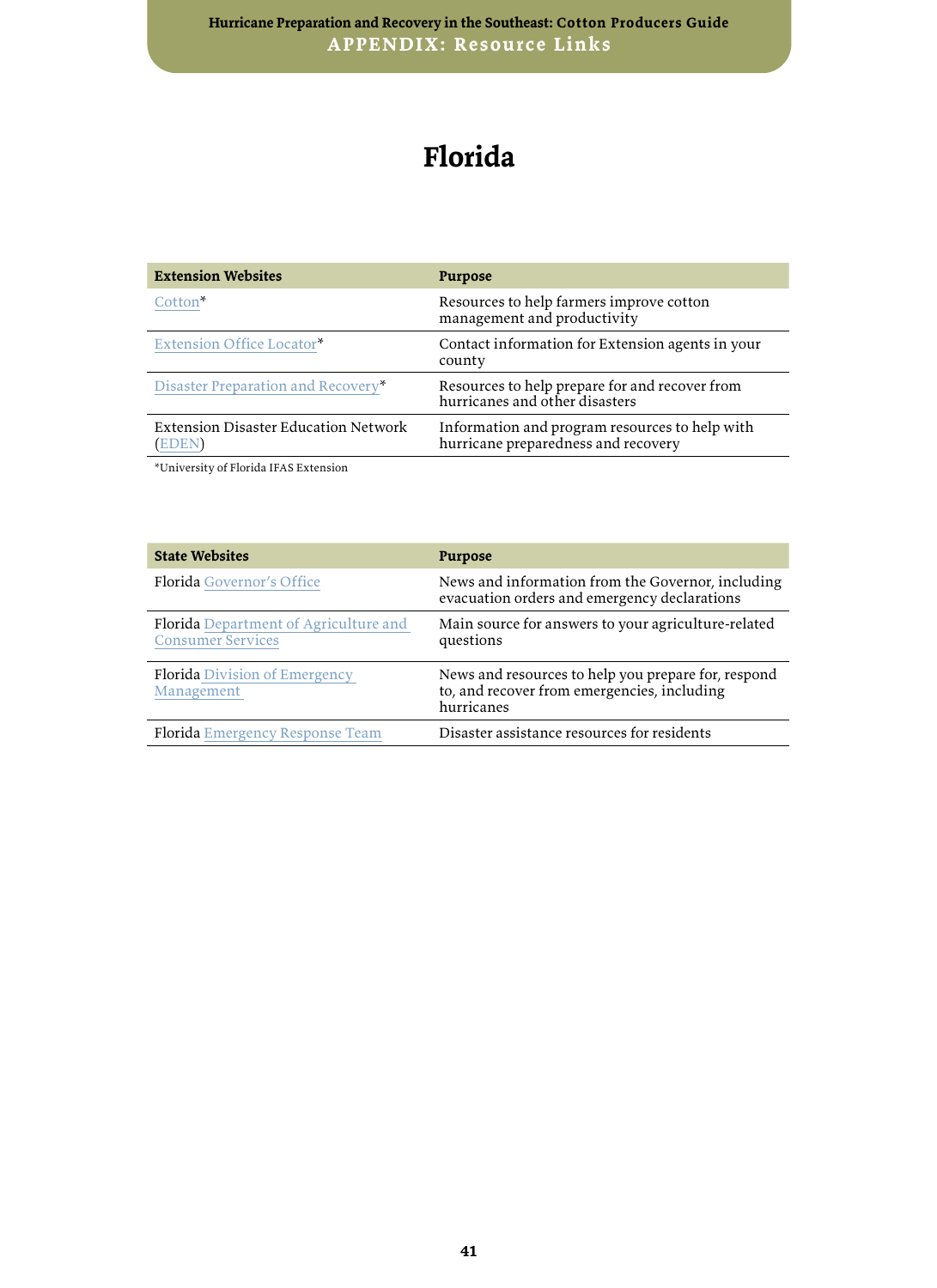## **Georgia**

| <b>Extension Websites</b>                     | <b>Purpose</b>                                                                        |
|-----------------------------------------------|---------------------------------------------------------------------------------------|
| Cotton <sup>*</sup>                           | Resources to help farmers improve cotton<br>management and productivity               |
| Extension Office Locator*                     | Contact information for Extension agents in your<br>county                            |
| Emergency Resources*                          | Resources to help prepare for and recover from<br>hurricanes and other disasters      |
| Extension Disaster Education Network<br>EDEN) | Information and program resources to help with<br>hurricane preparedness and recovery |

\*University of Georgia Cooperative Extension

| <b>State Websites</b>                                               | <b>Purpose</b>                                                                                                   |
|---------------------------------------------------------------------|------------------------------------------------------------------------------------------------------------------|
| Georgia Governor's Office                                           | News and information from the Governor, including<br>evacuation orders and emergency declarations                |
| <b>Georgia Department of Agriculture</b>                            | Main source for answers to your agriculture-related<br>questions                                                 |
| Georgia Emergency Management and<br><b>Homeland Security Agency</b> | News and resources to help you prepare for, respond<br>to, and recover from emergencies, including<br>hurricanes |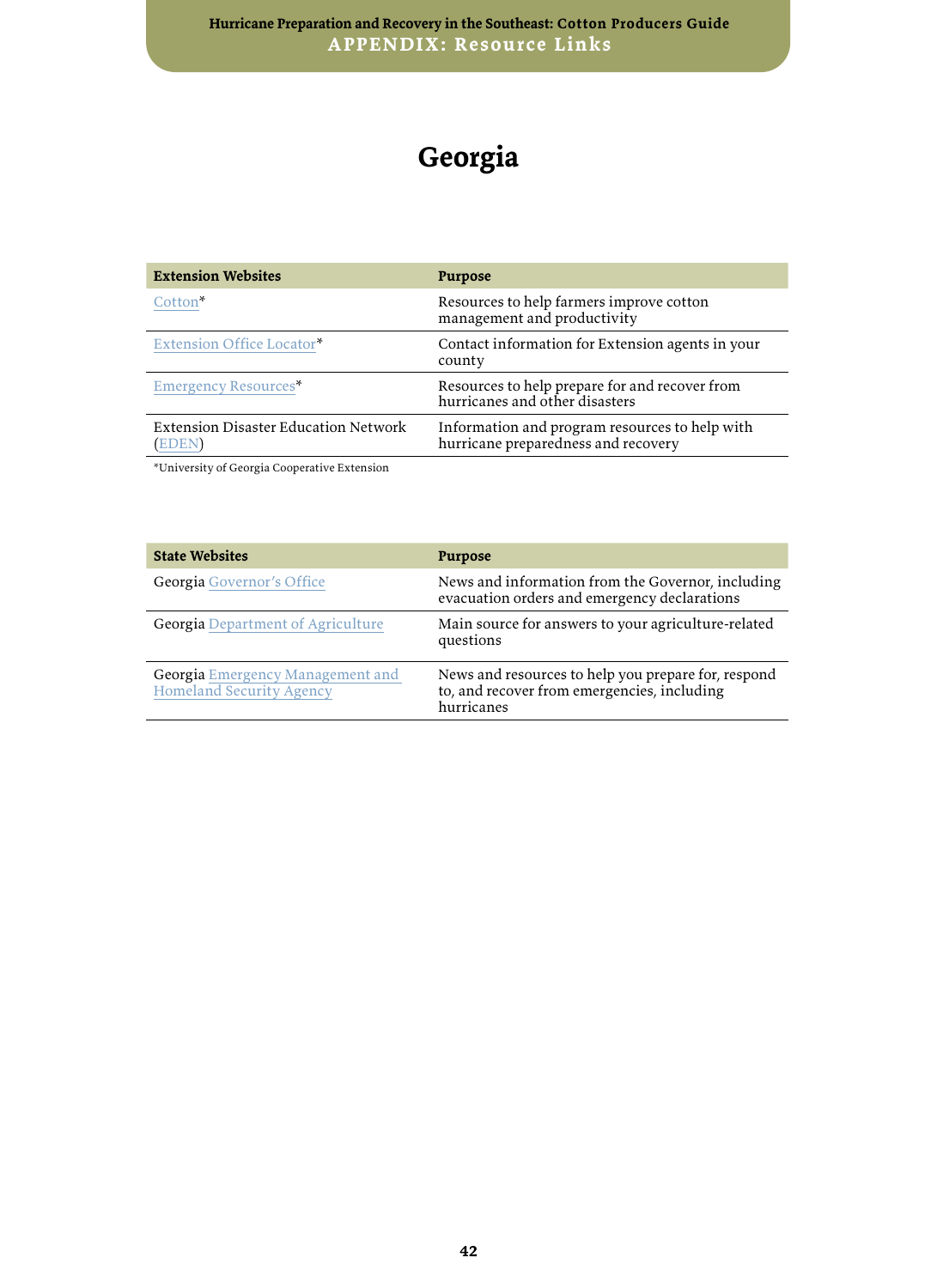## **Louisiana**

| <b>Extension Websites</b>                           | <b>Purpose</b>                                                                        |
|-----------------------------------------------------|---------------------------------------------------------------------------------------|
| Cotton <sup>*</sup>                                 | Resources to help farmers improve cotton<br>management and productivity               |
| Extension Office Locator*                           | Contact information for Extension agents in your<br>parish                            |
| Disaster Information*                               | Resources to help prepare for and recover from<br>hurricanes and other disasters      |
| Extension Disaster Education Network<br><b>EDEN</b> | Information and program resources to help with<br>hurricane preparedness and recovery |

\*Louisiana State University AgCenter

| <b>State Websites</b>                                                             | <b>Purpose</b>                                                                                                   |
|-----------------------------------------------------------------------------------|------------------------------------------------------------------------------------------------------------------|
| Louisiana Governor's Office                                                       | News and information from the Governor, including<br>evacuation orders and emergency declarations                |
| Louisiana Department of Agriculture<br>and Forestry                               | Main source for answers to your agriculture-related<br>questions                                                 |
| Louisiana Governor's Office of<br>Homeland Security and Emergency<br>Preparedness | News and resources to help you prepare for, respond<br>to, and recover from emergencies, including<br>hurricanes |
| <b>Emergency Louisiana</b>                                                        | Disaster assistance resources for residents                                                                      |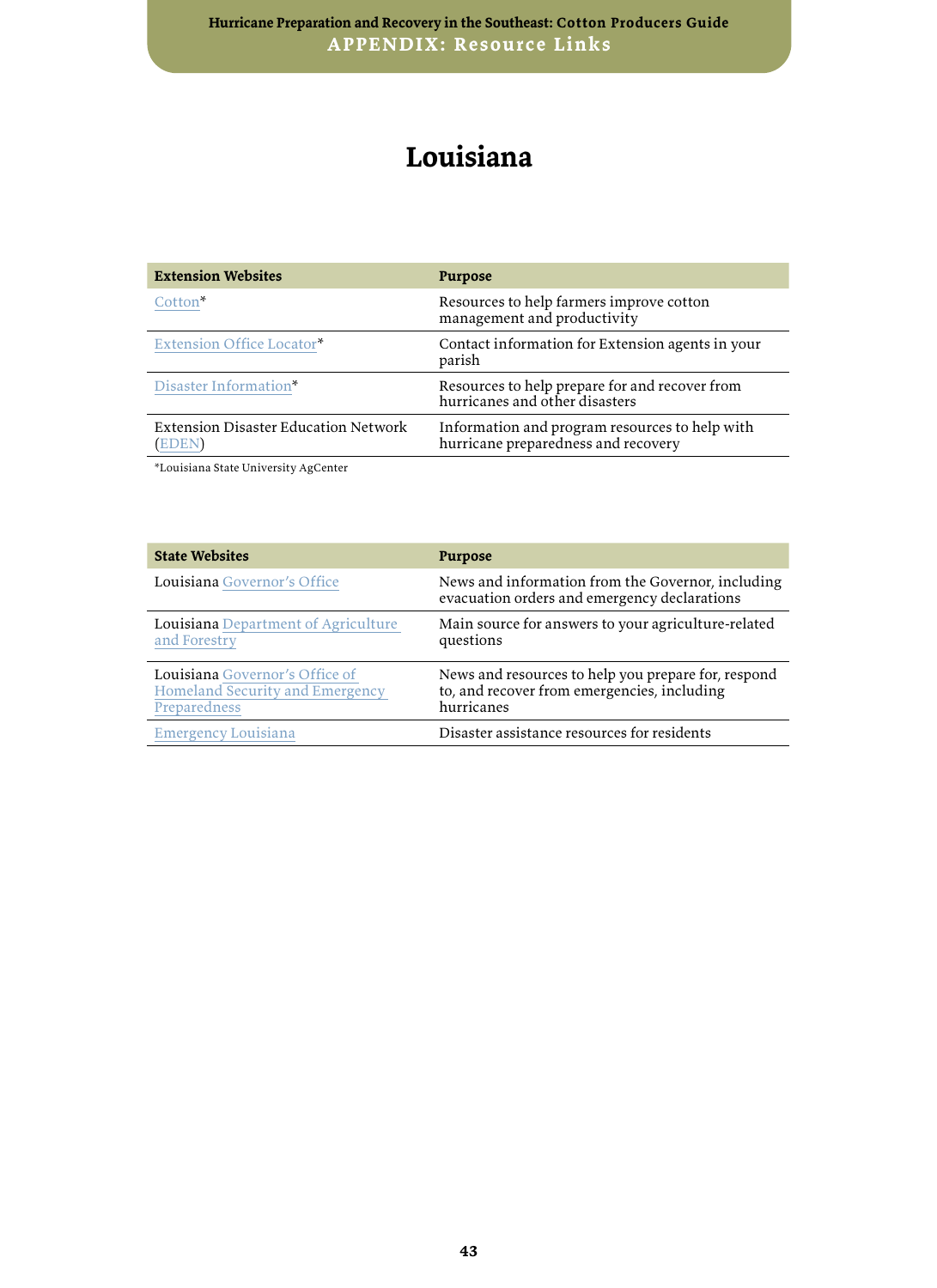## **Mississippi**

| <b>Extension Websites</b>                     | <b>Purpose</b>                                                                        |
|-----------------------------------------------|---------------------------------------------------------------------------------------|
| $C$ otton <sup>*</sup>                        | Resources to help farmers improve cotton<br>management and productivity               |
| Extension Office Locator*                     | Contact information for Extension agents in your<br>county                            |
| Disaster Preparedness*                        | Resources to help prepare for and recover from<br>hurricanes and other disasters      |
| Extension Disaster Education Network<br>EDEN) | Information and program resources to help with<br>hurricane preparedness and recovery |

\*Mississippi State University Extension Service

| <b>State Websites</b>                                 | <b>Purpose</b>                                                                                                   |
|-------------------------------------------------------|------------------------------------------------------------------------------------------------------------------|
| Mississippi Governor's Office                         | News and information from the Governor, including<br>evacuation orders and emergency declarations                |
| Mississippi Department of Agriculture<br>and Commerce | Main source for answers to your agriculture-related<br>questions                                                 |
| Mississippi Emergency Management<br>Agency            | News and resources to help you prepare for, respond<br>to, and recover from emergencies, including<br>hurricanes |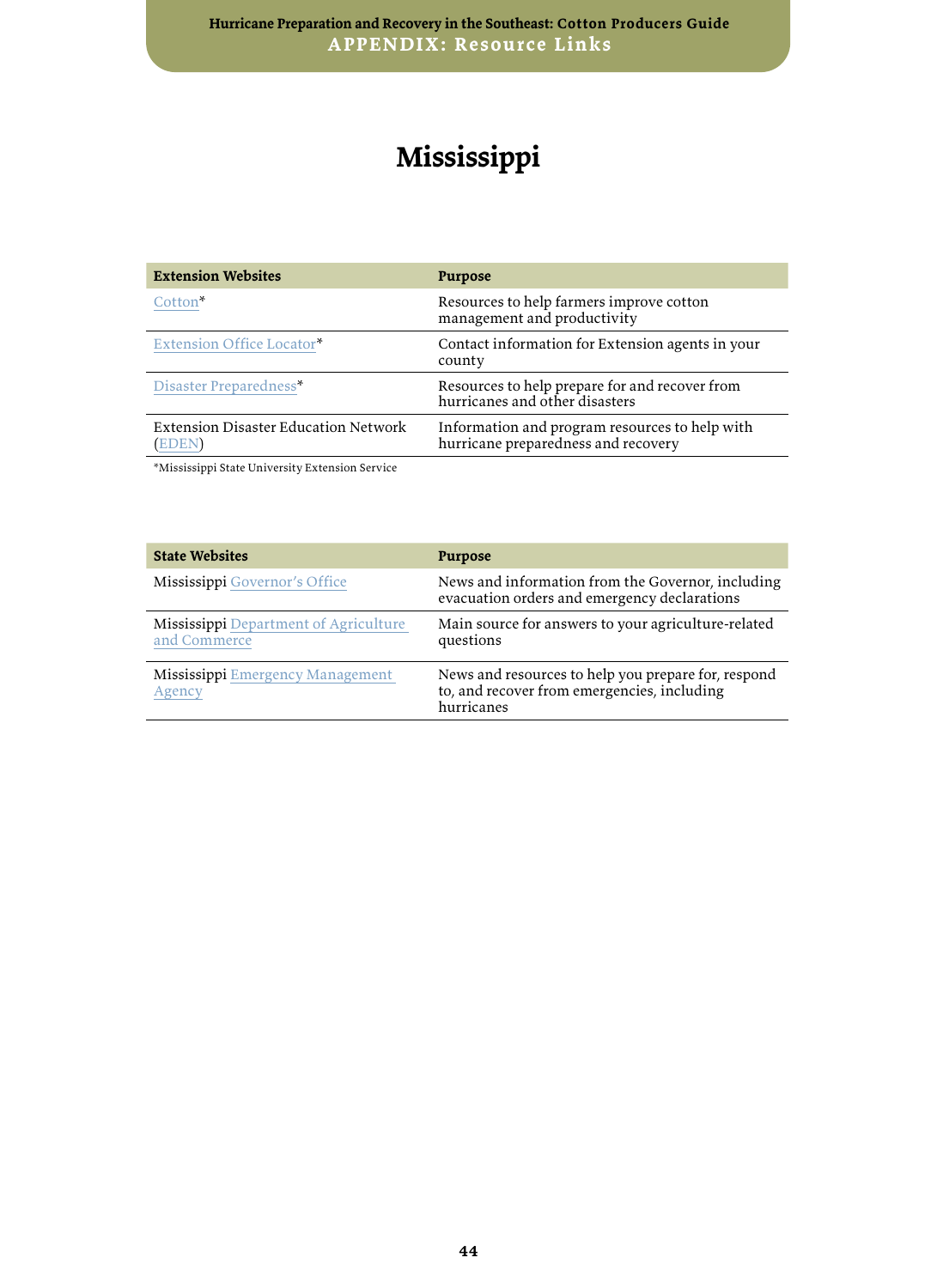## **North Carolina**

| <b>Extension Websites</b>                           | <b>Purpose</b>                                                                        |
|-----------------------------------------------------|---------------------------------------------------------------------------------------|
| Cotton <sup>*</sup>                                 | Resources to help farmers improve cotton<br>management and productivity               |
| Extension Office Locator*                           | Contact information for Extension agents in your<br>county                            |
| Disaster Information Center*                        | Resources to help prepare for and recover from<br>hurricanes and other disasters      |
| Extension Disaster Education Network<br><b>EDEN</b> | Information and program resources to help with<br>hurricane preparedness and recovery |

\*North Carolina Cooperative Extension

| <b>State Websites</b>                                                     | <b>Purpose</b>                                                                                                   |
|---------------------------------------------------------------------------|------------------------------------------------------------------------------------------------------------------|
| North Carolina Governor's Office                                          | News and information from the Governor, including<br>evacuation orders and emergency declarations                |
| North Carolina Department of<br><b>Agriculture and Consumer Services</b>  | Main source for answers to your agriculture-related<br>questions                                                 |
| North Carolina Department of Public<br><b>Safety Emergency Management</b> | News and resources to help you prepare for, respond<br>to, and recover from emergencies, including<br>hurricanes |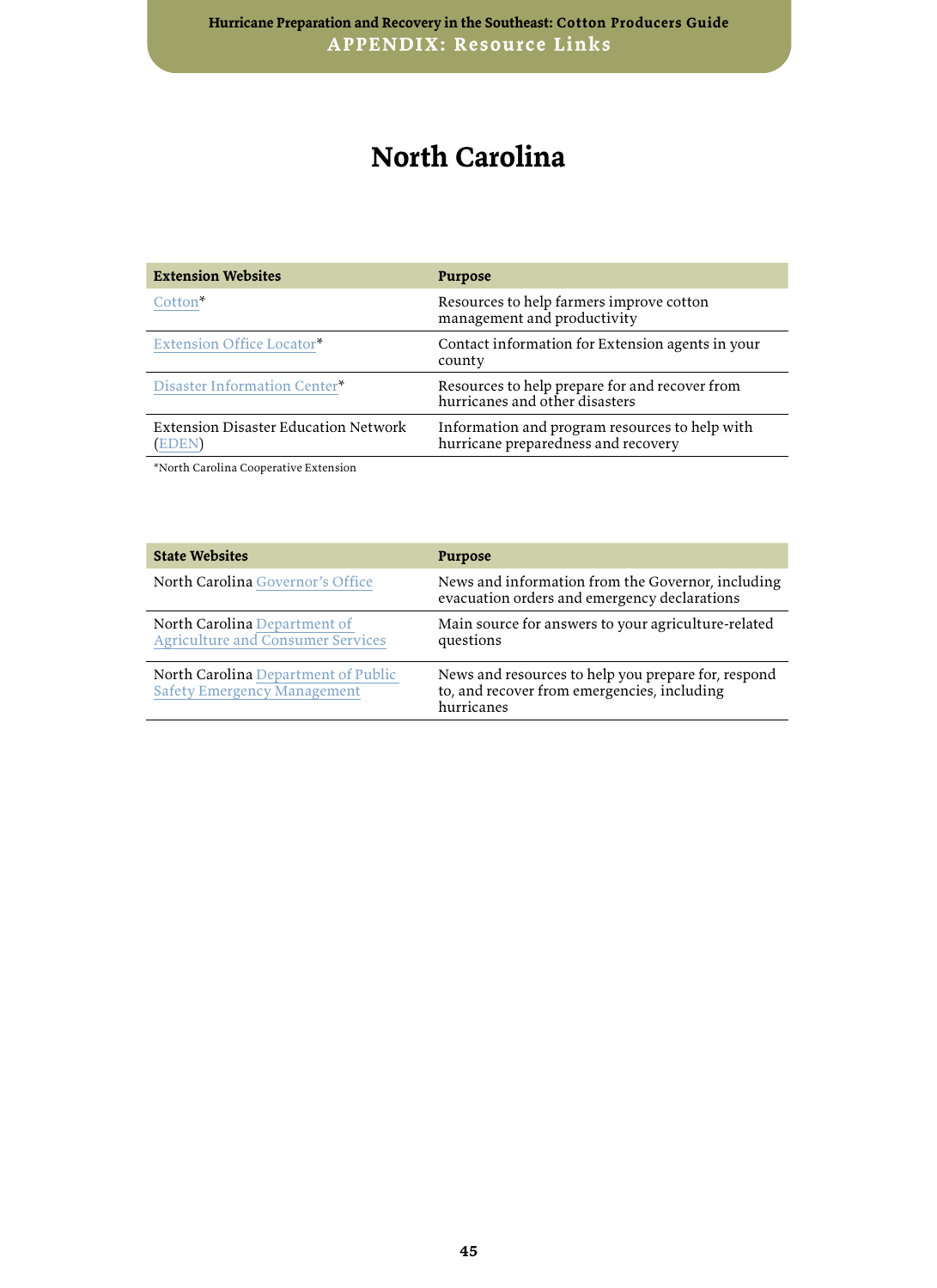## **South Carolina**

| <b>Extension Websites</b>                                             | <b>Purpose</b>                                                                        |
|-----------------------------------------------------------------------|---------------------------------------------------------------------------------------|
| Cotton <sup>*</sup>                                                   | Resources to help farmers improve cotton<br>management and productivity               |
| Extension Office Locator*                                             | Contact information for Extension agents in your<br>county                            |
| <b>Emergency Preparedness and Post</b><br>Hurricane Impact Resources* | Resources to help prepare for and recover from<br>hurricanes and other disasters      |
| Extension Disaster Education Network<br>EDEN)                         | Information and program resources to help with<br>hurricane preparedness and recovery |

\*Clemson University Cooperative Extension Service

| <b>State Websites</b>                              | <b>Purpose</b>                                                                                                   |
|----------------------------------------------------|------------------------------------------------------------------------------------------------------------------|
| <b>South Carolina</b> Governor's Office            | News and information from the Governor, including<br>evacuation orders and emergency declarations                |
| <b>South Carolina Department of</b><br>Agriculture | Main source for answers to your agriculture-related<br>questions                                                 |
| South Carolina Emergency Management<br>Division    | News and resources to help you prepare for, respond<br>to, and recover from emergencies, including<br>hurricanes |
| Team South Carolina Emergency<br>Response          | Disaster assistance resources for residents                                                                      |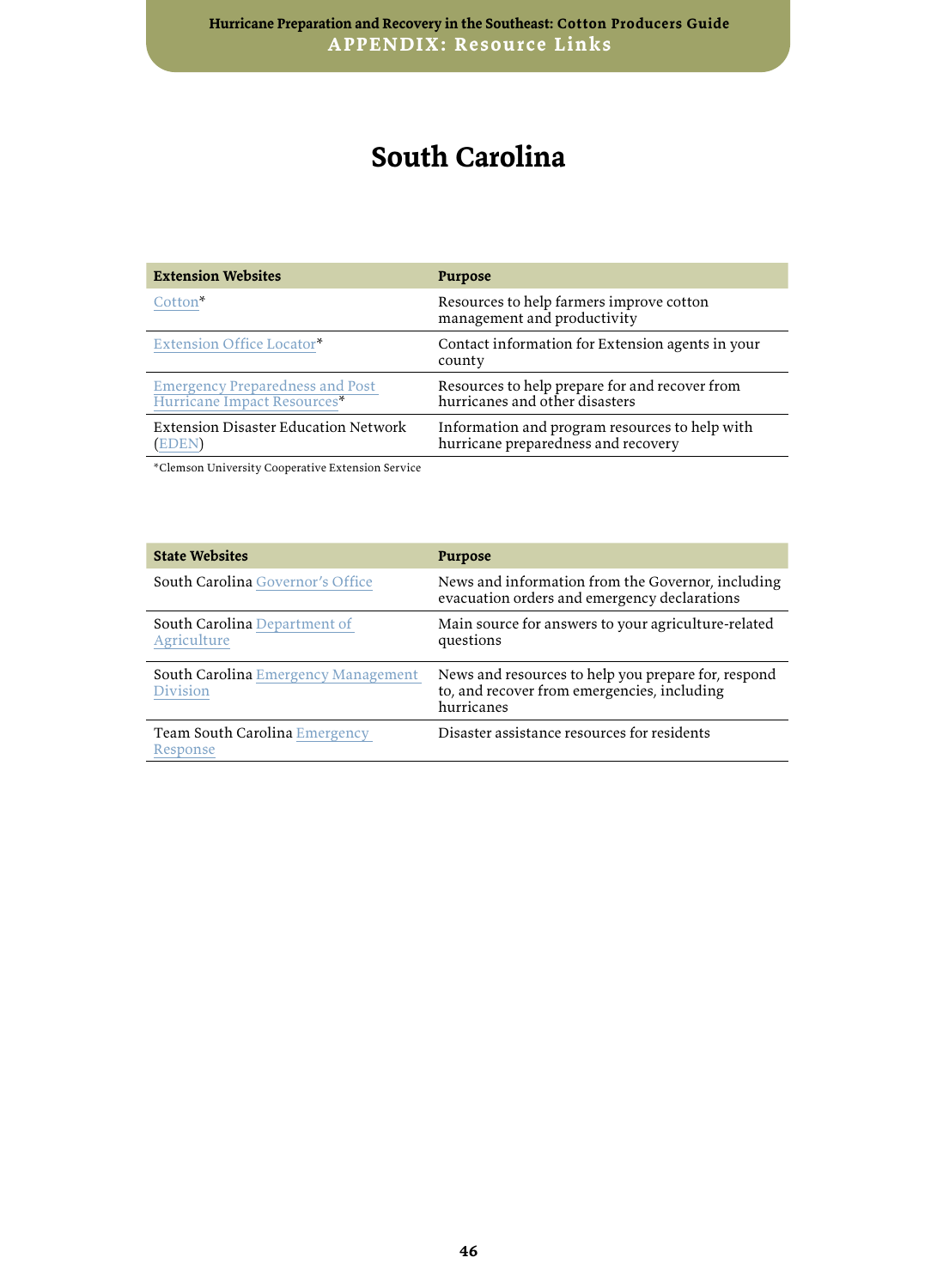## **Virginia**

| <b>Extension Websites</b>                     | <b>Purpose</b>                                                                        |
|-----------------------------------------------|---------------------------------------------------------------------------------------|
| Extension Office Locator*                     | Contact information for Extension agents in your<br>county                            |
| Disaster Education Network*                   | Resources to help prepare for and recover from<br>hurricanes and other disasters      |
| Extension Disaster Education Network<br>EDEN) | Information and program resources to help with<br>hurricane preparedness and recovery |

\*Virginia Cooperative Extension

| <b>State Websites</b>                                              | <b>Purpose</b>                                                                                                   |
|--------------------------------------------------------------------|------------------------------------------------------------------------------------------------------------------|
| Virginia Governor's Office                                         | News and information from the Governor, including<br>evacuation orders and emergency declarations                |
| Virginia Department of Agriculture and<br><b>Consumer Services</b> | Main source for answers to your agriculture-related<br>questions                                                 |
| Virginia Department of Emergency<br>Management                     | News and resources to help you prepare for, respond<br>to, and recover from emergencies, including<br>hurricanes |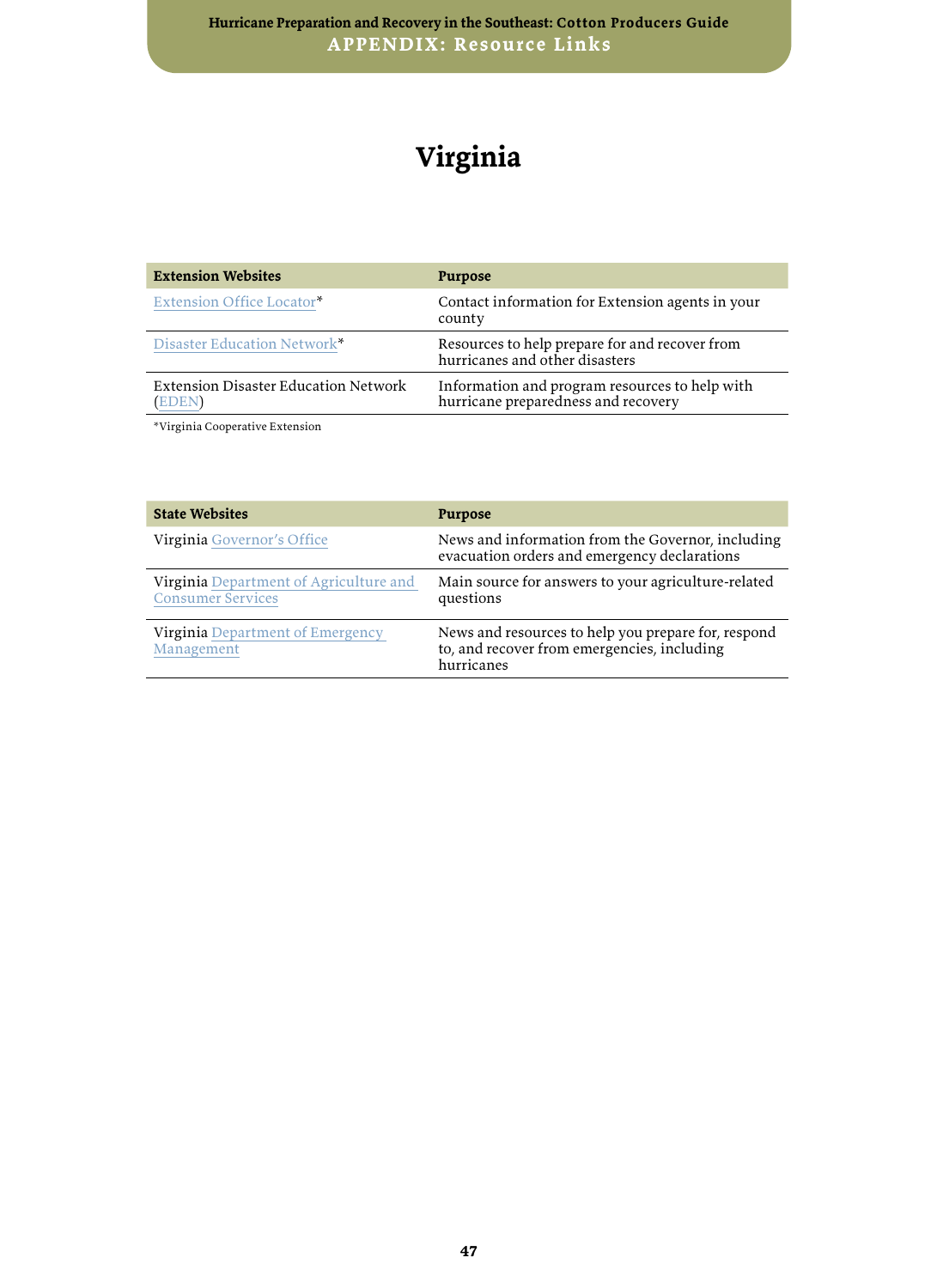## **State (FSA and NRCS)**

| <b>State FSA Websites</b>      | <b>Purpose</b>                                                                         |
|--------------------------------|----------------------------------------------------------------------------------------|
| <b>USDA FSA Alabama</b>        |                                                                                        |
| <b>USDA FSA Florida</b>        |                                                                                        |
| <b>USDA FSA Georgia</b>        |                                                                                        |
| <b>USDA FSA Louisiana</b>      | Focus on State FSA resources, including financial<br>and technical information sharing |
| <b>USDA FSA Mississippi</b>    |                                                                                        |
| <b>USDA FSA North Carolina</b> |                                                                                        |
| <b>USDA FSA South Carolina</b> |                                                                                        |
| <b>USDA FSA Virginia</b>       |                                                                                        |

| <b>State NRCS Websites</b>      | <b>Purpose</b>                                                                          |
|---------------------------------|-----------------------------------------------------------------------------------------|
| <b>USDA NRCS Alabama</b>        |                                                                                         |
| <b>USDA NRCS Florida</b>        | Focus on State NRCS resources, including financial<br>and technical information sharing |
| <b>USDA NRCS Georgia</b>        |                                                                                         |
| <b>USDA NRCS Louisiana</b>      |                                                                                         |
| <b>USDA NRCS Mississippi</b>    |                                                                                         |
| <b>USDA NRCS North Carolina</b> |                                                                                         |
| <b>USDA NRCS South Carolina</b> |                                                                                         |
| <b>USDA NRCS Virginia</b>       |                                                                                         |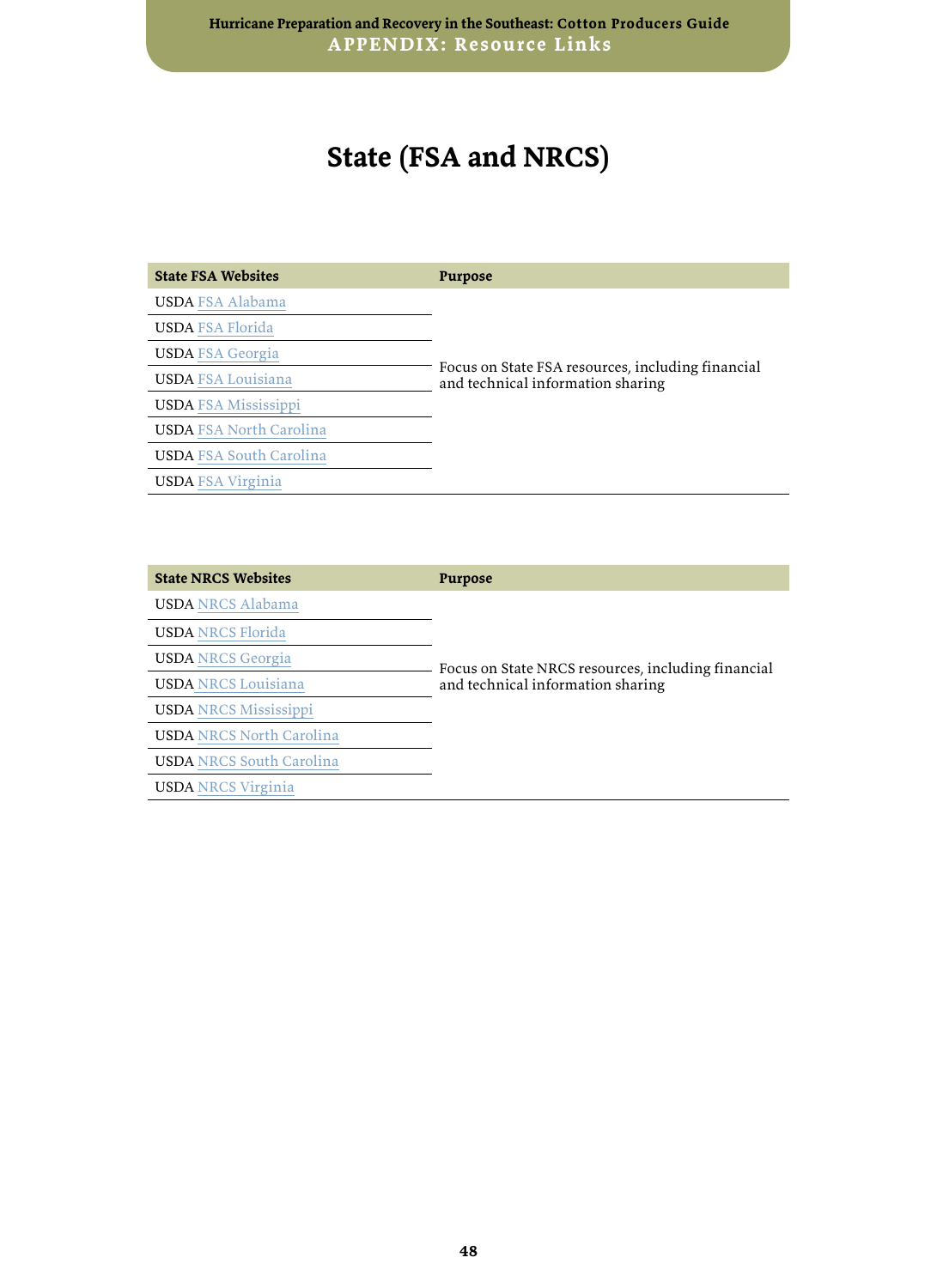## **Federal**

| <b>Federal Websites</b>                                                                  | <b>Purpose</b>                                                                                                                  |
|------------------------------------------------------------------------------------------|---------------------------------------------------------------------------------------------------------------------------------|
| Ready.gov Hurricanes                                                                     | Resources to help individuals prepare for and<br>recover from hurricanes                                                        |
| United States Department of Agriculture<br>(USDA)                                        | News and announcements related to agricultural<br>commodities and disaster recovery programs                                    |
| <b>USDA</b> Disaster Resource Center                                                     | Resources to help you build long-term resilience to<br>and recover from hurricanes and other disasters                          |
| <b>USDA Office Locator</b>                                                               | Contact information for USDA offices in your<br>county, including FSA, NRCS, Rural Development,<br>and Conservation Districts   |
| USDA Farm Service Agency (FSA)                                                           | Assistance with securing loans, receiving payments,<br>and applying for disaster relief programs                                |
| <b>USDA Natural Resources</b><br><b>Conservation Service (NRCS)</b>                      | Financial and technical assistance for<br>farmers, ranchers, and forest landowners                                              |
| USDA Risk Management Agency (RMA)                                                        | Assistance with Federal crop insurance and<br>managing risk                                                                     |
| <b>USDA RMA Agent Locator</b>                                                            | Contact information for local RMA offices in your<br>county                                                                     |
| U.S. Department of Commerce<br>National Oceanic and Atmospheric<br>Administration (NOAA) | Resources to view historical, current, and predicted<br>hurricane activity and warnings in your area                            |
| <b>NOAA</b> National Hurricane Center                                                    | Current and forecasted tropical cyclone activity,<br>educational resources, and advisory warnings for<br>your area of interest  |
| NOAA National Weather Service<br><b>Weather-Ready Nation</b>                             | Latest news, information, and technology to enable<br>informed decision making before, during, and after<br>a hurricane strikes |
| U.S. Department of Homeland Security<br>Federal Emergency Management Agency<br>(FEMA)    | News and information to help you prepare for and<br>recover from hurricanes and other disasters                                 |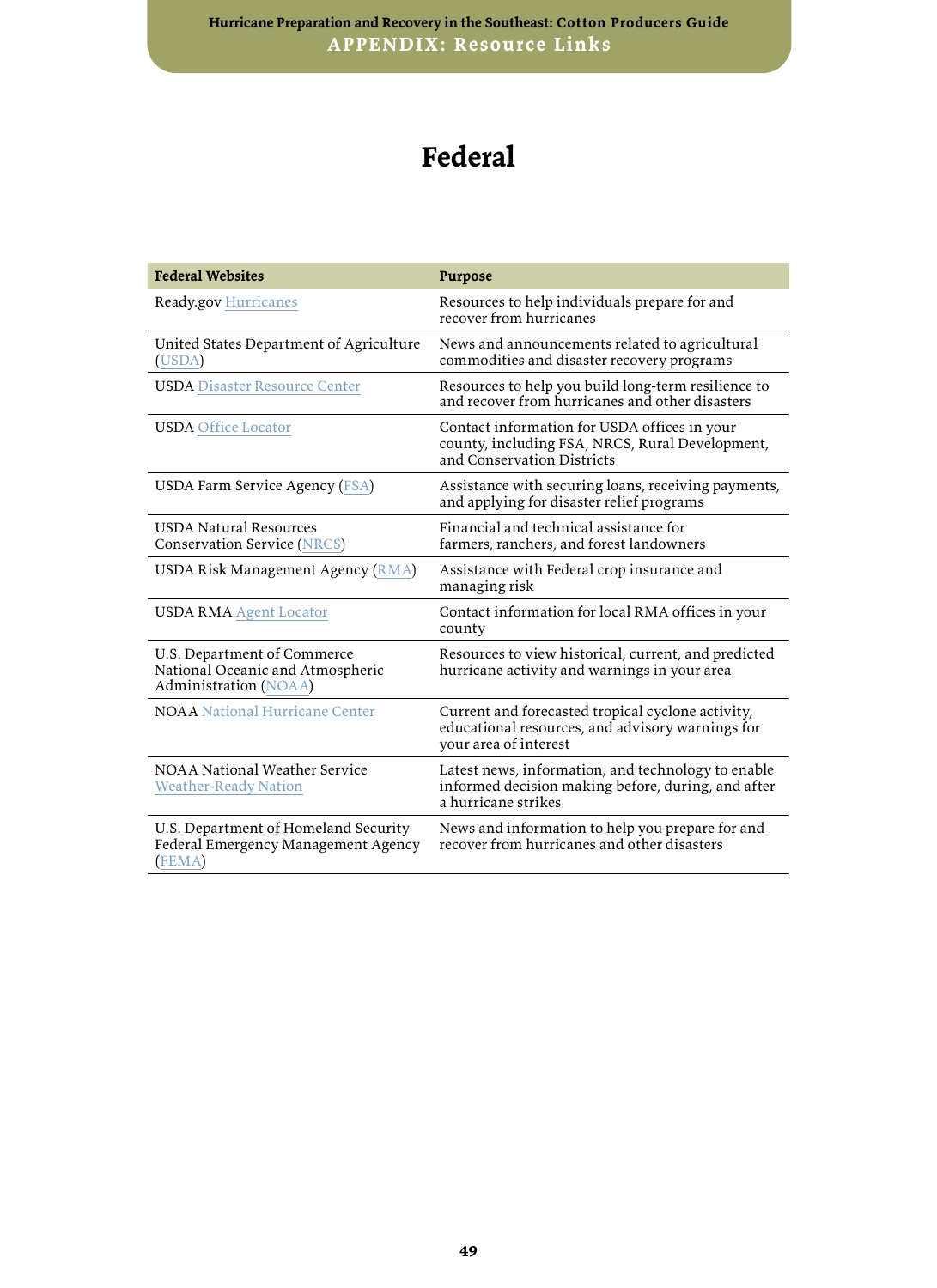**Collins, Guy; Edmisten, Keith; Wright, David. 2021**. Cotton producers guide. Gen. Tech. Rep. SRS-260f. Asheville, NC: U.S. Department of Agriculture Forest Service, Southern Research Station. 49 p. [https://doi.org/10.2737/SRS-](https://doi.org/10.2737/SRS-GTR-260f)[GTR-260f](https://doi.org/10.2737/SRS-GTR-260f). (McNulty, Steven; Gavazzi, Michael, eds. Hurricane preparation and recovery in the Southeastern United States).

This is 1 of 23 guides to help Southeastern U.S. producers of economically important agricultural commodities build resilience to, prepare for, and recover from hurricane impacts. All guides can be found on the USDA Southeast Climate Hub [Hurricane Preparation and Recovery Commodity Guides website.](https://www.climatehubs.usda.gov/hubs/southeast/topic/hurricane-preparation-and-recovery-southeast-us)



https://www.climatehubs.usda.gov/hubs/southeast/

To access this guide, as well as those produced for other commodities, please visit: [https://www.climatehubs.usda.gov/hubs/southeast/topics/](http://www.climatehubs.usda.gov/hubs/southeast/topic/hurricane-preparation-and-recovery-southeast-us)